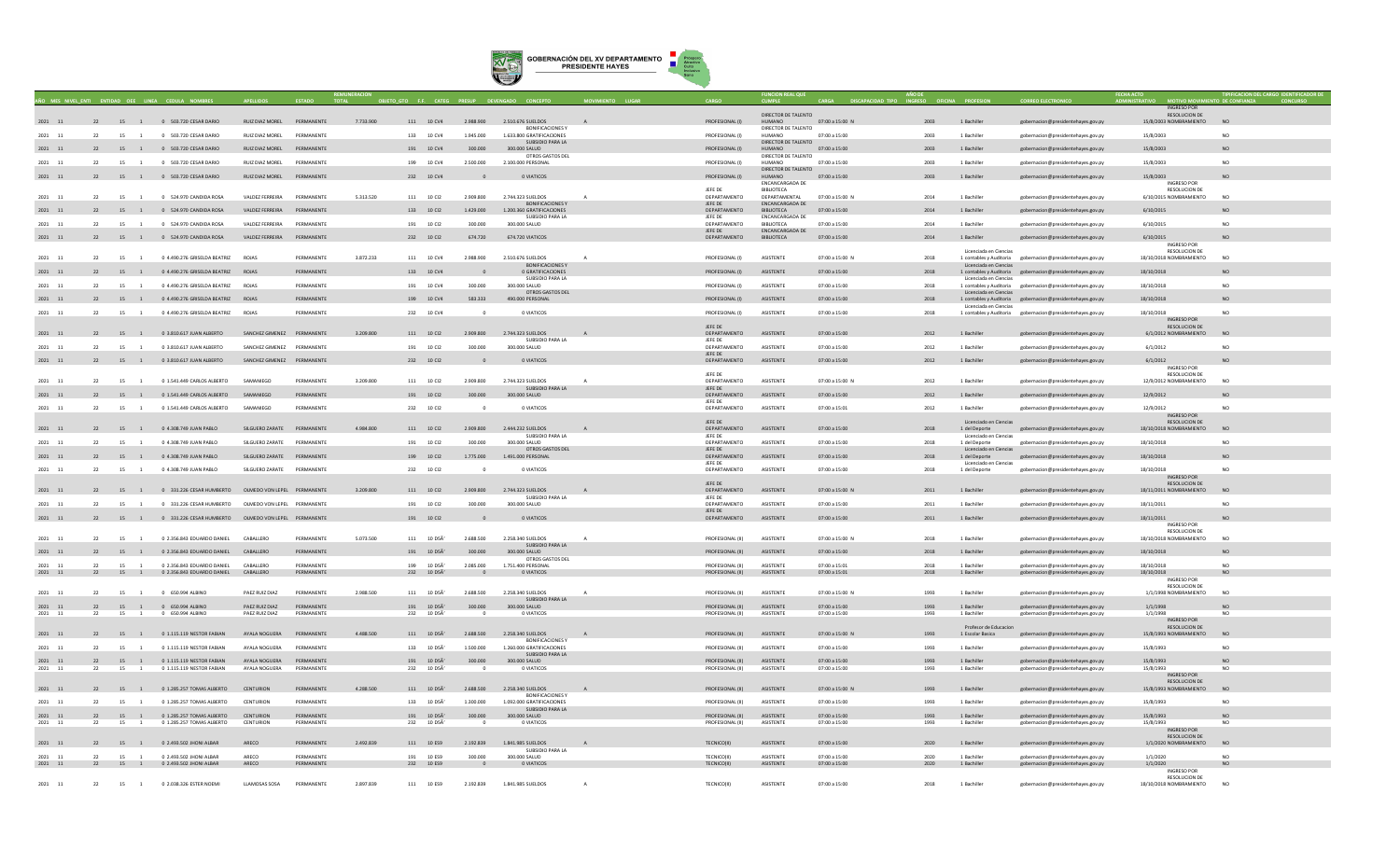

|                      |    |                      |                                                 |                                                            |                          |           | ETO GTO F.F. CATEG |                             | SUBSIDIO PARA LA                             |              |                                            |                                                   |                      |              |                                             |                                                          |                                               |                             |
|----------------------|----|----------------------|-------------------------------------------------|------------------------------------------------------------|--------------------------|-----------|--------------------|-----------------------------|----------------------------------------------|--------------|--------------------------------------------|---------------------------------------------------|----------------------|--------------|---------------------------------------------|----------------------------------------------------------|-----------------------------------------------|-----------------------------|
| 2021 11              |    |                      | 22 15 1 0 2.038.326 ESTER NOEMI                 | <b>LLAMOSAS SOSA</b>                                       | PERMANENTE               |           | 191 10 ES9         | 300.000                     | 300.000 SALUD                                |              | TECNICO(II)                                | <b>ASISTENTE</b>                                  | 07:00 a 15:00        | 2018         | 1 Bachille                                  | gobernacion@presidentehayes.gov.py                       | 18/10/2018                                    | NO.                         |
| 2021<br>11           | 22 | 15                   | 0 2.038.326 ESTER NOEMI                         | <b>LLAMOSAS SOSA</b>                                       | DERMANENTE               |           | 199 10 FS9         | 405,000                     | OTROS GASTOS DEI<br>340.200 PERSONAL         |              | TECNICOUL                                  | <b>ASISTENTE</b>                                  | $07:00 \times 15:00$ | 2018         | 1 Rachiller                                 | obernacion@presidentehayes.gov.py                        | 18/10/2018                                    | N <sub>0</sub>              |
| 2021 11              |    |                      | 22 15 1 0 2.038.326 ESTER NOEMI                 | LLAMOSAS SOSA                                              | PERMANENTE               |           | 232 10 ES9         | $\sim$ 0                    | 0 VIATICOS                                   |              | TECNICO(II)                                | ASISTENTE                                         | 07:00 a 15:00        | 2018         | 1 Bachiller                                 | gobernacion@presidentehayes.gov.py                       | 18/10/2018                                    | NO.                         |
|                      |    |                      |                                                 |                                                            |                          |           |                    |                             |                                              |              |                                            |                                                   |                      |              |                                             |                                                          | INGRESO POR                                   |                             |
| 2021 11              | 22 | 15 1                 | 0 2.443.227 JORGE NORBERTO                      | JOUBERT BARBOZA PERMANENTE                                 |                          | 3.357.839 | 111 10 ES9         | 2.192.839                   | 1.841.985 SUELDOS                            |              | TECNICO(II)                                | ASISTENTE                                         | 07:00 a 15:00        | 2018         | 1 Bachiller                                 | gobernacion@presidentehayes.gov.py                       | RESOLUCION DE<br>18/10/2018 NOMBRAMIENTO      | NO                          |
|                      |    |                      |                                                 |                                                            |                          |           |                    |                             | SUBSIDIO PARA LA                             |              |                                            |                                                   |                      |              |                                             |                                                          |                                               |                             |
| 2021 11              | 22 | 15 1                 | 0 2.443.227 JORGE NORBERTO                      | JOUBERT BARBOZA PERMANENTE                                 |                          |           | 191 10 ES9         | 300,000                     | 300.000 SALUD<br>OTROS GASTOS DE             |              | TECNICO(II)                                | <b>ASISTENTE</b>                                  | 07:00 a 15:00        | 2018         | 1 Bachiller                                 | gobernacion@presidentehayes.gov.py                       | 18/10/2018                                    | <b>NO</b>                   |
| 2021<br>11           | 22 | 15                   | 0 2.443.227 JORGE NORBERTO                      | JOUBERT BARBOZA                                            | PERMANENTE               |           | 199 10 ES9         | 865,000                     | 726,600 PERSONAL                             |              | <b>TECNICO(II)</b>                         | ASISTENTE                                         | 07:00 a 15:00        | 2018         | 1 Bachille                                  | obernacion@presidentehayes.gov.py                        | 18/10/2018                                    | N <sub>0</sub>              |
| $2021\quad 11$       | 22 |                      | 15 1 0 2.443.227 JORGE NORBERTO                 | JOUBERT BARBOZA PERMANENTE                                 |                          |           | 232 10 ES9         | $\overline{\phantom{0}}$    | 0 VIATICOS                                   |              | TECNICO(II)                                | ASISTENTE                                         | $07:00$ a $15:00$    | 2018         | 1 Bachiller                                 | gobernacion@presidentehayes.gov.py                       | 18/10/2018<br><b>INGRESO POR</b>              | NO.                         |
|                      |    |                      |                                                 |                                                            |                          |           |                    |                             |                                              |              |                                            |                                                   |                      |              |                                             |                                                          | RESOLUCION DE                                 |                             |
| 2021 11              | 22 | 15<br>$\overline{1}$ | 0 4.365.545 RUBEN DARIO                         | ZARZA CARBALLO                                             | PERMANENTE               | 3.957.839 | 111 10 ES9         | 2.192.839                   | 1.841.985 SUELDOS                            |              | <b>TECNICO(II)</b>                         | ASISTENTE                                         | 07:00 a 15:00        | 2018         | 1 Bachiller                                 | gobernacion@presidentehaves.gov.pv                       | 18/10/2018 NOMBRAMIENTO                       | NO.                         |
| 2021 11              | 22 | 15 1                 | 0 4.365.545 RUBEBN DARIO                        | ZARZA CARBALLO                                             | PERMANENTE               |           | 191 10 ES9         | 300.000                     | SUBSIDIO PARA LA<br>300.000 SALUD            |              | TECNICO(II)                                | <b>ASISTENTE</b>                                  | $07:00$ a $15:00$    | 2018         | 1 Bachiller                                 | gobernacion@presidentehayes.gov.py                       | 18/10/2018                                    | <b>NO</b>                   |
|                      |    |                      |                                                 |                                                            |                          |           |                    |                             | OTROS GASTOS DEL                             |              |                                            |                                                   |                      |              |                                             |                                                          |                                               |                             |
| 2021 11              | 22 | 15 1                 | 0 4.365.545 RUBEN DARIO                         | ZARZA CARRAILO<br>ZARZA CARBALLO                           | DERMANENTE<br>PERMANENTE |           | 100 10 FSQ         | 1.465.000<br>$\overline{0}$ | 1.230 600 PERSONAL<br>0 VIATICOS             |              | TECNICOUL                                  | <b>ASISTENTE</b>                                  | 07:00 + 15:00        | 2018         | 1 Rachiller                                 | zobernacion@presidentehayes.gov.py                       | 18/10/2018                                    | N <sub>0</sub>              |
| $2021\quad 11$       |    |                      | 22 15 1 0 4.365.545 RUBENN DARIO                |                                                            |                          |           | 232 10 ES9         |                             |                                              |              | TECNICO(II)                                | ASISTENTE                                         | 07:00 a 15:00        | 2018         | 1 Bachiller                                 | gobernacion@presidentehayes.gov.py                       | 18/10/2018<br>INGRESO POR                     | $NO$                        |
|                      |    |                      |                                                 |                                                            |                          |           |                    |                             |                                              |              |                                            |                                                   |                      |              |                                             |                                                          | RESOLUCION DE                                 |                             |
| 2021 11              | 22 | 15 1                 | 0 1.337.731 WENCESLAO                           | ARREDONDO                                                  | PERMANENTE               | 2.492.839 | 111 10 ES9         | 2.192.839                   | 1.841.985 SUELDOS<br>SUBSIDIO PARA LA        | $\mathbf{A}$ | TECNICO(II)                                | ASISTENTE                                         | 07:00 a 15:00 N      | 2011         | 1 Bachiller                                 | gobernacion@presidentehaves.gov.pv                       | 4/7/2011 NOMBRAMIENTO                         | NO <sub>1</sub>             |
| $2021\quad \  \  11$ | 22 | 15 1                 | 0 1.337.731 WENCESLAO                           | ARREDONDO                                                  | PERMANENTE               |           | 191 10 ES9         | 300,000                     | 300,000 SALUD                                |              | TECNICO(II)                                | ASISTENTE                                         | 07:00 a 15:00        | 2011         | 1 Bachiller                                 | gobernacion@presidentehayes.gov.py                       | 4/7/2011                                      | NO.                         |
| 2021<br>11           | 22 | 15                   | 0 1.337.731 WENCESLAO                           | ARREDONDO                                                  | PERMANENTE               |           | 232<br>10 ES9      |                             | 0 VIATICOS                                   |              | TECNICO(II)                                | ASISTENTE                                         | 07:00 a 15:00        | 2011         | 1 Bachille                                  | gobernacion@presidentehayes.gov.py                       | 4/7/2011<br>INGRESO POR                       | N <sub>O</sub>              |
|                      |    |                      |                                                 |                                                            |                          |           |                    |                             |                                              |              |                                            |                                                   |                      |              |                                             |                                                          | RESOLUCION DE                                 |                             |
| 2021 11              |    |                      | 22 15 1 0 3.509.647 RUBEN DARIO                 | <b>GONZALEZ ROJAS</b>                                      | PERMANENTE               | 2.492.839 | 111 10 ES9         | 2.192.839                   | 1.841.985 SUELDOS                            |              | TECNICO(II)                                | ASISTENTE                                         | 07:00 a 15:00 N      | 1994         | 1 Bachiller                                 | gobernacion@presidentehayes.gov.py                       | 1/1/1993 NOMBRAMIENTO                         | N <sub>0</sub>              |
| 2021 11              | 22 | 15<br>$\overline{1}$ | 0 3,509,647 RUBEN DARIO                         | <b>GONZALEZ ROJAS</b>                                      | PERMANENTE               |           | 191 10 ES9         | 300,000                     | SUBSIDIO PARA LA<br>300,000 SALUD            |              | <b>TECNICO(II)</b>                         | <b>ASISTENTE</b>                                  | 07:00 a 15:00        | 1994         | 1 Bachiller                                 | zobernacion@presidentehaves.gov.pv                       | 1/1/1993                                      | NO.                         |
| 2021 11              |    |                      | 22 15 1 0 3.509.647 RUBEN DARIO                 | GONZALEZ ROJAS PERMANENTE                                  |                          |           | 232 10 ES9         | $\overline{0}$              | O VIATICOS                                   |              | TECNICO(II)                                | ASISTENTE                                         | 07:00 a 15:00        | 1993         | 1 Bachiller                                 | gobernacion@presidentehayes.gov.py                       | 15/8/1993                                     | NO                          |
|                      |    |                      |                                                 |                                                            |                          |           |                    |                             |                                              |              |                                            |                                                   |                      |              |                                             |                                                          | <b>INGRESO POR</b><br>RESOLUCION DE           |                             |
| 2021 11              | 22 | 15 1                 | 0 850.646 JUAN CARLOS                           | <b>COLARTE PICAGUA</b>                                     | PERMANENTE               | 2.792.839 | 111 10 ES9         | 2.192.839                   | 1,841,985 SUELDOS                            |              | TECNICO(II)                                | <b>ASISTENTE</b>                                  | 07:00 a 15:00 N      | 1993         | 1 Bachiller                                 | gobernacion@presidentehayes.gov.py                       | 1/1/1998 NOMBRAMIENTO                         | NO.                         |
|                      |    |                      |                                                 |                                                            |                          |           |                    |                             | <b>BONIFICACIONESY</b>                       |              |                                            |                                                   |                      |              |                                             |                                                          |                                               |                             |
| 2021 11              | 22 | 15 1                 | 0 850.646 JUAN CARLOS                           | <b>COLARTE PICAGUA</b>                                     | PERMANENTE               |           | 133 10 ES9         | 300,000                     | 300,000 GRATIFICACIONES<br>SUBSIDIO PARA LA  |              | TECNICO(II)                                | <b>ASISTENTE</b>                                  | 07:00 a 15:00        | 1993         | 1 Bachille                                  | gobernacion@presidentehayes.gov.py                       | 1/1/1998                                      | NO.                         |
| 2021 11              | 22 | 15<br>$\sim$ 1       | 0 850 646 ILIAN CARLOS                          | COLARTE PICAGUA                                            | PERMANENTE               |           | 191 10 FS9         | 300,000                     | 300,000 SAILID                               |              | <b>TECNICO(II)</b>                         | <b>ASISTENTE</b>                                  | $07:00 \times 15:00$ | 1993         | 1 Bachiller                                 | eobernacion@presidentehayes.gov.py                       | 1/1/1998                                      | NO.                         |
| 2021 11              |    |                      | 22 15 1 0 850.646 JUAN CARLOS                   | COLARTE PICAGUA PERMANENTE                                 |                          |           | 232 10 ES9         | $\overline{0}$              | <b>O VIATICOS</b>                            |              | TECNICO(II)                                | ASISTENTE                                         | 07:00 a 15:00        | 1993         | 1 Bachiller                                 | gobernacion@presidentehayes.gov.py                       | 24/4/2012<br><b>INGRESO POR</b>               | NO                          |
|                      |    |                      |                                                 |                                                            |                          |           |                    |                             |                                              |              |                                            |                                                   |                      |              |                                             |                                                          | <b>RESOLUCION DE</b>                          |                             |
| 2021 11              | 22 | 15 1                 | 0 1.303.255 JUAN RAMON                          | <b>FLEITAS</b>                                             | PERMANENTE               | 2.492.83  | 111 10 ES9         | 2.192.839                   | 1.841.985 SUELDOS<br>SURSIDIO PARA LA        |              | TECNICO(II)                                | ASISTENTE                                         | 07:00 a 15:00 N      | 1993         | 1 Bachiller                                 | gobernacion@presidentehayes.gov.py                       | 15/8/1993 NOMBRAMIENTO                        | NO                          |
| 2021 11              |    |                      | 22 15 1 0 1.303.255 JUAN RAMON                  | <b>FLEITAS</b>                                             | PERMANENTE               |           | 191 10 ES9         | 300,000                     | 300.000 SALUD                                |              | TECNICO(II)                                | ASISTENTE                                         | 07:00 a 15:00        | 1993         | 1 Bachiller                                 | gobernacion@presidentehayes.gov.py                       | 1/1/1998                                      | NO                          |
|                      |    |                      |                                                 |                                                            |                          |           |                    |                             |                                              |              |                                            |                                                   |                      |              |                                             |                                                          | INGRESO POR                                   |                             |
| 2021 11              | 22 | 15 1                 | 0 1.231.195 ARSENIO RAMON                       | GOMEZ OLMEDO                                               | PERMANENTE               | 3.083.219 | 111 10 FZ9         | 2.192.839                   | 1.841.985 SUELDOS                            |              | ASISTENTE TECNICO<br>ADMINISTRATIVO        | CHOFER                                            | 07:00 a 15:00 N      | 1998         | 1 Bachiller                                 | gobernacion@presidentehayes.gov.py                       | RESOLUCION DE<br>1/1/1998 NOMBRAMIENTO        | <b>NO</b>                   |
|                      |    |                      |                                                 |                                                            |                          |           |                    |                             | SUBSIDIO PARA LA                             |              | ASISTENTE TECNICO                          |                                                   |                      |              |                                             |                                                          |                                               |                             |
| 2021 11              | 22 |                      | 15 1 0 1.231.195 ARSENIO RAMON                  | GOMEZ OLMEDO                                               | PERMANENTE               |           | 191 10 FZ9         | 300,000                     | 300.000 SALUD                                |              | ADMINISTRATIVO CHOFER<br>ASISTENTE TECNICO |                                                   | 07:00 a 15:00        | 1998         | 1 Bachiller                                 | gobernacion@presidentehayes.gov.py                       | 1/1/1998                                      | NO.                         |
| 2021<br>11           | 22 | 15                   | 0 1.231.195 ARSENIO RAMON                       | GOMEZ OLMEDO                                               | PERMANENTE               |           | 232 10 FZ9         | 590.380                     | 590.380 VIATICOS                             |              | ADMINISTRATIVO                             | CHOFER                                            | 07:00 a 15:00        | 1998         | 1 Bachille                                  | gobernacion@presidentehayes.gov.py                       | 5/4/2004                                      | NO.                         |
|                      |    |                      |                                                 |                                                            |                          |           |                    |                             |                                              |              |                                            |                                                   |                      |              |                                             |                                                          | INGRESO POR                                   |                             |
| 2021 11              | 22 | 15 1                 | 0 972.641 JUAN ATILIO                           | LOPEZ                                                      | PERMANENTE               | 3.032.839 | 111 10 FZ9         | 2.192.839                   | 1.841.985 SUELDOS                            |              | ASISTENTE TECNICO<br>ADMINISTRATIVO        | <b>CHOFER</b>                                     | 07:00 a 15:00 N      | 2006         | 1 Bachiller                                 | gobernacion@presidentehayes.gov.py                       | <b>RESOLUCION DE</b><br>5/4/2004 NOMBRAMIENTO | NO.                         |
|                      |    |                      |                                                 |                                                            |                          |           |                    |                             | SUBSIDIO PARA LA                             |              | ASISTENTE TECNICO                          |                                                   |                      |              |                                             |                                                          |                                               |                             |
| 2021 11              | 22 | 15 1                 | 0 972.641 JUAN ATILIO                           | LOPEZ                                                      | PERMANENTE               |           | 191 10 FZ9         | 300,000                     | 300,000 SALUD<br><b>BONIFICACIONES Y</b>     |              | <b>ADMINISTRATIVO</b><br>ASISTENTE TECNICO | CHOFER                                            | 07:00 a 15:00        | 2006         | 1 Bachiller                                 | gobernacion@presidentehaves.gov.pv                       | 5/4/2004                                      | NO.                         |
| 2021 11              |    |                      | 22 15 1 0 972.641 JUAN ATILIO                   | LOPEZ                                                      | PERMANENTE               |           | 133 10 FZ9         | 540,000                     | 453.600 GRATIFICACIONES                      |              | ADMINISTRATIVO CHOFER                      |                                                   | 07:00 a 15:00        | 2006         | 1 Bachiller                                 | gobernacion@presidentehayes.gov.py                       | 5/4/2004                                      | NO                          |
|                      |    |                      |                                                 |                                                            |                          |           |                    |                             |                                              |              | ASISTENTE TECNICO                          |                                                   |                      |              |                                             |                                                          |                                               |                             |
| 2021 11              | 22 | 15 1                 | 0 972,641 JUAN ATILIO                           | LOPEZ                                                      | PERMANENTE               |           | 232 10 FZ9         |                             | 0 VIATICOS                                   |              | ADMINISTRATIVO                             | CHOFER                                            | 07:00 a 15:00        | 2006         | 1 Bachiller                                 | gobernacion@presidentehayes.gov.py                       | 5/4/2004<br>INGRESO POR                       | NO.                         |
|                      |    |                      |                                                 |                                                            |                          |           |                    |                             |                                              |              | <b>ASISTENTE TECNICO</b>                   |                                                   |                      |              |                                             |                                                          | RESOLUCION DE                                 |                             |
| 2021 11              |    |                      | 22 15 1 0 1.255.413 ARTURO JOSE                 | <b>FLORENTIN</b>                                           | PERMANENTE               | 3.336.239 | 111 10 GG9         | 2.192.839                   | 1.841.985 SUELDOS                            | $\mathbf{A}$ | ADMINISTRATIVO                             | <b>CHOFER</b>                                     | 07:00 a 15:00 N      | 2004         | 1 Bachiller                                 | gobernacion@presidentehayes.gov.py                       | 5/4/2004 NOMBRAMIENTO NO                      |                             |
| 2021 11              | 22 | 15 1                 | 0 1.255.413 ARTURO JOSE                         | <b>FLORENTIN</b>                                           | PERMANENTE               |           | 191 10 GG9         | 300,000                     | SUBSIDIO PARA LA<br>300,000 SALUD            |              | ASISTENTE TECNICO<br>ADMINISTRATIVO        | CHOFER                                            | 07:00 a 15:00        | 2004         | 1 Bachiller                                 | zobernacion@presidentehaves.gov.pv                       | 5/4/2004                                      | NO.                         |
|                      |    |                      |                                                 |                                                            |                          |           |                    |                             |                                              |              | ASISTENTE TECNICO                          |                                                   |                      |              |                                             |                                                          |                                               |                             |
| $2021\quad \  \  11$ |    |                      | 22 15 1 0 1.255.413 ARTURO JOSE                 | <b>FLORENTIN</b>                                           | PERMANENTE               |           | 232 10 GG9         | 843,400                     | 843.400 VIATICOS                             |              | ADMINISTRATIVO CHOFER                      |                                                   | 07:00 a 15:00        | 2004         | 1 Bachiller                                 | gobernacion@presidentehayes.gov.py                       | 24/6/2004<br><b>INGRESO POR</b>               | NO                          |
|                      |    |                      |                                                 |                                                            |                          |           |                    |                             |                                              |              | ASISTENTE TECNICO                          |                                                   |                      |              |                                             |                                                          | RESOLUCION DE                                 |                             |
| 2021 11              | 22 | 15 1                 | 0 961.018 FULVIO CONCEPCION ARCE NUÃ'EZ         |                                                            | PERMANENTE               | 3.162.839 | 111 10 GG9         | 2.192.839                   | 1.841.985 SUELDOS<br><b>BONIFICACIONES Y</b> |              | <b>ADMINISTRATIVO</b><br>ASISTENTE TECNICO | ASISTENTE                                         | 07:00 a 15:00 N      | 2004         | 1 Bachiller                                 | robernacion@presidentehayes.gov.py                       | 24/6/2004 NOMBRAMIENTO                        | NO.                         |
| 2021 11              | 22 |                      | 15 1 0 961.018 FULVIO CONCEPCION ARCE NUÃ'EZ    |                                                            | PERMANENTE               |           | 133 10 GG9         | 300,000                     | 300,000 GRATIFICACIONES                      |              | ADMINISTRATIVO                             | <b>ASISTENTE</b>                                  | 07:00 a 15:00        | 2004         | 1 Bachiller                                 | gobernacion@presidentehayes.gov.py                       | 24/6/2004                                     | NO.                         |
| 2021 11              |    |                      |                                                 |                                                            | PERMANENTE               |           | 232 10 GG9         |                             |                                              |              | <b>ASISTENTE TECNICO</b>                   | ASISTENTE                                         |                      |              | 1 Bachiller                                 |                                                          |                                               | NO.                         |
|                      | 22 | 15 1                 | 0 961.018 FULVIO CONCEPCION ARCE NUÃ'EZ         |                                                            |                          |           |                    |                             | 0 VIATICOS<br>OTROS GASTOS DEL               |              | ADMINISTRATIVO<br>ASISTENTE TECNICO        |                                                   | 07:00 a 15:00        | 2004         |                                             | gobernacion@presidentehaves.gov.pv                       | 24/6/2004                                     |                             |
| $2021\quad \  \  11$ |    |                      | 22 15 1 0 961.018 FULVIO CONCEPCION ARCE NUÃ'EZ |                                                            | PERMANENTE               |           | 199 10 GG9         | 370.000                     | 310.800 PERSONAL                             |              | ADMINISTRATIVO ASISTENTE                   |                                                   | 07:00 a 15:00 N      | 2004         | 1 Bachiller                                 | gobernacion@presidentehayes.gov.py                       | 24/6/2004                                     | <b>NO</b>                   |
| 2021 11              | 22 | 15                   | 0 961.018 FULVIO CONCEPCION ARCE NUÃ'EZ         |                                                            | PERMANENTE               |           | 191 10 GG9         | 300.000                     | SUBSIDIO PARA LA<br>300.000 SALUD            |              | ASISTENTE TECNICO<br>ADMINISTRATIVO        | ASISTENTE                                         | 07:00 a 15:00        | 2004         | Licenciada en Ciencias<br>1 de la Educacion | gobernacion@presidentehayes.gov.py                       | 27/1/2004                                     | NO.                         |
|                      |    |                      |                                                 |                                                            |                          |           |                    |                             |                                              |              |                                            |                                                   |                      |              |                                             |                                                          | INGRESO POR                                   |                             |
| 2021 11              |    |                      | 22 15 1 0 3.664.754 EDGAR DARIO                 | MARTINEZ INSERAN PERMANENTE                                |                          | 7.518.020 | 111 10 CQ1         | 3 396 400                   | 2.852.976. SUELDOS                           | $\mathbf{A}$ | <b>ASISTENTE</b>                           | <b>ASISTENTE</b>                                  | $07:00 \times 15:00$ | 2018         | 1 Bachiller                                 |                                                          | RESOLUCION DE<br>18/10/2018 NOMBRAMIENTO      | N <sub>O</sub>              |
|                      |    |                      |                                                 |                                                            |                          |           |                    |                             | SUBSIDIO PARA LA                             |              |                                            |                                                   |                      |              |                                             | gobernacion@presidentehayes.gov.py                       |                                               |                             |
| 2021 11              | 22 | 15<br>$\overline{1}$ | 0 3.664.754 EDGAR DARIO                         | MARTINEZ INSFRAN PERMANENTE                                |                          |           | 191 10 CQ1         | 300.000                     | 300.000 SALUD                                |              | ASISTENTE                                  | <b>ASISTENTE</b>                                  | 07:00 a 15:00        | 2018         | 1 Bachiller                                 | gobernacion@presidentehayes.gov.py                       | 18/10/2018                                    | NO                          |
| 2021 11              |    |                      | 22 15 1 0 3.664.754 EDGAR DARIO                 | MARTINEZ INSFRAN PERMANENTE                                |                          |           | 199 10 CQ1         | 1.104.500                   | OTROS GASTOS DEI<br>927.780 PERSONAL         |              | ASISTENTE                                  | ASISTENTE                                         | 07:00 a 15:00        | 2018         | 1 Bachiller                                 | gobernacion@presidentehayes.gov.py                       | 18/10/2018                                    | NO                          |
|                      |    |                      |                                                 |                                                            |                          |           |                    |                             | <b>BONIFICACIONES</b>                        |              |                                            |                                                   |                      |              |                                             |                                                          |                                               |                             |
| 2021<br>11           | 22 | 15 1                 | 0 3.664.754 EDGAR DARIO                         | MARTINEZ INSFRAN PERMANENTE<br>MARTINEZ INSFRAN PERMANENTE |                          |           | 133 10 CO1         | 2.717.120<br>$\overline{0}$ | 2.282.381 GRATIFICACIONES<br>O VIATICOS      |              | <b>ASISTENTE</b><br>ASISTENTE              | <b>ASISTENTE</b><br>ASISTENTE                     | 07:00 a 15:00        | 2018<br>2018 | 1 Bachille<br>1 Bachiller                   | obernacion@presidentehayes.gov.py                        | 18/10/2018                                    | N <sub>0</sub><br><b>NO</b> |
| 2021 11              |    |                      | 22 15 1 0 3.664.754 EDGAR DARIO                 |                                                            |                          |           | 232 10 CQ!         |                             |                                              |              |                                            |                                                   | 07:00 a 15:00        |              |                                             | gobernacion@presidentehayes.gov.py                       | 18/10/2018<br>INGRESO POR                     |                             |
|                      | 22 |                      | 0 1.438.732 NORMA RUTH                          | ZARATE                                                     | PERMANENTE               |           | 111 10 CO1         |                             | 2,853,060 SUELDOS                            |              | PROFESIONAL(I)                             |                                                   |                      | 2014         | Licenciada en Ciencias                      |                                                          | RESOLUCION DE<br>27/1/2004 NOMBRAMIENTO       | NO.                         |
| 2021 11              |    | 15                   |                                                 |                                                            |                          | 3.696.400 |                    | 3,396,400                   | SUBSIDIO PARA LA                             |              |                                            | ASISTENTE                                         | 07:00 a 15:00 N      |              | 1 de la Educacion                           | gobernacion@presidentehaves.gov.pv                       |                                               |                             |
| 2021 11              | 22 | 15 1                 | 0 1.438.732 NORMA RUTH                          | ZARATE                                                     | PERMANENTE               |           | 191 10 CQ1         | 300.000                     | 300.000 SALUD                                |              | PROFESIONAL(I)                             | ASISTENTE                                         | 07:00 a 15:00        | 2014         |                                             | 1 Ingeniero Comercial gobernacion@presidentehayes.gov.py | 1/1/2015                                      | <b>NO</b>                   |
|                      |    |                      |                                                 |                                                            |                          |           |                    |                             |                                              |              |                                            | SECRETARIO JUNTA                                  |                      |              |                                             |                                                          | <b>INGRESO POR</b><br><b>RESOLUCION DE</b>    |                             |
| 2021 11              | 22 | 15 1                 | 0 3.383.373 ZULMA                               | <b>GOMEZ BRITEZ</b>                                        | PERMANENTE               | 5.300,000 | 111 10 101         | 5.000.000                   | 4.200.000 SUELDOS                            |              | <b>JUEZ INSTRUCTOR</b>                     | DEPARTAMENTAL                                     | 07:00 a 15:00 N      | 2015         | 1 Ingeniero Comercial                       | gobernacion@presidentehayes.gov.py                       | 1/1/2015 NOMBRAMIENTO                         | N <sub>0</sub>              |
| 2021 11              |    |                      | 22 15 1 0 3.383.373 ZULMA                       | <b>GOMEZ BRITEZ</b>                                        | PERMANENTE               |           | 191 10 J01         | 300,000                     | SURSIDIO PARA LA<br>300,000 SAILID           |              |                                            | SECRETARIO IUNTA<br>JUEZ INSTRUCTOR DEPARTAMENTAL | 07:00 a 15:00        | 2015         | 1 Bachiller                                 | gobernacion@presidentehayes.gov.py                       | 1/1/1998                                      | NO.                         |
|                      |    |                      |                                                 |                                                            |                          |           |                    |                             |                                              |              |                                            |                                                   |                      |              |                                             |                                                          |                                               |                             |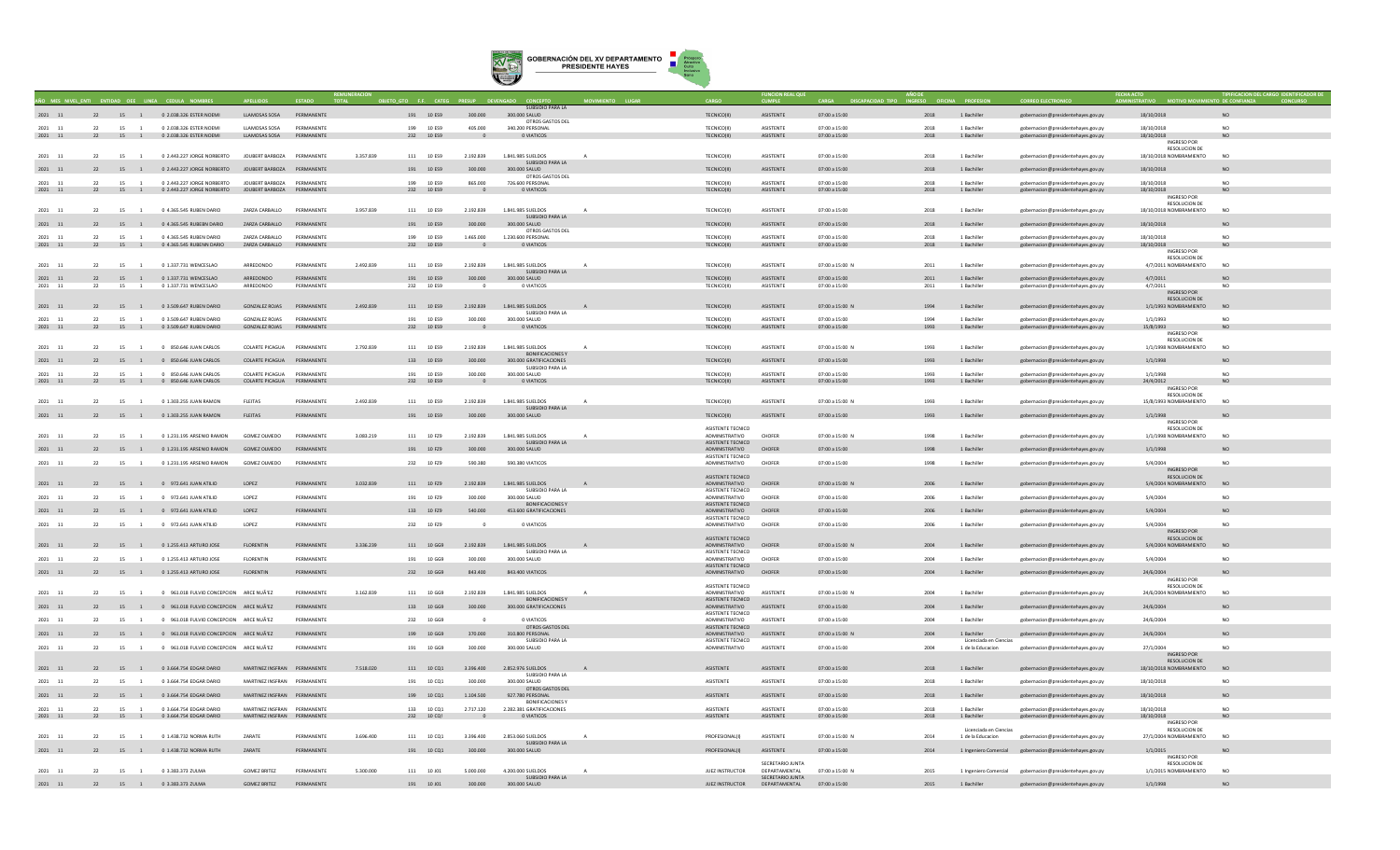

| 2021 11              | 22 |                      | 15 1 0 3.383.373 ZULMA                            | <b>GOMEZ BRITEZ</b>           | PERMANENTE        |            | 232 10 J01  | $\sim$             | 0 VIATICOS                                   |              | JUEZ INSTRUCTOR                           | SECRETARIO JUNTA<br>DEPARTAMENTAL  | 07:00 a 15:00                  | 2015                                                                           | 1 Bachiller                      | gobernacion@presidentehayes.gov.py                            | 1/1/1998                                         |                         |
|----------------------|----|----------------------|---------------------------------------------------|-------------------------------|-------------------|------------|-------------|--------------------|----------------------------------------------|--------------|-------------------------------------------|------------------------------------|--------------------------------|--------------------------------------------------------------------------------|----------------------------------|---------------------------------------------------------------|--------------------------------------------------|-------------------------|
|                      |    |                      |                                                   |                               |                   |            |             |                    |                                              |              |                                           |                                    |                                |                                                                                |                                  |                                                               | INGRESO POR<br>RESOLUCION DE                     |                         |
| 2021 11              |    |                      | 22 15 1 0 1.566.200 ELVIO EUGENIO                 | <b>ROJAS RIVAS</b>            | PERMANENTE        | 3,800,000  | 111 10 J02  | 3,500,000          | 2.940.000 SUELDOS<br>SUBSIDIO PARA LA        |              | FISCAL                                    | ASISTENTE                          | 07:00 a 15:00 N                | 1993                                                                           | 1 Bachiller                      | gobernacion@presidentehayes.gov.py                            | 1/1/1998 NOMBRAMIENTO                            |                         |
| 2021 11              | 22 | 15 1                 | 0 1.566.200 ELVIO EUGENIO                         | ROJAS RIVAS                   | PERMANENTE        |            | 191 10 J02  | 300.000            | 300.000 SALUD                                |              | FISCAL                                    | ASISTENTE                          | 07:00 a 15:00                  | 1993                                                                           | 1 Bachiller<br>Licenciada en     | gobernacion@presidentehayes.gov.py                            | 1/1/1998                                         | N <sub>O</sub>          |
| 2021 11              |    |                      | 22 15 1 0 1.566.200 ELVIO EUGENIO                 | <b>ROJAS RIVAS</b>            | PERMANENTE        |            | 232 10 J02  |                    | 0 VIATICOS                                   |              | FISCAL                                    | ASISTENTE                          | 07:00 a 15:00                  | 1993                                                                           | Administracion de<br>1 Empresa   | gobernacion@presidentehayes.gov.py                            | 4/6/2012                                         | <b>NO</b>               |
|                      |    |                      |                                                   |                               |                   |            |             |                    |                                              |              | AUXILIAR TECNICO                          |                                    |                                |                                                                                |                                  |                                                               | INGRESO POR<br>RESOLUCION DE                     |                         |
| 2021 11              | 22 | 15<br>$\overline{1}$ | 0.3 419 823 NIDIA ZUNILDA                         | ARCE                          | <b>DERMANENTE</b> | 2.492.839  | 111 10 GG9  | 2.192.839          | 1.841.985 SUELDOS<br>SURSIDIO PARA LA        |              | ADMINISTRATIVO<br>AUXILIAR TECNICO        | <b>ASISTENTE</b>                   | $07:00 \times 15:00 \times$    | 2016                                                                           | 1 Bachiller                      | gobernacion@presidentehayes.gov.py                            | 30/11/2016 NOMBRAMIENTO                          | N <sub>O</sub>          |
| 2021 11              | 22 |                      | 15 1 0 3.419.823 NIDIA ZUNILDA                    | ARCE                          | PERMANENTE        |            | 191 10 GG9  | 300,000            | 300,000 SALUD                                |              | ADMINISTRATIVO                            | ASISTENTE                          | 07:00 a 15:00                  | 2016                                                                           | 1 Bachiller                      | gobernacion@presidentehayes.gov.py                            | 30/11/2016<br>INGRESO POR                        |                         |
| 2021 11              | 22 | 15 1                 | 0 4.238.801 DIEGO ARMANDO                         | CACERES APESTEGUI PERMANENTE  |                   | 2.492.839  | 111 10 GG9  | 2.192.839          | 1.841.985 SUELDOS                            | $\mathbf{A}$ | <b>AUXILIAR TECNICO</b><br>ADMINISTRATIVO | ASISTENTE                          | 07:00 a 15:00 S                | 2016<br>$\overline{1}$                                                         | 1 Bachiller                      | gobernacion@presidentehayes.gov.py                            | RESOLUCION DE<br>30/11/2016 NOMBRAMIENTO         | S1                      |
| 2021 11              | 22 |                      | 15 1 0 4.238.801 DIEGO ARMANDO                    | CACERES APESTEGUI PERMANENTE  |                   |            | 191 10 GG9  | 300,000            | SUBSIDIO PARA LA<br>300,000 SALUD            |              | AUXILIAR TECNICO<br>ADMINISTRATIVO        | ASISTENTE                          | 07:00 a 15:00                  | 2016                                                                           | 1 Economista                     | gobernacion@presidentehayes.gov.py                            | 13/12/2016                                       | S1                      |
|                      |    |                      |                                                   |                               |                   |            |             |                    |                                              |              |                                           |                                    |                                |                                                                                |                                  |                                                               | INGRESO POR                                      |                         |
| 2021 11              | 22 | 15<br>$\overline{1}$ | 0 4.517.272 LIZ MARIA                             | CARDONI ROJAS                 | PERMANENTE        | 2.988.500  | 111 10 D5A  | 2,688,500          | 1.631.021 SUELDOS                            |              | PROFESIONAL (II)                          | ASISTENTE                          | 07:00 a 15:00 N                | 2017                                                                           | Licenciada en<br>1 Enfermeria    | gobernacion@presidentehayes.gov.py                            | RESOLUCION DE<br>12/12/2017 NOMBRAMIENTO         | N <sub>O</sub>          |
| $2021$ 11            |    |                      | 22 15 1 0 4.517.272 LIZ MARIA                     | CARDONI ROJAS                 | PERMANENTE        |            | 191 10 D5A' | 300.000            | SUBSIDIO PARA LA<br>300.000 SALUD            |              | PROFESIONAL (II)                          | ASISTENTE                          | 07:00 a 15:00                  | 2017                                                                           | Licenciada en<br>1 Enfermeria    | gobernacion@presidentehayes.gov.py                            | 12/12/2017                                       | 514<br>NO <sub>1</sub>  |
| $2021$ 11            | 22 | 15<br>$\overline{1}$ | 0 4.517.272 LIZ MARIA                             | CARDONI ROJAS                 | PERMANENTE        |            | 232 10 D5A  |                    | 0 VIATICOS                                   |              | PROFESIONAL (II)                          | ASISTENTE                          | 07:00 a 15:00                  | 2017                                                                           | 1 Licenciada en                  | gobernacion@presidentehayes.gov.py                            | 12/12/2017<br>INGRESO POR                        | 5145<br>NO              |
| 2021 11              |    |                      | 22 15 1 0 4.091.493 AGUSTIN                       | NUÃ EZ RIVEIRO                | PERMANENTE        | 2.492.839  | 111 10 GG9  | 2.192.839          | 1.841.985 SUELDOS                            |              | <b>AUXILIAR TECNICO</b><br>ADMINISTRATIVO | ASISTENTE                          | 07:00 a 15:00 S                | $\begin{matrix} 1 \end{matrix} \qquad \qquad \begin{matrix} 2017 \end{matrix}$ | 1 Bachiller                      | gobernacion@presidentehayes.gov.py                            | <b>RESOLUCION DE</b><br>12/12/2017 NOMBRAMIENTO  | 5472<br>NO              |
| 2021 11              | 22 | 15 1                 | 0 4.091.493 AGUSTIN                               | NUÃ EZ RIVEIRO                | PERMANENTE        |            | 232 10 GG9  | 300.000            | SUBSIDIO PARA LA<br>300,000 SALUD            |              | <b>AUXILIAR TECNICO</b><br>ADMINISTRATIVO | ASISTENTE                          | 07:00 a 15:00                  | 2017                                                                           | 1 Bachiller                      | gobernacion@presidentehayes.gov.py                            | 16/11/2017                                       | N <sub>O</sub>          |
|                      |    |                      |                                                   |                               |                   |            |             |                    |                                              |              | SECRETARIO                                | SECRETARIO                         |                                |                                                                                | Licenciado en<br>Admistracion de |                                                               | INGRESO POR<br>RESOLUCION DE                     |                         |
| 2021 11              |    |                      | 22 15 1 0 1.069.995 BERNARDO ANTONIO ZARATE RUDAS |                               | PERMANENTE        | 10.725.200 | 111 10 C90  | 7.425.200          | 6.237.168 SUELDO                             |              | DEPARTAMENTAL                             | DEPARTAMENTAL                      | 07:00 a 15:00 N                | 2018                                                                           | 1 Empresas<br>Licenciado e       | gobernacion@presidentehayes.gov.py                            | 16/8/2018 NOMBRAMIENTO                           |                         |
| 2021 11              | 22 | 15 1                 | 0 1.069.995 BERNARDO ANTONIO ZARATE RUDAS         |                               | PERMANENTE        |            | 191 10 C90  | 300,000            | SUBSIDIO PARA LA<br>300.000 SALUD            |              | SECRETARIO<br>DEPARTAMENTAL               | SECRETARIO<br>DEPARTAMENTAL        | 07:00 a 15:00                  | 2018                                                                           | Admistracion de<br>1 Empresas    | gobernacion@presidentehayes.gov.py                            | 16/8/2018                                        | $\overline{\mathbf{S}}$ |
|                      |    |                      |                                                   |                               |                   |            |             |                    | <b>BONIFICACIONES Y</b>                      |              | SECRETARIO                                | SECRETARIO                         |                                |                                                                                | Licenciado en<br>Admistracion de |                                                               |                                                  |                         |
| $2021\quad 11$       |    |                      | 22 15 1 0 1.069.995 BERNARDO ANTONIO ZARATE RUDAS |                               | PERMANENTE        |            | 133 10 C90  | 3.000.000          | 2.520.000 GRATIFICACIONES                    |              | DEPARTAMENTAL                             | DEPARTAMENTAL                      | 07:00 a 15:00                  | 2018                                                                           | 1 Empresas<br>Licenciado en      | gobernacion@presidentehayes.gov.py                            | 16/8/2018                                        | SI <sub>s</sub>         |
| 2021 11              | 22 | 15 1                 | 0.1.069.995 RERNARDO ANTONIO ZARATE RUDAS         |                               | PERMANENTE        |            | 232 10 090  | $\sim$             | O VIATICOS                                   |              | SECRETARIO<br>DEPARTAMENTAL               | SECRETARIO<br>DEPARTAMENTAL        | 07:00 a 15:00                  | 2018                                                                           | Admistracion de<br>1 Empresas    | gobernacion@presidentehaves.gov.pv                            | 16/8/2018                                        | S1                      |
|                      |    |                      |                                                   |                               |                   |            |             |                    |                                              |              | SECRETARIO                                | SECRETARIO                         |                                |                                                                                |                                  |                                                               | INGRESO POR<br>RESOLUCION EN CARGO               |                         |
| 2021 11              |    |                      | 22 15 1 0 742.377 LORENZO                         | GAMARRA FLORES PERMANENTE     |                   | 7.725.200  | 111 10 C90  | 7.425.200          | 6.237.168 SUELDO<br>SUBSIDIO PARA LA         |              | DEPARTAMENTAL<br>SECRETARIO               | DEPARTAMENTAL<br>SECRETARIO        | 07:00 a 15:00 N                | 2018                                                                           | 1 Arquitecto                     | gobernacion@presidentehayes.gov.py                            | 16/8/2018 DE CONFIANZA SI                        |                         |
| 2021 11              | 22 | 15 1                 | 0 742,377 LORENZO                                 | <b>GAMARRA FLORES</b>         | PERMANENTE        |            | 191 10 C90  | 300,000            | 300,000 SALUD                                |              | DEPARTAMENTAL<br>SECRETARIO               | DEPARTAMENTAL<br>SECRETARIO        | 07:00 a 15:00                  | 2018                                                                           | 1 Arquitecto                     | gobernacion@presidentehayes.gov.py                            | 16/8/2018                                        | $\overline{\mathbf{S}}$ |
| 2021 11              |    |                      | 22 15 1 0 742.377 LORENZO                         | GAMARRA FLORES PERMANENTE     |                   |            | 232 10 C90  |                    | O VIATICOS                                   |              | DEPARTAMENTAL                             | DEPARTAMENTAL                      | 07:00 a 15:00                  | 2018                                                                           | 1 Arquitecto                     | gobernacion@presidentehayes.gov.py                            | 16/8/2018<br><b>INGRESO POR</b>                  | S1                      |
| 2021 11              | 22 | 15 1                 | 0 3.197.397 JUAN CARLOS                           | CACERES                       | PERMANENTE        | 8.399.920  | 111 10 C90  | 7.425.200          | 6.237.168 SUELDO                             |              | SECRETARIO<br>DEPARTAMENTAL               | SECRETARIO<br>DEPARTAMENTAL        | 07:00 a 15:00 N                | 2018                                                                           | 1 Bachiller                      | gobernacion@presidentehayes.gov.py                            | RESOLUCION EN CARGO<br>16/8/2018 DE CONFIANZA    | SI                      |
|                      |    |                      | 22 15 1 0 3.197.397 JUAN CARLOS                   | CACERES                       | PERMANENTE        |            | 191 10 C90  |                    | SUBSIDIO PARA LA<br>300.000 SALUD            |              | SECRETARIO<br>DEPARTAMENTAL               | SECRETARIO<br>DEPARTAMENTAL        |                                |                                                                                | 1 Bachiller                      |                                                               | 16/8/2018                                        |                         |
| 2021 11<br>2021 11   | 22 | 15 1                 |                                                   | CACERES                       | PERMANENTE        |            | 232 10 C90  | 300.000<br>674.720 | 674,720 VIATICOS                             |              | SECRETARIO                                | SECRETARIO<br>DEPARTAMENTAL        | 07:00 a 15:00<br>07:00 a 15:00 | 2018<br>2018                                                                   | 1 Bachiller                      | gobernacion@presidentehayes.gov.py                            |                                                  | SI.                     |
|                      |    |                      | 0 3.197.397 JUAN CARLOS                           |                               |                   |            |             |                    |                                              |              | DEPARTAMENTAL                             |                                    |                                |                                                                                |                                  | gobernacion@presidentehayes.gov.py                            | 16/8/2018<br><b>INGRESO POR</b>                  |                         |
| 2021 11              |    |                      | 22 15 1 0 4.307.603 GILBERTO ANTONIO ORTIZ ORTIZ  |                               | PERMANENTE        | 8.146.900  | 111 10 C90  | 7.425.200          | 6.237.168 SUELDO                             |              | SECRETARIO<br>DEPARTAMENTAL               | SECRETARIO<br>DEPARTAMENTAL        | 07:00 a 15:00 N                | 2018                                                                           |                                  | 1 Estudiante Universitario gobernacion@presidentehayes.gov.py | RESOLUCION EN CARGO<br>16/8/2018 DE CONFIANZA SI |                         |
| 2021 11              | 22 | 15<br>$\overline{1}$ | 0 4.307.603 GILBERTO ANTONIO ORTIZ ORTIZ          |                               | PERMANENTE        |            | 191 10 C90  | 300.000            | SUBSIDIO PARA LA<br>300.000 SALUD            |              | SECRETARIO<br>DEPARTAMENTAL               | SECRETARIO<br>DEPARTAMENTAL        | 07:00 a 15:00                  | 2018                                                                           |                                  | 1 Estudiante Universitario gobernacion@presidentehayes.gov.py | 16/8/2018                                        | -SI                     |
| 2021 11              |    | 22 15 1              | 0 4.307.603 GILBERTO ANTONIO ORTIZ ORTIZ          |                               | PERMANENTE        |            | 232 10 C90  | 421.700            | 421.700 VIATICOS                             |              | SECRETARIO<br>DEPARTAMENTAL               | SECRETARIO<br>DEPARTAMENTAL        | 07:00 a 15:00                  | 2018                                                                           |                                  | 1 Estudiante Universitario gobernacion@presidentehayes.gov.py | 16/8/2018                                        |                         |
|                      |    |                      |                                                   |                               |                   |            |             |                    |                                              |              | SECRETARIO                                | SECRETARIO                         |                                |                                                                                |                                  |                                                               | <b>INGRESO POR</b><br>RESOLUCION EN CARGO        |                         |
| 2021 11              | 22 | 15 1                 | 0 1.271.323 FELIX DIONISIO                        | RUIZ LARRAMENDIA PERMANENTE   |                   | 10.315.200 | 111 10 C90  | 7.425.200          | 6.237.168 SUELDO<br>SUBSIDIO PARA LA         |              | DEPARTAMENTAL<br>SECRETARIO               | DEPARTAMENTAL<br>SECRETARIO        | 07:00 a 15:00 N                | 2018                                                                           | 1 Abogado                        | gobernacion@presidentehayes.gov.py                            | 12/9/2018 DE CONFIANZA                           | S1                      |
| 2021 11              |    |                      | 22 15 1 0 1.271.323 FELIX DIONISIO                | RUIZ LARRAMENDIA PERMANENTE   |                   |            | 191 10 C90  | 300,000            | 300,000 SALUD                                |              | DEPARTAMENTAL                             | DEPARTAMENTAL                      | 07:00 a 15:00                  | 2018                                                                           | 1 Abogado<br>Licenciado en       | gobernacion@presidentehayes.gov.py                            | 12/9/2018                                        |                         |
| 2021 11              | 22 | 15 1                 | 0.1.271.323 FELIX DIONISIO                        | RUIZ LARRAMENDIA PERMANENTE   |                   |            | 133 10 090  |                    | <b>BONIFICACIONES Y</b><br>0 GRATIFICACIONES |              | SECRETARIO<br>DEPARTAMENTAL               | SECRETARIO<br>DEPARTAMENTAL        | 07:00 a 15:00                  | 2018                                                                           | Admistracion de<br>1 Empresas    | gobernacion@presidentehayes.gov.py                            | 16/8/2018                                        | S1                      |
| 2021 11              | 22 | 15<br>$\overline{1}$ | 0 1.271.323 FELIX DIONISIO                        | RUIZ LARRAMENDIA PERMANENTE   |                   |            | 199 10 C90  | 2,590,000          | OTROS GASTOS DEL<br>2.175.600 PERSONAL       |              | SECRETARIO<br>DEPARTAMENTAL               | SECRETARIO<br>DEPARTAMENTAL        | 07:00 a 15:00                  | 2018                                                                           | 1 Abogado                        | gobernacion@presidentehayes.gov.py                            | 12/9/2018                                        |                         |
| 2021 11              | 22 | 15 1                 | 0 1.271.323 FELIX DIONISIO                        | RUIZ LARRAMENDIA PERMANENTE   |                   |            | 232 10 C90  |                    | 0 VIATICOS                                   |              | SECRETARIO<br>DEPARTAMENTAL               | SECRETARIO<br>DEPARTAMENTAL        | 07:00 a 15:00                  | 2018                                                                           | 1 Abogado                        | gobernacion@presidentehaves.gov.pv                            | 12/9/2018                                        | SI.                     |
|                      |    |                      |                                                   |                               |                   |            |             |                    |                                              |              | SECRETARIO                                | SECRETARIO                         |                                |                                                                                | Licenciado en<br>Admistracion de |                                                               | INGRESO POR<br>RESOLUCION EN CARGO               |                         |
| 2021 11              |    |                      | 22 15 1 0 1.925.634 JULIO CESAR                   | ESCOBAR RUIZ DIAZ PERMANENTE  |                   | 7,342,000  | 111 10 B55  |                    | 4.144.000 3.480.960 SUELDO                   |              | DEPARTAMENTAL                             | DEPARTAMENTAL                      | 07:00 a 15:00 N                | 2018                                                                           | 1 Empresas<br>Licenciado en      | gobernacion@presidentehayes.gov.py                            | 16/8/2018 DE CONFIANZA SI                        |                         |
| $2021\quad \  \  11$ | 22 | 15 1                 | 0 1.925.634 JULIO CESAR                           | ESCOBAR RUIZ DIAZ PERMANENTE  |                   |            | 191 10 B55  | 300,000            | SUBSIDIO PARA LA<br>300.000 SALUD            |              | SECRETARIO<br>DEPARTAMENTAL               | SECRETARIO<br>DEPARTAMENTAL        | 07:00 a 15:00                  | 2018                                                                           | Admistracion de<br>1 Empresas    | gobernacion@presidentehayes.gov.py                            | 16/8/2018                                        | SI.                     |
|                      |    |                      |                                                   |                               |                   |            |             |                    | <b>BONIFICACIONES Y</b>                      |              | <b>SECRETARIO</b>                         | SECRETARIO                         |                                |                                                                                | Licenciado en<br>Admistracion de |                                                               |                                                  |                         |
| $2021\quad \  \  11$ |    |                      | 22 15 1 0 1.925.634 JULIO CESAR                   | ESCOBAR RUIZ DIAZ PERMANENTE  |                   |            | 133 10 B55  | 2.898.000          | 2.434.320 GRATIFICACIONES                    |              | DEPARTAMENTAL                             | DEPARTAMENTAL                      | 07:00 a 15:00                  | 2018                                                                           | 1 Empresas<br>Licenciado er      | gobernacion@presidentehayes.gov.py                            | 16/8/2018                                        |                         |
| 2021 11              | 22 | 15 1                 | 0 1.925.634 JULIO CESAR                           | ESCOBAR RUIZ DIAZ PERMANENTE  |                   |            | 232 10 B55  |                    | 0 VIATICOS                                   |              | SECRETARIO<br>DEPARTAMENTAL               | SECRETARIO<br>DEPARTAMENTAL        | 07:00 a 15:00                  | 2018                                                                           | Admistracion de<br>1 Empresas    | gobernacion@presidentehayes.gov.py                            | 16/8/2018                                        | <b>SI</b>               |
| 2021 11              |    | 15 1                 | 0 1.189.245 RUBEN ANTONIO                         | ROUSSILLON BLAIRES PERMANENTE |                   | 31.276.820 | 111 10 A46  |                    | 21.125.620 21.125.620 SUELDO                 |              | GOBERNADOR<br>DEPARTAMENTAL               | <b>GOBERNADOR</b><br>DEPARTAMENTAL | 07:00 a 15:00 N                | 2018                                                                           | 1 NILVEL TERCIARIO               | gobernacion@presidentehayes.gov.py                            | 16/8/2018 INICIO DE MANDATO SI                   |                         |
| $2021\quad \, 11$    | 22 | 15                   | 0 1.189.245 RUBEN ANTONIO                         | ROUSSILLON BLAIRES PERMANENTE |                   |            | 113 10 A46  | 2,851,200          | <b>GASTOS DE</b><br>2.851.200 REPRESENTACION |              | GOBERNADOR<br>DEPARTAMENTAL               | GOBERNADOR<br>DEPARTAMENTAL        | 07:00 a 15:00                  | 2018                                                                           | 1 NILVEL TERCIARIO               |                                                               | 16/8/2018                                        | $\overline{\mathbf{c}}$ |
|                      | 22 |                      |                                                   |                               |                   |            | 133 10 A46  | 7,000,000          | REMUNERACION<br>7,000,000 EXTRAORDINARIA     |              | GORERNADOR<br>DEPARTAMENTAL               | GORERNADOR<br>DEPARTAMENTAL        | 07:00 a 15:00                  | 2018                                                                           | 1 NILVEL TERCIARIO               | gobernacion@presidentehayes.gov.py                            | 16/8/2018                                        |                         |
| $2021\quad \  11$    | 22 | 15 1<br>15 1         | 0 1.189.245 RUBEN ANTONIO                         | ROUSSILLON BLAIRES PERMANENTE |                   |            | 232 10 A46  |                    | 0 VIATICOS                                   |              | GORERNADOR<br>DEPARTAMENTAL               | GORFRNADOR<br>DEPARTAMENTAL        |                                | 2018                                                                           |                                  | gobernacion@presidentehayes.gov.py                            |                                                  | <b>SI</b>               |
| 2021 11              |    |                      | 0 1.189.245 RUBEN ANTONIO                         | ROUSSILLON BLAIRES PERMANENTE |                   |            |             |                    | SUBSIDIO PARA LA                             |              | GORERNADOR                                | GORERNADOR                         | 07:00 a 15:00                  |                                                                                | 1 NILVEL TERCIARIO               | gobernacion@presidentehayes.gov.py                            | 16/8/2018                                        |                         |
| 2021 11              |    |                      | 22 15 1 0 1.189.245 RUBEN ANTONIO                 | ROUSSILLON BLAIRES PERMANENTE |                   |            | 191 10 A46  | 300.000            | 300.000 SALUD                                |              | DEPARTAMENTAL                             | DEPARTAMENTAL                      | 07:00 a 15:00                  | 2018                                                                           | 1 NILVEL TERCIARIO               | gobernacion@presidentehayes.gov.py                            | 16/8/2018                                        |                         |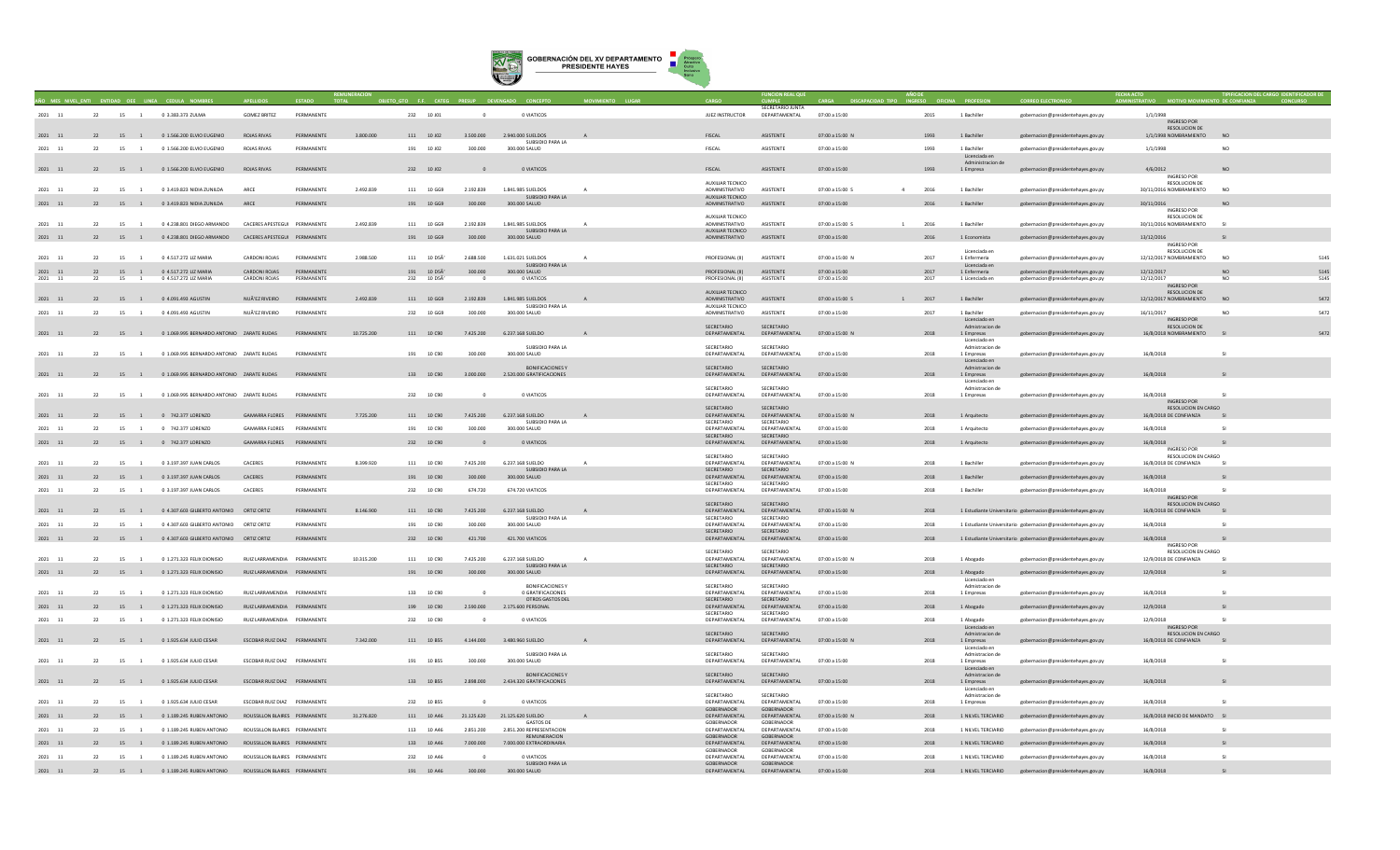

|                         |    |                      |                                                                                                   |                                                          |                          |           |                          |                          |                                                    |              |                               |                                                                               |                                  |              |                                           |                                                                          | <b>INGRESO PO</b>                                    |                             |
|-------------------------|----|----------------------|---------------------------------------------------------------------------------------------------|----------------------------------------------------------|--------------------------|-----------|--------------------------|--------------------------|----------------------------------------------------|--------------|-------------------------------|-------------------------------------------------------------------------------|----------------------------------|--------------|-------------------------------------------|--------------------------------------------------------------------------|------------------------------------------------------|-----------------------------|
| 2021 11                 | 22 |                      | 15 1 0 1.786.676 ROSA MARIA                                                                       | SALDAÃ'A BENITEZ PERMANENTE                              |                          | 9.725.357 | 112 10 J50               | 8,771,357                | 8.771.357 DIETA                                    | $\Delta$     | CONCEJAL<br>DEPARTAMENTAL     | CONCEJAI<br>DEPARTAMENTAL                                                     | 07:00 a 15:00 N                  | 2013         | 1 Bachiller                               | gobernacion@presidentehayes.gov.py                                       | RESOLUCION DE<br>7/5/2014 NOMBRAMIENTO               | S1                          |
| 2021 11                 |    | 15<br>$\overline{1}$ | 0 1.786.676 ROSA MARIA                                                                            | SALDAÃ'A BENITEZ PERMANENTE                              |                          |           | 113 10 J50               | 954,000                  | <b>GASTOS DE</b><br>954.000 REPRESENTACION         |              | CONCEJAL<br>DEPARTAMENTAL     | CONCEJAL<br>DEPARTAMENTAL                                                     | 07:00 a 15:00                    | 2013         | 1 Bachille                                | gobernacion@presidentehayes.gov.py                                       | 7/5/2014                                             |                             |
| 2021 11                 | 22 | 15 1                 | 0.1.786.676 ROSA MARIA                                                                            | SAI DAÃ'A RENITEZ PERMANENTE                             |                          |           | 232 10 150               | $\Omega$                 | 0 VIATICOS                                         |              | CONCEJAL<br>DEPARTAMENTAL     | CONCEJAL<br>DEPARTAMENTAL                                                     | 07:00 a 15:00                    | 2013         | 1 Bachiller                               | gobernacion@presidentehayes.gov.p                                        | 9/5/2013                                             | -SI                         |
|                         |    |                      |                                                                                                   |                                                          |                          |           |                          |                          |                                                    |              |                               |                                                                               |                                  |              |                                           |                                                                          | INGRESO POR                                          |                             |
| 2021 11                 |    |                      | 22 15 1 0 925.394 MARGARITA GLORIA ACUÃ'A AVEIRO PERMANENTE                                       |                                                          |                          | 9.725.357 | 112 10 J50               | 8.771.357                | 8.771.357 DIETA                                    |              | CONCEJAL<br>DEPARTAMENTAL     | CONCEJAL<br>DEPARTAMENTAL                                                     | 07:00 a 15:00 N                  | 2013         | Escribana y Notaria<br>1 Publica          | gobernacion@presidentehayes.gov.py                                       | RESOLUCION DE<br>9/5/2013 NOMBRAMIENTO SI            |                             |
| 2021 11                 | 22 | 15                   | 0 925.394 MARGARITA GLORIA ACUÃ'A AVEIRO                                                          |                                                          | PERMANENTE               |           | 113 10 150               | 954.000                  | <b>GASTOS DE</b><br>954.000 REPRESENTACION         |              | CONCEJAL<br>DEPARTAMENTAL     | CONCEJAL<br>DEPARTAMENTAL                                                     | 07:00 a 15:00                    | 2013         | Escribana y Notaria<br>1 Publica          | eobernacion@presidentehaves.gov.py                                       | 9/5/2013                                             | $\overline{S}$              |
|                         |    |                      | 0 925.394 MARGARITA GLORIA ACUÃ'A AVEIRO                                                          |                                                          | PERMANENTE               |           | 232 10 J50               |                          | 0 VIATICOS                                         |              | CONCEJAL                      | CONCEJAL<br>DEPARTAMENTAL                                                     |                                  |              | 1 Bachiller                               |                                                                          |                                                      |                             |
| 2021 11                 | 22 | 15 1                 |                                                                                                   |                                                          |                          |           |                          |                          |                                                    |              | DEPARTAMENTAL                 |                                                                               | 07:00 a 15:00                    | 2013         |                                           | gobernacion@presidentehayes.gov.py                                       | 9/5/2013<br><b>INGRESO POR</b>                       |                             |
| 2021 11                 | 22 | 15                   | 0 2.172.325 VICTOR NICOLAS                                                                        | CABALLERO NUÃ'EZ PERMANENTE                              |                          | 9.725.357 | 112 10 J50               | 8.771.357                | 8.771.357 DIETA                                    |              | CONCEJAL<br>DEPARTAMENTAL     | CONCEJAL<br>DEPARTAMENTAL                                                     | 07:00 a 15:00 M                  | 2013         | 1 Bachiller                               | gobernacion@presidentehayes.gov.py                                       | RESOLUCION DE<br>9/5/2013 NOMBRAMIENTO               | $\sim$                      |
| 2021 11                 | 22 |                      | 15 1 0 2.172.325 VICTOR NICOLAS                                                                   | CABALLERO NUÃ'EZ PERMANENTE                              |                          |           | 113 10 150               | 954,000                  | <b>GASTOS DE</b><br>954.000 REPRESENTACION         |              | CONCEIAL<br>DEPARTAMENTAL     | CONCEIAL<br>DEPARTAMENTAL                                                     | 07:00a15:00                      | 2013         | 1 Bachiller                               |                                                                          | 9/5/2013                                             |                             |
|                         |    |                      |                                                                                                   |                                                          |                          |           |                          |                          |                                                    |              | CONCEJAL                      | CONCEJAL                                                                      |                                  |              |                                           | gobernacion@presidentehayes.gov.py                                       |                                                      |                             |
| 2021 11                 | 22 | 15<br>$\sim$ 1       | 0.2.172.325 VICTOR NICOLAS                                                                        | CARALLERO NUÃ'EZ PERMANENTE                              |                          |           | 232 10 150               |                          | 0 VIATICOS                                         |              | DEPARTAMENTAL                 | DEPARTAMENTAL                                                                 | 07:00 a 15:00                    | 2016         | 1 Bachiller                               | gobernacion@presidentehayes.gov.py                                       | 30/11/2016<br>INGRESO POR                            | $\ddot{\mathbf{c}}$         |
| 2021 11                 |    |                      | 22 15 1 0 2.082.697 CARLOS MARIA                                                                  | GARCIA GALEANO PERMANENTE                                |                          | 9.725.357 | 112 10 J50               | 8.771.357                | 8.771.357 DIETA                                    |              | CONCEJAL<br>DEPARTAMENTAL     | CONCEJAL<br>DEPARTAMENTAL                                                     | 07:00 a 15:00 N                  | 2018         | 1 Bachiller                               | gobernacion@presidentehayes.gov.py                                       | <b>RESOLUCION EN CARGO</b><br>16/8/2018 DE CONFIANZA |                             |
|                         |    |                      |                                                                                                   |                                                          |                          |           |                          |                          | <b>GASTOS DE</b>                                   |              | CONCEJAL                      | CONCEJAL                                                                      |                                  |              |                                           |                                                                          |                                                      |                             |
| 2021 11                 | 22 | 15                   | 0 2.082.697 CARLOS MARIA                                                                          | <b>GARCIA GALEANO</b>                                    | PERMANENTI               |           | 113 10 J50               | 954.000                  | 954.000 REPRESENTACION                             |              | DEPARTAMENTAL<br>CONCEJAL     | DEPARTAMENTAL<br>CONCEJAL                                                     | 07:00 a 15:00                    | 2018         | 1 Bachille                                | gobernacion@presidentehayes.gov.py                                       | 16/8/2018                                            |                             |
| 2021 11                 | 22 | 15 1                 | 0 2.082.697 CARLOS MARIA                                                                          | <b>GARCIA GALEANO</b>                                    | PERMANENTE               |           | 232 10 J50               |                          | 0 VIATICOS                                         |              | DEPARTAMENTAL                 | DEPARTAMENTAL                                                                 | 07:00 a 15:00                    | 2018         | 1 Bachiller                               | gobernacion@presidentehayes.gov.py                                       | 16/8/2018<br>INGRESO POR                             |                             |
|                         |    |                      |                                                                                                   |                                                          |                          |           |                          |                          |                                                    |              | CONCEJAL                      | CONCEJAL                                                                      |                                  |              |                                           |                                                                          | RESOLUCION EN CARGO                                  |                             |
| 2021 11                 | 22 | 15 1                 | 0 1.140.451 LELIS JOSE                                                                            | <b>I FITH GOMEZ</b>                                      | PERMANENTE               | 9.725.357 | 112 10 150               | 8,771,357                | 8.771.357 DIFTA<br><b>GASTOS DE</b>                | $\mathbf{A}$ | DEPARTAMENTAL<br>CONCEIAL     | DEPARTAMENTAL<br>CONCEIAL                                                     | 07:00 a 15:00 N                  | 2018         | 1 Abogado                                 | gobernacion@presidentehayes.gov.py                                       | 16/8/2018 DE CONFIANZA                               | - 51                        |
| 2021 11                 | 22 |                      | 15 1 0 1.140.451 LELIS JOSE                                                                       | LEITH GOMEZ                                              | PERMANENTE               |           | 113 10 J50               | 954,000                  | 954,000 REPRESENTACION                             |              | DEPARTAMENTAL<br>CONCEJAL     | DEPARTAMENTAL<br>CONCEJAL                                                     | 07:00 a 15:00                    | 2018         | 1 Abogado                                 | gobernacion@presidentehayes.gov.py                                       | 16/8/2018                                            | SI <sup></sup>              |
| $2021\qquad 11$         | 22 | 15 1                 | 0 1.140.451 LELIS JOSE                                                                            | LEITH GOMEZ                                              | PERMANENTE               |           | 232 10 J50               |                          | 0 VIATICOS                                         |              | DEPARTAMENTAL                 | DEPARTAMENTAL                                                                 | 07:00 a 15:00                    | 2018         | 1 Abogado                                 | gobernacion@presidentehayes.gov.py                                       | 16/8/2018                                            | SI.                         |
|                         |    |                      |                                                                                                   |                                                          |                          |           |                          |                          |                                                    |              | CONCEJAL                      | CONCEJAL                                                                      |                                  |              |                                           |                                                                          | INGRESO POR<br>RESOLUCION EN CARGO                   |                             |
| 2021 11                 |    |                      | 22 15 1 0 2.943.340 DIONISIO                                                                      | VILLALBA CATTEBEKE PERMANENTE                            |                          | 9,725,357 | 112 10 J50               | 8.771.357                | 8.771.357 DIETA<br><b>GASTOS DE</b>                |              | CONCEJAL                      | DEPARTAMENTAL DEPARTAMENTAL<br>CONCEJAL                                       | 07:00 a 15:00 N                  | 2018         | 1 Bachiller                               | gobernacion@presidentehayes.gov.py                                       | 16/8/2018 DE CONFIANZA                               | <b>SI</b>                   |
| 2021 11                 | 22 | 15                   | 0 2.943.340 DIONISIO                                                                              | VILLALBA CATTEBEKE PERMANENTE                            |                          |           | 113 10 J50               | 954.000                  | 954.000 REPRESENTACION                             |              | DEPARTAMENTAL                 | DEPARTAMENTAL                                                                 | 07:00 a 15:00                    | 2018         | 1 Bachiller                               | gobernacion@presidentehayes.gov.py                                       | 16/8/2018                                            | $\mathsf{C}$                |
| 2021 11                 | 22 | 15 1                 | 0 2.943.340 DIONISIO                                                                              | VILLALBA CATTEBEKE PERMANENTE                            |                          |           | 232 10 J50               |                          | 0 VIATICOS                                         |              | CONCEJAL<br>DEPARTAMENTAL     | CONCEIAL<br>DEPARTAMENTAL                                                     | 07:00 a 15:00                    | 2018         | 1 Bachiller                               | gobernacion@presidentehayes.gov.py                                       | 16/8/2018                                            | <b>SI</b>                   |
|                         |    |                      |                                                                                                   |                                                          |                          |           |                          |                          |                                                    |              | CONCEJAL                      | CONCEJAL                                                                      |                                  |              | Licenciado en Comercio                    |                                                                          | INGRESO POR<br>RESOLUCION EN CARGO                   |                             |
| 2021 11                 | 22 | 15                   | 0 2.402.038 HERNANDO                                                                              | <b>GILL AGUAYO</b>                                       | PERMANENTE               | 9.725.357 | 112 10 J50               | 8.771.357                | 8.771.357 DIETA                                    | $\mathbf{A}$ | DEPARTAMENTAL                 | DEPARTAMENTAL                                                                 | 07:00 a 15:00 N                  | 2018         | 1 Internacional                           | gobernacion@presidentehayes.gov.py                                       | 16/8/2018 DE CONFIANZA                               | - 51                        |
| 2021 11                 | 22 | 15 1                 | 0 2.402.038 HERNANDO                                                                              | <b>GILL AGUAYO</b>                                       | PERMANENTE               |           | 113 10 J50               | 954,000                  | <b>GASTOS DE</b><br>954,000 REPRESENTACION         |              | CONCEJAL<br>DEPARTAMENTAL     | CONCEJAL<br>DEPARTAMENTAL                                                     | 07:00 a 15:00                    | 2018         | Licenciado en Comercio<br>1 Internacional | gobernacion@presidentehayes.gov.py                                       | 16/8/2018                                            |                             |
| 2021 11                 | 22 | 15                   | 0 2.402.038 HERNANDO                                                                              | <b>GILL AGUAYO</b>                                       | PERMANENTE               |           | 232 10 J50               |                          | 0 VIATICOS                                         |              | CONCEJAL<br>DEPARTAMENTAL     | CONCEJAL<br>DEPARTAMENTAL                                                     | 07:00 a 15:00                    | 2018         | Licenciado en Comercio<br>1 Internacional | gobernacion@presidentehayes.gov.py                                       | 16/8/2018                                            | SI.                         |
|                         |    |                      |                                                                                                   |                                                          |                          |           |                          |                          |                                                    |              |                               |                                                                               |                                  |              |                                           |                                                                          | INGRESO POR                                          |                             |
| 2021 11                 | 22 |                      | 15 1 0 2.020.178 CARLOS EDUARDO RUIZ BARBOZA                                                      |                                                          | PERMANENTE               | 9.725.357 | 112 10 J50               | 8.771.357                | 8.771.357 DIETA                                    |              | CONCEJAL<br>DEPARTAMENTAL     | CONCEJAL<br>DEPARTAMENTAL                                                     | 07:00 a 15:00 M                  | 2018         | Profesor de Educacion<br>1 Escolar Basica | gobernacion@presidentehayes.gov.py                                       | RESOLUCION EN CARGO<br>16/8/2018 DE CONFIANZA        |                             |
| 2021 11                 | 22 | 15                   | 0 2.020.178 CARLOS EDUARDO                                                                        | RUIZ BARBOZA                                             | PERMANENTE               |           | 113 10 150               | 954.000                  | GASTOS DE<br>954.000 REPRESENTACION                |              | CONCEJAL<br>DEPARTAMENTAL     | CONCEJAL<br>DEPARTAMENTAL                                                     | 07:00 a 15:00                    | 2018         | Profesor de Educacion<br>1 Escolar Basica | gobernacion@presidentehayes.gov.py                                       | 16/8/2018                                            |                             |
|                         |    |                      |                                                                                                   |                                                          |                          |           |                          |                          |                                                    |              | <b>CONCEIAL</b>               | CONCEIAL                                                                      |                                  |              | Profesor de Educacion                     |                                                                          |                                                      |                             |
| 2021 11                 | 22 | 15 1                 | 0 2.020.178 CARLOS EDUARDO RUIZ BARBOZA                                                           |                                                          | PERMANENTE               |           | 232 10 J50               | $\Omega$                 | 0 VIATICOS                                         |              | DEPARTAMENTAL                 | DEPARTAMENTAL                                                                 | 07:00 a 15:00                    | 2018         | 1 Escolar Basica                          | gobernacion@presidentehayes.gov.py                                       | 16/8/2018<br><b>INGRESO POR</b>                      |                             |
| $2021\qquad 11$         | 22 | 15 1                 | 0 4.243.945 NICOLAS DE JESUS                                                                      | CARTAMAN                                                 | PERMANENTE               | 9.725.357 | 112 10 J50               | 8.771.357                | 8.771.357 DIETA                                    | $\mathbf{A}$ | CONCEJAL<br>DEPARTAMENTAL     | CONCEJAL<br>DEPARTAMENTAL                                                     | 07:00 a 15:00 N                  | 2018         | 1 Bachiller                               | gobernacion@presidentehayes.gov.py                                       | RESOLUCION EN CARGO<br>16/8/2018 DE CONFIANZA        | - 51                        |
|                         |    |                      |                                                                                                   |                                                          |                          |           |                          |                          | <b>GASTOS DE</b>                                   |              | CONCEJAL                      | CONCEJAL                                                                      |                                  |              |                                           |                                                                          |                                                      |                             |
| $2021\quad \  \  11$    | 22 | 15 1                 | 0 4.243.945 NICOLAS DE JESUS                                                                      | CARTAMAN                                                 | PERMANENTE               |           | 113 10 J50               | 954,000                  | 954.000 REPRESENTACION                             |              | DEPARTAMENTAL<br>CONCEJAL     | DEPARTAMENTAL<br>CONCEJAL                                                     | 07:00 a 15:00                    | 2018         | 1 Bachiller                               | gobernacion@presidentehayes.gov.py                                       | 16/8/2018                                            |                             |
| 2021 11                 | 22 | 15                   | 0 4.243.945 NICOLAS DE JESUS                                                                      | CARTAMAN                                                 | PERMANENTI               |           | 232 10 J50               |                          | 0 VIATICOS                                         |              | DEPARTAMENTAL                 | DEPARTAMENTAL                                                                 | 07:00 a 15:00                    | 2018         | 1 Bachille                                | gobernacion@presidentehayes.gov.py                                       | 16/8/2018<br>INGRESO POR                             |                             |
|                         |    |                      |                                                                                                   |                                                          |                          |           |                          |                          |                                                    |              | CONCEJAL                      | CONCEJAL                                                                      |                                  |              |                                           |                                                                          | RESOLUCION EN CARGO                                  |                             |
| 2021 11                 | 22 | 15 1                 | 0 1.720.555 GUSTAVO JAVIER                                                                        | VIVEROS LOPEZ                                            | PERMANENTE               | 9.725.357 | 112 10 J50               | 8.771.357                | 8.771.357 DIETA<br>GASTOS DE                       |              | DEPARTAMENTAL<br>CONCEIAL     | DEPARTAMENTAL<br>CONCEIAL                                                     | 07:00 a 15:00 N                  | 2018         |                                           | 1 Estudiante Universitario gobernacion@presidentehayes.gov.py            | 16/8/2018 DE CONFIANZA                               |                             |
| 2021 11                 | 22 | 15 1                 | 0.1.720 555 GUSTAVO JAVIER                                                                        | VIVEROS LOPEZ                                            | PERMANENTE               |           | 113 10 150               | 954,000                  | 954,000 REPRESENTACION                             |              | DEPARTAMENTAL<br>CONCEJAL     | DEPARTAMENTAL<br>CONCEJAL                                                     | 07:00 a 15:00                    | 2018         |                                           | 1 Estudiante Universitario gobernacion@presidentehayes.gov.py            | 16/8/2018                                            | -SI                         |
| 2021 11                 |    |                      | 22 15 1 0 1.720.555 GUSTAVO JAVIER VIVEROS LOPEZ                                                  |                                                          | PERMANENTE               |           | 232 10 J50               | $\Omega$                 | O VIATICOS                                         |              | DEPARTAMENTAL                 | DEPARTAMENTAL                                                                 | 07:00 a 15:00                    | 2018         |                                           | 1 Estudiante Universitario gobernacion@presidentehayes.gov.py            | 16/8/2018                                            | SI <sup></sup>              |
|                         |    |                      |                                                                                                   |                                                          |                          |           |                          |                          |                                                    |              |                               |                                                                               |                                  |              |                                           |                                                                          | <b>INGRESO POR</b><br>RESOLUCION EN CARGO            |                             |
| 2021 11                 | 22 | 15                   | 0 3.383.405 DERLIS                                                                                | <b>RIOS SANCHEZ</b>                                      | PERMANENTE               | 5.100.000 | 111 10 J03               | 3.000.000                | 2.400.000 SUELDO<br>SUBSIDIO PARA LA               |              | ACTUARIO                      | ACTUARIO                                                                      | 07:00 a 15:00 N                  | 2018         | 1 Bachiller                               | gobernacion@presidentehayes.gov.py                                       | 3/9/2018 DE CONFIANZA                                | SI.                         |
| 2021 11                 | 22 | 15 1                 | 0 3.383.405 DERLIS                                                                                | <b>RIOS SANCHEZ</b>                                      | PERMANENTE               |           | 191 10 J03               | 300.000                  | 300.000 SALUD                                      |              | <b>ACTUARIO</b>               | <b>ACTUARIO</b>                                                               | 07:00 a 15:00                    |              | 1 Bachiller                               | gobernacion@presidentehayes.gov.py                                       | 3/9/2018                                             |                             |
| $2021$ 11               | 22 | 15<br>$\sim$ 1       | 0.3.383.405.DERUS                                                                                 | RIOS SANCHEZ                                             | <b><i>DERMANENTE</i></b> |           | 133 10 103               | 1,800,000                | <b>BONIFICACIONES</b><br>1.512.000 GRATIFICACIONES |              | <b>ACTUARIO</b>               | <b>ACTUARIO</b>                                                               | 07:00 a 15:00                    | 2018         | 1 Rachiller                               | obernacion@presidentehayes.gov.py                                        | 3/9/2018                                             |                             |
| 2021 11                 |    |                      | 22 15 1 0 3.383.405 DERLIS                                                                        | RIOS SANCHEZ                                             | PERMANENTE               |           | 232 10 J03               | $\overline{\phantom{0}}$ | <b>O VIATICOS</b>                                  |              | <b>ACTUARIO</b>               | <b>ACTUARIO</b>                                                               | 07:00 a 15:00                    | 2018         | 1 Bachiller                               | gobernacion@presidentehayes.gov.py                                       | 3/9/2018<br><b>INGRESO POR</b>                       |                             |
| 2021 11                 | 22 |                      | 15 1 0 3 664 489 DIEGO                                                                            | MEDINA GONZALEZ PERMANENTE                               |                          | 4.520.000 | 111 10 110               | 2.500.000                | 2,000,000 SUELDO                                   |              |                               | UJIER NOTIFICADOR UJIER NOTIFICADOR 07:00 a 15:00 N                           |                                  | 2018         | 1 Bachiller                               | gobernacion@presidentehaves.gov.py                                       | RESOLUCION EN CARGO<br>3/9/2018 DE CONFIANZA         | $1$                         |
|                         |    |                      |                                                                                                   |                                                          |                          |           |                          |                          | SUBSIDIO PARA LA                                   |              |                               |                                                                               |                                  |              |                                           |                                                                          |                                                      |                             |
| 2021 11                 | 22 |                      | 15 1 0 3.664.489 DIEGO                                                                            | MEDINA GONZALEZ PERMANENTE                               |                          |           | 191 10 J10               | 300,000                  | 300,000 SALUD<br><b>BONIFICACIONES</b>             |              |                               | UJIER NOTIFICADOR UJIER NOTIFICADOR 07:00 a 15:00                             |                                  | 2018         | 1 Bachiller                               | gobernacion@presidentehayes.gov.py                                       | 3/9/2018                                             |                             |
| 2021<br>$\overline{11}$ | 22 | 15                   | 0 3,664,489 DIEGO<br>0 3.664.489 DIEGO                                                            | MEDINA GONZALEZ PERMANENTI<br>MEDINA GONZALEZ PERMANENTE |                          |           | 133 10 110<br>232 10 J10 | 1.720.000                | 1.444.800 GRATIFICACIONES<br>O VIATICOS            |              | UJIER NOTIFICADOR             | <b>UJIER NOTIFICADOR</b><br>UJIER NOTIFICADOR UJIER NOTIFICADOR 07:00 a 15:00 | 07:00 a 15:00                    | 2018<br>2018 | 1 Bachille<br>1 Bachiller                 | gobernacion@presidentehayes.gov.py                                       | 3/9/2018                                             |                             |
| 2021 11                 | 22 | 15 1                 |                                                                                                   |                                                          |                          |           |                          | $\mathbf{0}$             |                                                    |              |                               |                                                                               |                                  |              |                                           | gobernacion@presidentehayes.gov.py                                       | 3/9/2018<br><b>INGRESO POR</b>                       | <b>SI</b>                   |
| 2021 11<br>2021 11      |    | 15                   | 0 1.704.126 NELSON ANTIONIO<br>22 15 1 0 1.704.126 NELSON ANTIONIO RUIZ DIAZ RODRIGUEZ CONTRATADO | RUIZ DIAZ RODRIGUEZ CONTRATADO                           |                          | 2.361.519 | 144 10 XJ3<br>232 10 XJ3 | 2.192.839<br>168.680     | 2.192.839 JORNALES<br>168.680 VIATICOS             |              | <b>ASISTENTE</b><br>ASISTENTE | <b>CHOFER MINIBUS</b><br><b>CHOFER MINIBUS</b>                                | 07:00 a 15:00 N<br>07:00 a 15:00 | 2018<br>2018 | 1 Bachille<br>1 Bachiller                 | (obernacion@presidentehayes.gov.py<br>gobernacion@presidentehayes.gov.py | 3/9/2018 RESOLUCION<br>3/9/2018                      | N <sub>0</sub><br><b>NO</b> |
| 2021 11                 | 22 | 15                   | 0.4 509 418 RONALD DAVID                                                                          | CORONEL PAIVA                                            | CONTRATADO               | 2.192.839 | 144 10 XI3               | 2.192.839                | 2.192.839 JORNALES                                 | $\Delta$     | <b>ASISTENTE</b>              | CHOFFR                                                                        | $07:00 \times 15:00 N$           | 2018         | 1 Bachille                                | obernacion@presidentehayes.gov.py                                        | INGRESO POR<br>3/9/2018 RESOLUCION                   | NO.                         |
| 2021 11                 |    |                      | 22 15 1 0 4.509.418 RONALD DAVID                                                                  | CORONEL PAIVA CONTRATADO                                 |                          |           | 232 10 XJ3               | $\overline{0}$           | O VIATICOS                                         |              | ASISTENTE                     | CHOFER                                                                        | 07:00 a 15:00                    | 2018         | 1 Bachiller                               | gobernacion@presidentehayes.gov.py                                       | 3/9/2018                                             | NO                          |
| 2021 11                 | 22 | 15                   | 0 869,960 NESTOR DARIO                                                                            | MALDONADO RIOS CONTRATADO                                |                          | 4.368.680 | 144 10 XJ3               | 4,200,000                | 4.200.000 JORNALES                                 | $\Lambda$    | DIRECTOR                      | DE TRANSPORTE                                                                 | 07:00 a 15:00 N                  | 2018         | 1 Bachille                                | eobernacion@presidentehaves.gov.py                                       | <b>INGRESO POR</b><br>3/9/2018 RESOLUCION            | NO.                         |
| 2021 11                 |    |                      | 22 15 1 0 869.960 NESTOR DARIO                                                                    | MALDONADO RIOS CONTRATADO                                |                          |           | 232 10 XJ3               | 168.680                  | 168.680 VIATICOS                                   |              | <b>DIRECTOR</b>               | DE TRANSPORTE                                                                 | 07:00 a 15:00                    | 2018         | 1 Bachiller                               | gobernacion@presidentehayes.gov.py                                       | 3/9/2018<br><b>INGRESO POR</b>                       | <b>NO</b>                   |
| 2021 11                 |    | 15                   | 0 2.006.052 RAUL                                                                                  | LOPEZ GARCIA                                             | CONTRATADO               | 2.192.839 | 10 XJ3                   | 2.192.839                | 2.192.839 JORNALES                                 |              | ASISTENTE                     | CHOFER                                                                        | 07:00 a 15:00 N                  | 2018         | 1 Bachille                                | gobernacion@presidentehayes.gov.py                                       | 3/9/2018 RESOLUCION                                  |                             |
| 2021 11                 |    |                      | 22 15 1 0 2.006.052 RAUL                                                                          | LOPEZ GARCIA                                             | CONTRATADO               |           | 232 10 XJ3               | $\overline{\phantom{0}}$ | O VIATICOS                                         |              | ASISTENTE                     | CHOFER<br><b>CHOFER RETRO</b>                                                 | 07:00 a 15:00                    | 2018         | 1 Bachiller                               | gobernacion@presidentehayes.gov.py                                       | 3/9/2018<br>INGRESO POI                              | NO                          |
| $2021$ 11               | 22 |                      | 15 1 0 533.583 LUIS ROBERTO                                                                       | CATTEBEKE CARTE CONTRATADO                               |                          | 2.192.839 | 144 10 XJ3               | 2.192.839                | 2.192.839 JORNALES                                 | $\Lambda$    | ASISTENTE                     | EXCAVADORA                                                                    | 07:00 a 15:00 N                  | 2018         | 1 Bachiller                               | gobernacion@presidentehayes.gov.py                                       | 3/9/2018 RESOLUCION                                  | N <sub>0</sub>              |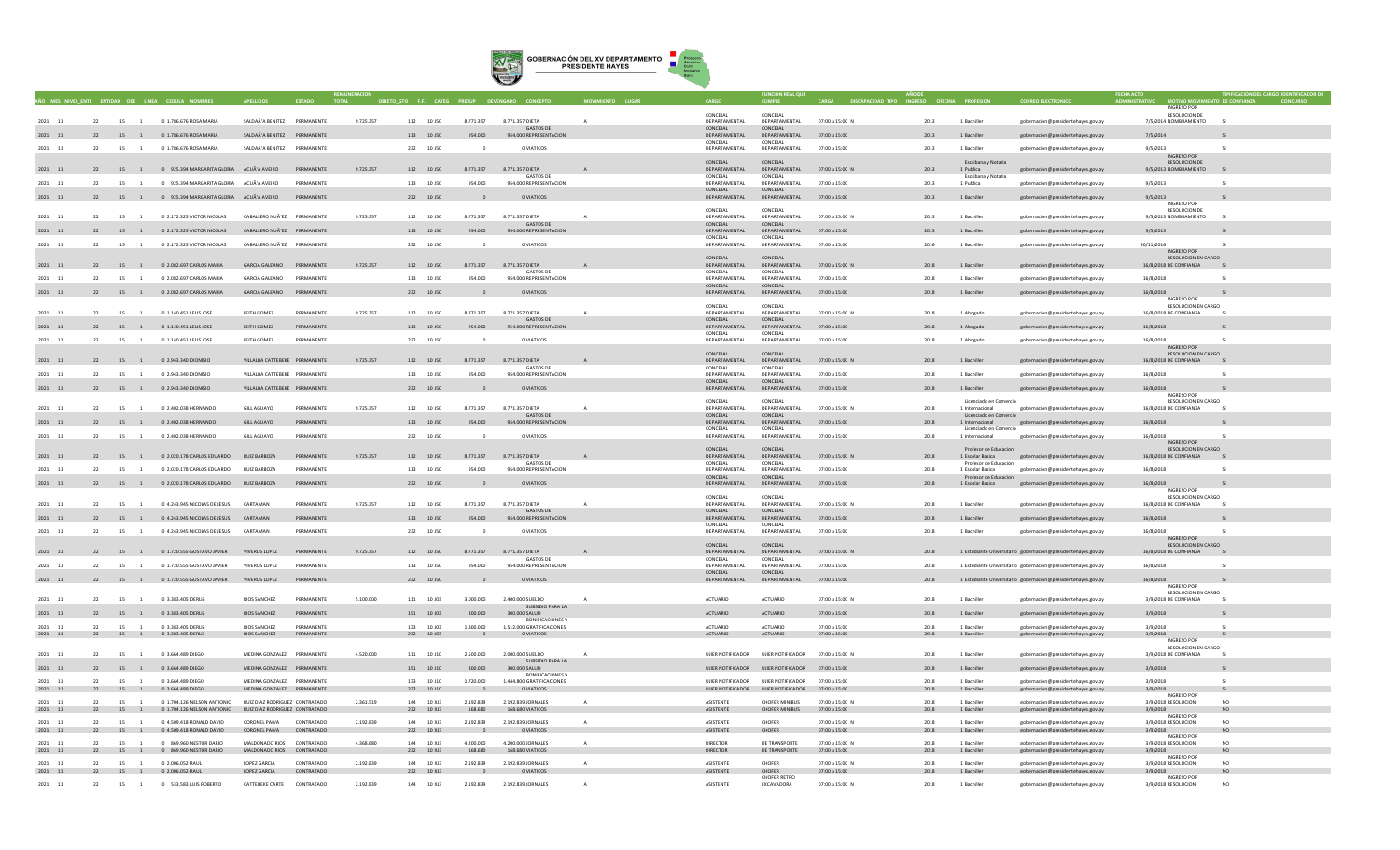

|                                    |          | LENTI ENTIDAD OFF LINEA CEDULA NO |                                                                                                               |                                                                 |                          |           | O GTO F.F. CATEG          |                             |                                         |           |                                      |                                                                        |                                  |              |                                  |                                                                                                                                |          |                                           |                        |  |
|------------------------------------|----------|-----------------------------------|---------------------------------------------------------------------------------------------------------------|-----------------------------------------------------------------|--------------------------|-----------|---------------------------|-----------------------------|-----------------------------------------|-----------|--------------------------------------|------------------------------------------------------------------------|----------------------------------|--------------|----------------------------------|--------------------------------------------------------------------------------------------------------------------------------|----------|-------------------------------------------|------------------------|--|
| 2021 11                            |          |                                   | 22 15 1 0 533.583 LUIS ROBERTO                                                                                | CATTEBEKE CARTE CONTRATADO                                      |                          |           | 232 10 XJ3                | $\sim$ 0                    | O VIATICOS                              |           | ASISTENTE                            | CHOFER RETRO                                                           | 07:00 a 15:00                    | 2018         | 1 Bachiller                      | gobernacion@presidentehayes.gov.py                                                                                             | 3/9/2018 | <b>INGRESO POR</b>                        | NO.                    |  |
| 2021<br>11                         |          |                                   | 22 15 1 0 382.725 OSCAR GREGORIO                                                                              | <b>GIMENEZ</b>                                                  | CONTRATADO               | 3.000.000 | 144 10 XJ3                | 3,000,000                   | 3.000.000 JORNALES                      |           | <b>ASISTENTI</b>                     | CHOFER                                                                 | 07:00 a 15:00 N                  | 2018         | 1 Bachille                       | gobernacion@presidentehayes.gov.py                                                                                             |          | 3/9/2018 RESOLUCION                       | NO                     |  |
| 2021 11                            |          |                                   | 22 15 1 0 382.725 OSCAR GREGORIO                                                                              | GIMENEZ                                                         | CONTRATADO               |           | 232 10 XJ3                | $\sim$ 0                    | O VIATICOS                              |           | ASISTENTE                            | CHOFER                                                                 | 07:00 a 15:00                    | 2018         | 1 Bachiller                      | gobernacion@presidentehayes.gov.py                                                                                             | 3/9/2018 | <b>INGRESO POR</b>                        | NO.                    |  |
| 2021<br>11<br>2021 11              |          | 15 1                              | 0 1.779.815 JOSE DOMINGO<br>22 15 1 0 1.779.815 JOSE DOMINGO                                                  | GUERRERO CARDOZO CONTRATADO<br>GUERRERO CARDOZO CONTRATADO      |                          | 2.192.839 | 144 10 XJ3<br>232 10 XJ3  | 2.192.839<br>$\overline{0}$ | 2.192.839 JORNALES<br>0 VIATICOS        |           | <b>ASISTENTE</b><br><b>ASISTENTE</b> | CHOFER TRACTORISTA 07:00 a 15:00 N<br>CHOFER TRACTORISTA 07:00 a 15:00 |                                  | 2018<br>2018 | 1 Bachiller<br>1 Bachiller       | gobernacion@presidentehayes.gov.py<br>gobernacion@presidentehayes.gov.py                                                       | 3/9/2018 | 3/9/2018 RESOLUCION                       | NO <sub>1</sub><br>NO. |  |
| 2021 11                            | 22       | 15 1                              | 0 1 477 337 IUAN BAUTISTA                                                                                     | <b>RENITEZ GOMEZ</b>                                            | CONTRATADO               | 2.614.539 | 144 10 X 13               | 2.192.839                   | 2.192.839 IORNALES                      |           | <b>ASISTENTE</b>                     | CHOEFR                                                                 | 07:00 a 15:00 N                  | 2018         | 1 Bachiller                      |                                                                                                                                |          | INGRESO POR<br>3/9/2018 RESOLUCION        | N <sub>0</sub>         |  |
| 2021 11                            |          |                                   | 22 15 1 0 1.477.337 JUAN BAUTISTA                                                                             | BENITEZ GOMEZ CONTRATADO                                        |                          |           | 232 10 XJ3                | 421,700                     | 421,700 VIATICOS                        |           | <b>ASISTENTE</b>                     | CHOFER                                                                 | 07:00 a 15:00                    | 2018         | 1 Bachiller                      | tobernacion@presidentehayes.gov.py<br>gobernacion@presidentehayes.gov.py                                                       | 3/9/2018 |                                           | NO                     |  |
| 2021                               |          | 15                                | 0 4.090.717 LEONARDO MANUEL SOSA CHAPARRO                                                                     |                                                                 | CONTRATADO               | 2,500,000 | 144 10 XJ3                | 2,500,000                   | 2.500.000 JORNALES                      |           | <b>ASISTENTE</b>                     | SECRETARIA PRIVADA 07:00 a 15:00 N                                     |                                  | 2018         | 1 Bachiller                      | obernacion@presidentehayes.gov.py                                                                                              |          | <b>INGRESO POR</b><br>3/9/2018 RESOLUCION | NO                     |  |
| 2021 11                            |          |                                   | 22 15 1 0 4.090.717 LEONARDO MANUEL SOSA CHAPARRO                                                             |                                                                 | CONTRATADO               |           | 232 10 XJ3                | $\sim$ 0                    | O VIATICOS                              |           | ASISTENTE                            | SECRETARIA PRIVADA 07:00 a 15:00                                       |                                  | 2018         | 1 Bachiller                      | gobernacion@presidentehayes.gov.py                                                                                             | 3/9/2018 | <b>INGRESO POR</b>                        | NO                     |  |
| 2021 11                            | 22       | $15 - 1$                          | 0 744.603 MIGUEL ANGEL                                                                                        | QUIÑONEZ                                                        | CONTRATADO               | 2,800,000 | 144 10 XJ3                | 2,800,000                   | 2.800.000 JORNALES                      |           | ASISTENTE                            | <b>ASISTENTE</b>                                                       | 07:00 a 15:00 N                  | 2018         |                                  | gobernacion@presidentehayes.gov.py                                                                                             |          | 3/9/2018 RESOLUCION                       |                        |  |
| $2021\quad \  \  11$               |          |                                   | 22 15 1 0 744.603 MIGUEL ANGEL                                                                                | QUIÑONEZ                                                        | CONTRATADO               |           | 232 10 XJ3                |                             | 0 VIATICOS                              |           | ASISTENTE                            | ASISTENTE                                                              | 07:00 a 15:00                    | 2018         | 1 Bachiller                      | gobernacion@presidentehayes.gov.py                                                                                             | 3/9/2018 | <b>INGRESO POR</b>                        | NO                     |  |
| 2021 11<br>2021 11                 | 22       | 15 1                              | 0.2 048 186 LUIS FERNANDO<br>22 15 1 0 2.048.186 LUIS FERNANDO                                                | <b>RIOS ARCE</b><br><b>RIOS ARCE</b>                            | CONTRATADO<br>CONTRATADO | 3.810.000 | 144 10 XI3<br>232 10 XJ3  | 3,810,000<br>$\Omega$       | 3.810.000 JORNALES<br>O VIATICOS        |           | <b>ASISTENTE</b><br><b>ASISTENTE</b> | <b>ASISTENTE</b><br>ASISTENTE                                          | 07:00 a 15:00 N<br>07:00 a 15:00 | 2018<br>2018 | 1 Bachiller<br>1 Bachiller       | gobernacion@presidentehayes.gov.py<br>gobernacion@presidentehayes.gov.py                                                       | 3/9/2018 | 3/9/2018 RESOLUCION                       | NO <sub>1</sub><br>NO. |  |
| 2021 11                            | 22       | 15 1                              | 0.4.291.424 ARAMI MONSERRATH FRANCO                                                                           |                                                                 | CONTRATADO               | 3.300.000 | 144 10 X 13               | 3.300.000                   | 3.300.000 IORNALES                      |           | <b>ASISTENTE</b>                     | <b>ASISTENTE</b>                                                       | 07:00 a 15:00 N                  | 2018         |                                  | 1 Estudiante Universitario gobernacion@presidentehaves.gov.pv                                                                  |          | <b>INGRESO POR</b><br>3/9/2018 RESOLUCION | N <sub>0</sub>         |  |
| 2021 11                            |          | 22 15 1                           | 0 4.291.424 ARAMI MONSERRATH FRANCO                                                                           |                                                                 | CONTRATADO               |           | 232 10 XJ3                | $\overline{\phantom{0}}$    | <b>O VIATICOS</b>                       |           | ASISTENTE                            | ASISTENTE                                                              | 07:00 a 15:00                    | 2018         |                                  | 1 Estudiante Universitario gobernacion@presidentehayes.gov.py                                                                  | 3/9/2018 | <b>INGRESO POR</b>                        | NO.                    |  |
| 2021<br>11                         |          | 15                                | 0 5.035.326 WILSON FERNANDO PEREZ DE LOS RIOS CONTRATADO                                                      |                                                                 |                          | 3.300.000 | 144 10 XJ3                | 3.300.000                   | 3.300.000 JORNALES                      |           | ASISTENTI                            | <b>ASISTENTE</b>                                                       | 07:00 a 15:00 N                  | 2018         | 1 Bachiller                      | gobernacion@presidentehayes.gov.py                                                                                             |          | 3/9/2018 RESOLUCION                       |                        |  |
| $2021\quad \  \  11$               |          |                                   | 22 15 1 0 5.035.326 WILSON FERNANDO PEREZ DE LOS RIOS CONTRATADO                                              |                                                                 |                          |           | 232 10 XJ3                | $\sim$ 0                    | 0 VIATICOS                              |           | ASISTENTE                            | ASISTENTE                                                              | 07:00 a 15:00                    | 2018         | 1 Bachiller                      | gobernacion@presidentehayes.gov.py                                                                                             | 3/9/2018 | INGRESO POR                               | NO.                    |  |
| 2021<br>11<br>$2021\quad 11$       |          | 15 1                              | 0 4.933.941 PAOLA NOEMI<br>22 15 1 0 4.933.941 PAOLA NOEMI                                                    | <b>EVERS FERNANDEZ CONTRATADO</b><br>EVERS FERNANDEZ CONTRATADO |                          | 3,500,000 | 144 10 13<br>232 10 XJ3   | 3,500,000                   | 3.500,000 JORNALES<br>0 VIATICOS        |           | <b>ASISTENTI</b><br>ASISTENTE        | <b>ASISTENTE</b><br>ASISTENTE                                          | 07:00 a 15:00 N<br>07:00 a 15:00 | 2018<br>2018 |                                  | 1 Estudiante Universitario gobernacion@presidentehayes.gov.py<br>1 Estudiante Universitario gobernacion@presidentehayes.gov.py | 3/9/2018 | 3/9/2018 RESOLUCION                       | NO <sub>1</sub><br>NO. |  |
| 2021 11                            | 22       | 15 1                              | 0.6.265.746 JUAN CARLOS                                                                                       | <b>ZARATE IRAÃ'EZ</b>                                           | CONTRATADO               | 3,300,000 | 144 10 X 13               | 3.300,000                   | 3.300.000 JORNALES                      |           | <b>ASISTENTE</b>                     | <b>ASISTENTE</b>                                                       | 07:00 a 15:00 N                  | 2018         |                                  | 1 Estudiante Universitario gobernacion@presidentehayes.gov.p                                                                   |          | <b>INGRESO POR</b><br>3/9/2018 RESOLUCION | NO <sub>1</sub>        |  |
| 2021 11                            |          |                                   | 22 15 1 0 6.265.746 JUAN CARLOS                                                                               | <b>ZARATE IRAÃ'EZ</b>                                           | CONTRATADO               |           | 232 10 XJ3                | $\Omega$                    | O VIATICOS                              |           | <b>ASISTENTE</b>                     | <b>ASISTENTE</b>                                                       | 07:00 a 15:00                    | 2018         |                                  | 1 Estudiante Universitario gobernacion@presidentehayes.gov.py                                                                  | 3/9/2018 |                                           | <b>NO</b>              |  |
| 2021 11                            | 22       | 15                                | 0 4.679.514 DIOSNEL                                                                                           | DA SILVA GONZALEZ CONTRATADO                                    |                          | 2,783,219 | 144 10 X 13               | 2.192.839                   | 2.192.839 JORNALES                      |           | ASISTENTE                            | <b>ASISTENTE</b>                                                       | 07:00 a 15:00 N                  | 2018         |                                  | 1 Estudiante Universitario gobernacion@presidentehaves.gov.py                                                                  |          | <b>INGRESO POR</b><br>3/9/2018 RESOLUCION | NO                     |  |
| 2021 11                            |          |                                   | 22 15 1 0 4.679.514 DIOSNEL                                                                                   | DA SILVA GONZALEZ CONTRATADO                                    |                          |           | 232 10 XJ3                | 590,380                     | 590.380 VIATICOS                        |           | ASISTENTE                            | ASISTENTE                                                              | 07:00 a 15:00                    | 2018         | 1 Bachiller                      | gobernacion@presidentehayes.gov.py                                                                                             | 3/9/2018 | <b>INGRESO POR</b>                        | <b>NO</b>              |  |
| 2021 11<br>2021 11                 | 22<br>22 | 15 1<br>15 1                      | 0 5.073.522 VICTOR RAFAEL<br>0 5.073.522 VICTOR RAFAEL                                                        | CAÃ'ETE GONZALEZ CONTRATADO<br>CAÃ'ETE GONZALEZ CONTRATADO      |                          | 3.300.000 | 144 10 XJ3<br>232 10 XJ3  | 3.300.000                   | 3.300.000 JORNALES<br>O VIATICOS        |           | ASISTENTE<br><b>ASISTENTE</b>        | <b>ASISTENTE</b><br><b>ASISTENTE</b>                                   | 07:00 a 15:00 N<br>07:00 a 15:00 | 2019<br>2019 | 1 Bachiller<br>1 Bachiller       | gobernacion@presidentehayes.gov.py<br>gobernacion@presidentehayes.gov.py                                                       | 2/9/2019 | 2/9/2019 RESOLUCION                       | NO <sub>1</sub>        |  |
|                                    |          |                                   |                                                                                                               |                                                                 | CONTRATADO               |           | 144 10 ¥13                | 3.800.000                   |                                         |           | <b>ASISTENTE</b>                     | <b>ASISTENTE</b>                                                       |                                  | 2018         |                                  |                                                                                                                                |          | INGRESO POI                               |                        |  |
| 2021 11<br>$2021\quad \  \  11$    | 22       | 15 1                              | 0.4.974.024 ANDREA ELIZARETH SANTOS REBOLLO<br>22 15 1 0 4.974.024 ANDREA ELIZABETH SANTOS REBOLLO CONTRATADO |                                                                 |                          | 3,800,000 | 232 10 XJ3                | $\overline{\phantom{0}}$    | 3.800.000 IORNALES<br>0 VIATICOS        |           | ASISTENTE                            | ASISTENTE                                                              | 07:00 a 15:00 N<br>07:00 a 15:00 | 2018         |                                  | 1 Estudiante Universitario gobernacion@presidentehayes.gov.py<br>1 Estudiante Universitario gobernacion@presidentehayes.gov.py | 3/9/2018 | 3/9/2018 RESOLUCION                       | NO <sub>1</sub><br>NO. |  |
| 2021 11                            | 22       | 15                                | 0 4.807.624 GUSTAVO MARCELO ARIGOMEZ RIVEROS                                                                  |                                                                 | CONTRATADO               | 2,861.519 | 144 10 X 13               | 2.692.839                   | 2.692.839 JORNALES                      |           | <b>ASISTENTE</b>                     | <b>ASISTENTE</b>                                                       | 07:00 a 15:00 N                  | 2018         | 1 Bachiller                      | gobernacion@presidentehaves.gov.py                                                                                             |          | INGRESO POR<br>3/9/2018 RESOLUCION        | NO <sub>1</sub>        |  |
| 2021 11                            |          |                                   | 22 15 1 0 4.807.624 GUSTAVO MARCELO ARIGOMEZ RIVEROS CONTRATADO                                               |                                                                 |                          |           | 232 10 XJ3                | 168,680                     | 168,680 VIATICOS                        |           | ASISTENTE                            | ASISTENTE                                                              | 07:00 a 15:00                    | 2018         | 1 Bachiller                      | gobernacion@presidentehayes.gov.py                                                                                             | 3/9/2018 | <b>INGRESO POR</b>                        | NO                     |  |
| 2021<br>11                         |          | 15                                | 0 4.660.180 JOSE MAGNOL                                                                                       | GONZALEZ TORALES CONTRATADO                                     |                          | 2,192,839 | 144 10 XJ3                | 2.192.839                   | 2.192.839 JORNALES                      |           | <b>ASISTENTI</b>                     | <b>ASISTENTE</b>                                                       | 07:00 a 15:00 N                  | 2018         | 1 Bachille                       | gobernacion@presidentehayes.gov.py                                                                                             |          | 3/9/2018 RESOLUCION                       | NO                     |  |
| $2021\quad \  11$                  |          |                                   | 22 15 1 0 4.660.180 JOSE MAGNOL                                                                               | GONZALEZ TORALES CONTRATADO                                     |                          |           | 232 10 XJ3                |                             | 0 VIATICOS                              |           | ASISTENTE                            | ASISTENTE                                                              | 07:00 a 15:00                    | 2018         | 1 Bachiller                      | gobernacion@presidentehayes.gov.py                                                                                             | 3/9/2018 | <b>INGRESO POR</b>                        | <b>NO</b>              |  |
| 2021 11<br>$2021\quad \  \  11$    | 22       | 15 1                              | 0 5.878.000 NATALIA GISSELLE<br>22 15 1 0 5.878.000 NATALIA GISSELLE                                          | ORTIGOZA CABRERA CONTRATADO<br>ORTIGOZA CABRERA CONTRATADO      |                          | 2.612.562 | 144 10 XI3<br>232 10 XJ3  | 2.612.562<br>$\overline{0}$ | 2.612.562 JORNALES<br>0 VIATICOS        |           | <b>ASISTENTE</b><br><b>ASISTENTE</b> | <b>ASISTENTE</b><br><b>ASISTENTE</b>                                   | 07:00 a 15:00 N<br>07:00 a 15:00 | 2018<br>2018 | 1 Bachiller<br>1 Bachiller       | gobernacion@presidentehayes.gov.py<br>gobernacion@presidentehayes.gov.py                                                       | 3/9/2018 | 3/9/2018 RESOLUCION                       | NO <sub>1</sub><br>NO  |  |
| 2021 11                            | 22       | 15 1                              | 0.2.813.180.ROSA MARIA                                                                                        | CARDOZO                                                         | CONTRATADO               | 3 674 720 | 144 10 X 13               | 3,000,000                   | 3,000,000 IORNALES                      |           | <b>ASISTENTE</b>                     | <b>ASISTENTE</b>                                                       | 07:00 a 15:00 N                  | 2018         | 1 Bachiller                      | gobernacion@presidentehayes.gov.py                                                                                             |          | INGRESO POR<br>3/9/2018 RESOLUCION        | N <sub>0</sub>         |  |
| 2021 11                            |          |                                   | 22 15 1 0 2.813.180 ROSA MARIA                                                                                | CARDOZO                                                         | CONTRATADO               |           | 232 10 XJ3                | 674,720                     | 674.720 VIATICOS                        |           | ASISTENTE                            | ASISTENTE                                                              | 07:00 a 15:00                    | 2018         | 1 Bachiller                      | gobernacion@presidentehayes.gov.py                                                                                             | 3/9/2018 |                                           | NO.                    |  |
| 11<br>2021                         | 22       | 15                                | 0 3.648.333 LUIS GABRIEL                                                                                      | PEREIRA ESCOBAR                                                 | CONTRATADO               | 2,500,000 | 144 10 XJ3                | 2,500,000                   | 2,500,000 JORNALES                      |           | ASISTENTE                            | ASISTENTE                                                              | 07:00 a 15:00 N                  | 2018         |                                  | 1 Estudiante Universitario gobernacion@presidentehaves.gov.py                                                                  |          | <b>INGRESO POR</b><br>3/9/2018 RESOLUCION | NO                     |  |
| 2021 11                            |          |                                   | 22 15 1 0 3.648.333 LUIS GABRIEL                                                                              | PEREIRA ESCOBAR                                                 | CONTRATADO               |           | 232 10 XJ3                | $\sim$ 0                    | <b>OVIATICOS</b>                        |           | ASISTENTE                            | ASISTENTE                                                              | 07:00 a 15:00                    | 2018         |                                  | 1 Estudiante Universitario gobernacion@presidentehayes.gov.py                                                                  | 3/9/2018 | <b>INGRESO POR</b>                        | NO.                    |  |
| 2021<br>11<br>$2021\quad \  \  11$ |          | 15 1                              | 0 5.617.533 MARIA TERESA<br>22 15 1 0 5.617.533 MARIA TERESA                                                  | <b>ACHUCARRO</b><br>ACHUCARRO                                   | CONTRATADO<br>CONTRATADO | 3.300,000 | 144 10 XJ3<br>232 10 XJ3  | 3,300,000                   | 3.300.000 JORNALES<br>0 VIATICOS        |           | ASISTENTE<br>ASISTENTE               | ASISTENTE<br>ASISTENTE                                                 | 07:00 a 15:00 N<br>07:00 a 15:00 | 2018<br>2018 |                                  | 1 Estudiante Universitario gobernacion@presidentehaves.gov.py<br>1 Estudiante Universitario gobernacion@presidentehayes.gov.py | 3/9/2018 | 3/9/2018 RESOLUCION                       | NO<br>NO.              |  |
|                                    |          | 15 1                              | 0.8.402.786 MIGUELANGEL                                                                                       | <b>ESCOBAR ZORIO</b>                                            | CONTRATADO               | 3,000,000 | 144 10 XI3                | 3,000,000                   |                                         |           | <b>ASISTENTE</b>                     | <b>ASISTENTE</b>                                                       | 07:00 a 15:00 N                  | 2018         | 1 Bachiller                      |                                                                                                                                |          | <b>INGRESO POR</b>                        | NO.                    |  |
| 2021 11<br>2021 11                 |          |                                   | 22 15 1 0 8.402.786 MIGUEL ANGEL                                                                              | <b>ESCOBAR ZORIO</b>                                            | CONTRATADO               |           | 232 10 XJ3                | $\Omega$                    | 3,000,000 JORNALES<br>0 VIATICOS        |           | ASISTENTE                            | ASISTENTE                                                              | 07:00 a 15:00                    | 2018         | 1 Bachiller                      | obernacion@presidentehayes.gov.py<br>gobernacion@presidentehayes.gov.py                                                        | 3/9/2018 | 3/9/2018 RESOLUCION                       | NO.                    |  |
| 2021 11                            | 22       | 15 1                              | 0 744 571 RUBEN EULOGIO                                                                                       | GAONA GAONA                                                     | CONTRATADO               | 3,000,000 | 144 10 X 13               | 3,000,000                   | 3,000,000 IORNALES                      | $\Delta$  | <b>ASISTENTE</b>                     | <b>ASISTENTE</b>                                                       | 07:00 a 15:00 N                  | 2018         | 1 Bachiller                      | eobernacion@presidentehayes.gov.py                                                                                             |          | <b>INGRESO POR</b><br>3/9/2018 RESOLUCION | NO.                    |  |
| 2021 11                            |          |                                   | 22 15 1 0 744.571 RUBEN EULOGIO                                                                               | <b>GAONA GAONA</b>                                              | CONTRATADO               |           | 232 10 XJ3                | $\Omega$                    | O VIATICOS                              |           | ASISTENTE                            | ASISTENTE                                                              | 07:00 a 15:00                    | 2018         | 1 Bachiller                      | gobernacion@presidentehayes.gov.py                                                                                             | 3/9/2018 | <b>INGRESO POR</b>                        | NO                     |  |
| 2021 11                            |          | 15 1                              | 0 6.576.740 CLAUDIO ARNALDO BENITEZ VARGAS                                                                    | BENITEZ VARGAS                                                  | CONTRATADO<br>CONTRATADO | 2.192.839 | 144 10 XJ3                | 2.192.839                   | 2.192.839 JORNALES<br>O VIATICOS        |           | ASISTENTE<br>ASISTENTE               | <b>ASISTENTE</b>                                                       | 07:00 a 15:00 N<br>07:00 a 15:00 | 2018<br>2018 | 1 Bachiller                      | gobernacion@presidentehayes.gov.py                                                                                             |          | 3/9/2018 RESOLUCION                       | NO.                    |  |
| $2021\quad \  \  11$               |          |                                   | 22 15 1 0 6.576.740 CLAUDIO ARNALDO                                                                           |                                                                 |                          |           | 232 10 XJ3                |                             |                                         |           | JEFE DE                              | ASISTENTE                                                              |                                  |              | 1 Bachiller                      | gobernacion@presidentehayes.gov.py                                                                                             | 3/9/2018 | INGRESO POR                               |                        |  |
| 2021 11                            | 22       |                                   | 15 1 0 823.784 YARSON VICTORIANO ORTIZ ARECO                                                                  |                                                                 | CONTRATADO               | 4.000.000 | 144 10 XJ3                | 4.000.000                   | 4.000.000 JORNALES                      |           | DEPARTAMENTO<br>JEFE DE              | SERVICIOS GENERALES 07:00 a 15:00 N                                    |                                  | 2018         | 1 Bachiller                      | gobernacion@presidentehayes.gov.py                                                                                             |          | 3/9/2018 RESOLUCION                       | NO.                    |  |
| 2021 11                            |          |                                   | 22 15 1 0 823.784 YARSON VICTORIANO ORTIZ ARECO                                                               |                                                                 | CONTRATADO               |           | 232 10 XJ3                |                             | 0 VIATICOS                              |           | DEPARTAMENTO                         | SERVICIOS GENERALES 07:00 a 15:00                                      |                                  | 2018         | 1 Bachiller                      | gobernacion@presidentehayes.gov.py                                                                                             | 3/9/2018 | INGRESO POR                               | NO.                    |  |
| 2021 11                            | 22       | 15 1                              | 0 951 491 FISA                                                                                                | COLMAN DE GOMEZ CONTRATADO                                      |                          | 2.524.000 | 144 10 X 13               | 2.524.000                   | 2.524.000 IORNALES                      | $\Delta$  | <b>ASISTENTE</b>                     | <b>ASISTENTE</b>                                                       | 07:00 a 15:00 N                  | 2018         | 1 Bachiller<br>Licenciada en     | gobernacion@presidentehayes.gov.p                                                                                              |          | 3/9/2018 RESOLUCION                       | NO.                    |  |
| 2021 11                            |          | 22 15 1                           | 0 951.491 ELSA                                                                                                | COLMAN DE GOMEZ CONTRATADO                                      |                          |           | 232 10 XJ3                |                             | O VIATICOS                              |           | ASISTENTE                            | ASISTENTE                                                              | 07:00 a 15:00                    | 2018         | 1 Contabilidad                   | gobernacion@presidentehayes.gov.py                                                                                             | 3/9/2018 |                                           | <b>NO</b>              |  |
| 2021 11                            | 22       | 15 1                              | 0 4.024.333 NATHALIA MAGALI                                                                                   | RAMIREZ IBARRA                                                  | CONTRATADO               | 2.500,000 | 144 10 XJ3                | 2,500,000                   | 2,500,000 JORNALES                      |           | <b>ASISTENTE</b>                     | <b>ASISTENTE</b>                                                       | 07:00 a 15:00 N                  | 2018         | Escribana y Notaria<br>1 Publica | gobernacion@presidentehayes.gov.py                                                                                             |          | <b>INGRESO POR</b><br>3/9/2018 RESOLUCION | NO                     |  |
| 2021 11                            |          |                                   | 22 15 1 0 4.024.333 NATHALIA MAGALI RAMIREZ IBARRA                                                            |                                                                 | CONTRATADO               |           | 232 10 XJ3                |                             | 0 VIATICOS                              |           | <b>ASISTENTE</b>                     | <b>ASISTENTE</b>                                                       | 07:00 a 15:00                    | 2018         | Escribana y Notaria<br>1 Publica | gobernacion@presidentehayes.gov.py                                                                                             | 3/9/2018 |                                           |                        |  |
| 2021 11                            | 22       | 15 1                              | 0 4.465.275 MARCELO ANTONIO MALDONADO GIMENEZCONTRATADO                                                       |                                                                 |                          | 2.614.539 | 144 10 13                 | 2.192.839                   | 2.192.839 IORNALES                      | $\Lambda$ | <b>ASISTENTE</b>                     | <b>ASISTENTE</b>                                                       | 07:00 a 15:00 N                  | 2018         | 1 Rachiller                      | bernacion@presidentehayes.gov.p                                                                                                |          | <b>INGRESO POR</b><br>2/1/2019 RESOLUCION | NO <sub>1</sub>        |  |
| 2021 11                            |          |                                   | 22 15 1 0 4.465.275 MARCELO ANTONIO MALDONADO GIMENEZCONTRATADO                                               |                                                                 |                          |           | 232 10 XJ3                | 421,700                     | 421,700 VIATICOS                        |           | <b>ASISTENTE</b>                     | ASISTENTE                                                              | 07:00 a 15:00                    | 2019         | 1 Bachiller                      | gobernacion@presidentehayes.gov.py                                                                                             | 2/1/2019 |                                           | NO.                    |  |
| 2021 11                            | 22       | 15 1                              | 0 7.991.016 GABRIELA                                                                                          | GALEANO                                                         | CONTRATADO               | 3,500,000 | 144 10 XJ3                | 3,500,000                   | 3.500.000 JORNALES                      |           | <b>ASISTENTE</b>                     | <b>ASISTENTE</b>                                                       | 07:00 a 15:00 N                  | 2019         | 1 Bachiller                      | gobernacion@presidentehayes.gov.py                                                                                             |          | INGRESO POR<br>2/1/2019 RESOLUCION        | NO.                    |  |
| 2021 11                            |          |                                   | 22 15 1 0 7.991.016 GABRIELA                                                                                  | GALEANO                                                         | CONTRATADO               |           | 232 10 XJ3                | $\overline{0}$              | 0 VIATICOS                              |           | ASISTENTE                            | ASISTENTE                                                              | 07:00 a 15:00                    | 2019         | 1 Bachiller                      | gobernacion@presidentehayes.gov.py                                                                                             | 2/1/2019 | <b>INGRESO POR</b>                        | NO.                    |  |
| 2021<br>11<br>2021 11              | 22       | 15                                | 0 3.529.525 CINTHIA<br>15 1 0 3.529.525 CINTHIA                                                               | BAREIRO<br>BAREIRO                                              | CONTRATADO<br>CONTRATADO | 2,192,839 | 144 10 X 13<br>232 10 XJ3 | 2.192.839<br>$\sim$ 0       | 2.192.839 JORNALES<br><b>O VIATICOS</b> |           | ASISTENTE<br>ASISTENTE               | ASISTENTE<br>ASISTENTE                                                 | 07:00 a 15:00 N<br>07:00 a 15:00 | 2019<br>2019 | 1 Bachiller<br>1 Bachiller       | gobernacion@presidentehaves.gov.pv<br>gobernacion@presidentehayes.gov.py                                                       | 2/1/2019 | 2/1/2019 RESOLUCION                       | NO                     |  |
|                                    | 22       |                                   |                                                                                                               |                                                                 | CONTRATADO               |           |                           |                             |                                         |           |                                      |                                                                        |                                  |              |                                  |                                                                                                                                |          | <b>INGRESO POR</b>                        |                        |  |
| 2021 11<br>$2021\quad \  \  11$    |          | 15 1                              | 0 2.894.089 VIRGILIA NATIVIDAD GOMEZ GARCIA<br>22 15 1 0 2.894.089 VIRGILIA NATIVIDAD GOMEZ GARCIA            |                                                                 | CONTRATADO               | 2.192.839 | 144 10 XJ3<br>232 10 XJ3  | 2.192.839<br>$\overline{0}$ | 2.192.839 JORNALES<br>0 VIATICOS        |           | ASISTENTE<br>ASISTENTE               | <b>ASISTENTE</b><br>ASISTENTE                                          | 07:00 a 15:00 N<br>07:00 a 15:00 | 2019<br>2019 | 1 Bachiller<br>1 Bachiller       | gobernacion@presidentehayes.gov.py<br>gobernacion@presidentehayes.gov.py                                                       | 2/9/2019 | 2/9/2019 RESOLUCION                       | NO <sub>1</sub><br>NO  |  |
| 2021 11                            | 22       | 15 1                              | 0.1.452.007 OSVALDO LUIS                                                                                      | TINTEL PEREZ                                                    | CONTRATADO               | 2.700.000 | 144 10 XI3                | 2.700.000                   | 2.700.000 IORNALES                      |           | <b>ASISTENTE</b>                     | <b>ASISTENTE</b>                                                       | 07:00 a 15:00 N                  | 2019         | 1 Bachiller                      | eobernacion@presidentehayes.gov.py                                                                                             |          | INGRESO POR<br>2/1/2019 RESOLUCION        | NO <sub>1</sub>        |  |
| 2021 11                            |          |                                   | 22 15 1 0 1.452.007 OSVALDO LUIS                                                                              | TINTEL PEREZ                                                    | CONTRATADO               |           | 232 10 XJ3                | $\sim$ 0                    | O VIATICOS                              |           | ASISTENTE                            | ASISTENTE                                                              | 07:00 a 15:00                    | 2019         | 1 Bachiller                      | gobernacion@presidentehayes.gov.py                                                                                             | 2/1/2019 | <b>INGRESO POR</b>                        | NO                     |  |
| 2021 11                            | 22       | 15 1                              | 0 3.844,605 LIS SANDRA                                                                                        | PAREDES                                                         | CONTRATADO               | 2.192.839 | 144 10 XJ3<br>232 10 XJ3  | 2.192.839                   | 2.192.839 JORNALES                      |           | ASISTENTE<br>ASISTENTE               | ASISTENTE                                                              | 07:00 a 15:00 N                  | 2019         | 1 Bachiller                      | eobernacion@presidentehaves.gov.py                                                                                             |          | 2/1/2019 RESOLUCION                       | NO <sub>1</sub>        |  |
| 2021 11                            |          |                                   | 22 15 1 0 3.844.605 LIS SANDRA                                                                                | PAREDES                                                         | CONTRATADO               |           |                           | $\sim$                      | O VIATICOS                              |           |                                      | ASISTENTE                                                              | 07:00 a 15:00                    | 2019         | 1 Bachiller                      | gobernacion@presidentehayes.gov.py                                                                                             | 2/1/2019 | <b>INGRESO POR</b>                        | NO                     |  |
| 2021 11<br>2021 11                 |          | 22 15 1                           | 0 2,644,626 VICTOR<br>22 15 1 0 2.644.626 VICTOR                                                              | AGÃO ERO MARTINEZ CONTRATADO<br>AGÜERO MARTINEZ CONTRATADO      |                          | 2.192.839 | 144 10 XJ3<br>232 10 XJ3  | 2.192.839<br>$\overline{0}$ | 2.192.839 JORNALES                      |           | ASISTENTE<br><b>ASISTENTE</b>        | <b>ASISTENTE</b><br>ASISTENTE                                          | 07:00 a 15:00 N<br>07:00 a 15:00 | 2019<br>2019 | 1 Bachille<br>1 Bachiller        | gobernacion@presidentehayes.gov.py<br>gobernacion@presidentehayes.gov.py                                                       | 2/1/2019 | 2/1/2019 RESOLUCION                       |                        |  |
|                                    |          |                                   |                                                                                                               |                                                                 |                          |           |                           |                             |                                         |           |                                      |                                                                        |                                  |              |                                  |                                                                                                                                |          |                                           |                        |  |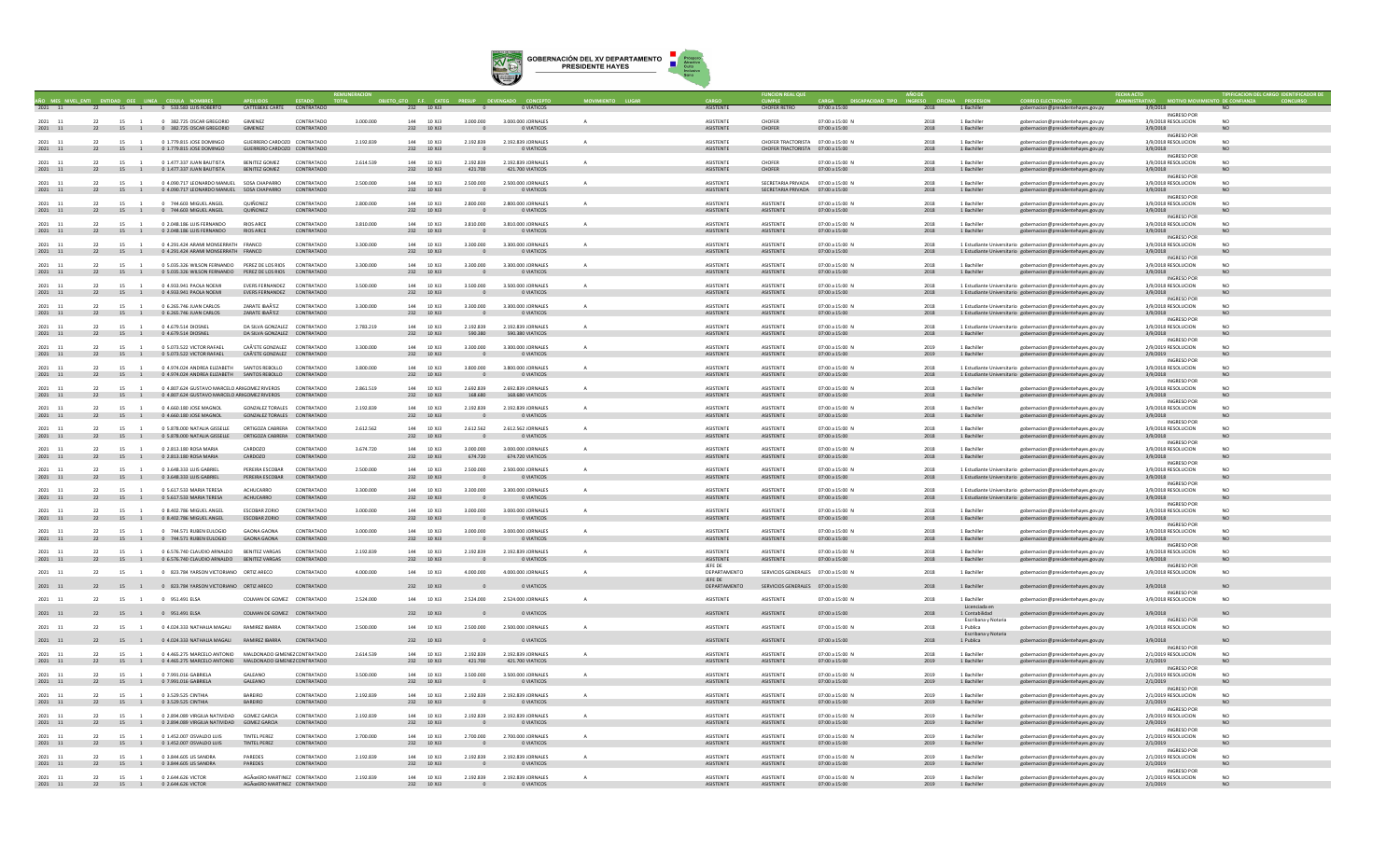

|                                    |        |                           |                                                                                                |                                                                  |                          |           |                           | <b>CE CATE</b> |                                       |                                          |              |                                      |                               |                                         |              |                                  |                                                                          |                                           |                             |  |
|------------------------------------|--------|---------------------------|------------------------------------------------------------------------------------------------|------------------------------------------------------------------|--------------------------|-----------|---------------------------|----------------|---------------------------------------|------------------------------------------|--------------|--------------------------------------|-------------------------------|-----------------------------------------|--------------|----------------------------------|--------------------------------------------------------------------------|-------------------------------------------|-----------------------------|--|
| 2021 11                            | 22     | 15 1                      | 0.2.350.706. IOSE RAMON                                                                        | CARRAI                                                           | CONTRATADO               | 2 192 839 | 144 10 XI3                |                | 2.192.839                             | 2.192.839 IORNALES                       | $\Delta$     | <b>ASISTENTE</b>                     | <b>ASISTENTE</b>              | 07:00 a 15:00 N                         | 2019         | 1 Bachiller                      | eobernacion@presidentehayes.gov.py                                       | INGRESO POR<br>2/1/2019 RESOLUCION        | NO <sub>1</sub>             |  |
| 2021 11                            |        |                           | 22 15 1 0 2.350.706 JOSE RAMON                                                                 | CABRAL                                                           | CONTRATADO               |           | 232 10 XJ3                |                | $\overline{0}$                        | O VIATICOS                               |              | ASISTENTE                            | ASISTENTE                     | 07:00 a 15:00                           | 2019         | 1 Bachiller                      | gobernacion@presidentehayes.gov.py                                       | 2/1/2019<br>INGRESO POR                   | NO.                         |  |
| 2021 11                            | 22     | 15 1                      | 0 6.253.636 ROLANDO                                                                            | CARTAMAN TORRES CONTRATADO<br>CARTAMAN TORRES CONTRATADO         |                          | 2.192.839 | 144 10 XJ3<br>232 10 XJ3  |                | 2.192.839                             | 2.192.839 JORNALES                       | $\Delta$     | <b>ASISTENTE</b><br>ASISTENTE        | ASISTENTE                     | 07:00 a 15:00 N                         | 2019         | 1 Bachiller                      | gobernacion@presidentehayes.gov.py                                       | 2/1/2019 RESOLUCION                       | N <sub>O</sub>              |  |
| 2021 11                            |        |                           | 22 15 1 0 6.253.636 ROLANDO                                                                    |                                                                  |                          |           |                           |                | $\Omega$                              | O VIATICOS                               |              |                                      | ASISTENTE                     | 07:00 a 15:00                           | 2019         | 1 Bachiller                      | gobernacion@presidentehayes.gov.py                                       | 2/1/2019<br><b>INGRESO POR</b>            | NO                          |  |
| 2021 11<br>2021 11                 |        | 15 1                      | 0 3.798.417 FULGENCIO DAMIAN BARBOZA VERA<br>22 15 1 0 3.798.417 FULGENCIO DAMIAN BARBOZA VERA |                                                                  | CONTRATADO<br>CONTRATADO | 2.192.839 | 144 10 XJ3<br>232 10 XJ3  |                | 2.192.839                             | 2.192.839 JORNALES<br>O VIATICOS         |              | ASISTENTE<br><b>ASISTENTE</b>        | ASISTENTE<br>ASISTENTE        | 07:00 a 15:00 N<br>07:00 a 15:00        | 2019<br>2019 | 1 Bachiller<br>1 Bachiller       | gobernacion@presidentehayes.gov.py<br>gobernacion@presidentehayes.gov.py | 2/1/2019 RESOLUCION<br>2/1/2019           | <b>NO</b>                   |  |
| 2021 11                            |        | 22 15 1                   | 0 5.699.240 DALMA                                                                              | ACOSTA                                                           | CONTRATADO               | 2.192.839 | 144 10 XJ3                |                | 2.192.839                             | 2.192.839 JORNALES                       |              | ASISTENTE                            | ASISTENTE                     | 07:00 a 15:00 N                         | 2019         | 1 Bachiller                      | gobernacion@presidentehayes.gov.py                                       | <b>INGRESO POR</b><br>2/1/2019 RESOLUCION | NO                          |  |
| $2021\quad \  \  11$               |        |                           | 22 15 1 0 5.699.240 DALMA                                                                      | <b>ACOSTA</b>                                                    | CONTRATADO               |           | 232 10 XJ3                |                | $\overline{0}$                        | 0 VIATICOS                               |              | ASISTENTE                            | ASISTENTE                     | 07:00 a 15:00                           | 2019         | 1 Bachiller<br>Licenciado er     | gobernacion@presidentehayes.gov.py                                       | 2/1/2019                                  |                             |  |
| 2021 11                            |        | 22 15 1                   | 0 1.638.362 ANDRES                                                                             | SALDAÃ'A RENITEZ CONTRATADO                                      |                          | 3,000,000 | 144 10 X 13               |                | 3,000,000                             | 3,000,000 IORNALES                       |              | <b>ASISTENTE</b>                     | <b>ASISTENTE</b>              | 07:00 a 15:00 N                         | 2019         | Admistracion de<br>1 Empresas    | obernacion@presidentehayes.gov.py                                        | <b>INGRESO POR</b><br>2/1/2019 RESOLUCION | N <sub>0</sub>              |  |
|                                    |        |                           |                                                                                                |                                                                  |                          |           |                           |                |                                       |                                          |              |                                      |                               |                                         |              | Licenciado en<br>Admistracion de |                                                                          |                                           |                             |  |
| 2021 11                            |        |                           | 22 15 1 0 1.638.362 ANDRES                                                                     | SALDAÃ'A BENITEZ CONTRATADO                                      |                          |           | 232 10 XJ3                |                | $\overline{0}$                        | O VIATICOS                               |              | ASISTENTE                            | ASISTENTE                     | 07:00 a 15:00                           | 2019         | 1 Empresas                       | gobernacion@presidentehayes.gov.py                                       | 2/1/2019<br><b>INGRESO POR</b>            | NO                          |  |
| 2021 11<br>2021 11                 | 22     | 15                        | 0 4,658,401 FACUNDO<br>22 15 1 0 4.658.401 FACUNDO                                             | ORUE<br>ORUE                                                     | CONTRATADO<br>CONTRATADO | 2,192,839 | 144 10 X 13<br>232 10 XJ3 |                | 2.192.839<br>$\sim$ 0                 | 2.192.839 JORNALES<br>O VIATICOS         |              | ASISTENTE<br>ASISTENTE               | <b>ASISTENTE</b><br>ASISTENTE | 07:00 a 15:00<br>07:00 a 15:00 N        | 2019<br>2019 | 1 Bachiller<br>1 Bachiller       | gobernacion@presidentehaves.gov.pv<br>gobernacion@presidentehayes.gov.py | 1/3/2019 RESOLUCION<br>1/3/2019           | NO<br>NO                    |  |
| 2021 11                            | 22     | 15                        | 0 3.228.962 MIRIAN ROSANA                                                                      | RUIZ DIAZ ALFONSO CONTRATADO                                     |                          | 2.192.839 | 144 10 XJ3                |                | 2.192.839                             | 2.192.839 JORNALES                       |              | ASISTENTE                            | ASISTENTE                     | 07:00 a 15:00                           | 2019         | 1 Bachiller                      |                                                                          | <b>INGRESO POR</b><br>1/3/2019 RESOLUCION |                             |  |
| $2021\quad \  11$                  |        |                           | 22 15 1 0 3.228.962 MIRIAN ROSANA                                                              | RUIZ DIAZ ALFONSO CONTRATADO                                     |                          |           | 232 10 XJ3                |                | $\overline{0}$                        | O VIATICOS                               |              | ASISTENTE                            | ASISTENTE                     | 07:00 a 15:00 N                         | 2019         | 1 Bachiller                      | gobernacion@presidentehayes.gov.py<br>gobernacion@presidentehayes.gov.py | 1/3/2019<br><b>INGRESO POR</b>            | <b>NO</b>                   |  |
| 2021 11                            |        | 22 15 1                   | 0 4.253.610 SILVIA ANALIA                                                                      | IBAÑEZ AGÜERO                                                    | CONTRATADO               | 2.192.839 | 144 10 XJ3                |                | 2.192.839                             | 2.192.839 JORNALES                       |              | ASISTENTE                            | ASISTENTE                     | 07:00 a 15:00                           | 2019         | 1 Bachille                       | gobernacion@presidentehayes.gov.py                                       | 1/3/2019 RESOLUCION                       | NO <sub>1</sub>             |  |
| 2021 11                            | 22     |                           | 15 1 0 4.253.610 SILVIA ANALIA                                                                 | IBAÑEZ AGÜERO                                                    | CONTRATADO               |           | 232 10 XJ3                |                |                                       | O VIATICOS                               |              | ASISTENTE                            | ASISTENTE                     | 07:00 a 15:00                           | 2019         | 1 Bachiller                      | gobernacion@presidentehayes.gov.py                                       | 1/3/2019<br><b>INGRESO POR</b>            | NO.                         |  |
| 2021<br>11<br>$2021\quad \  \  11$ |        | 15 1                      | 0 4.579.678 BUENAVENTURA<br>22 15 1 0 4.579.678 BUENAVENTURA                                   | BOGADO MACIEL<br><b>BOGADO MACIEL</b>                            | CONTRATADO<br>CONTRATADO | 2.500.000 | 144 10 X 13<br>232 10 XJ3 |                | 2,500,000<br>$\overline{\phantom{0}}$ | 2.500.000 JORNALES<br><b>O VIATICOS</b>  |              | ASISTENTE<br>ASISTENTE               | <b>ASISTENTE</b><br>ASISTENTE | 07:00 a 15:00 N<br>07:00 a 15:00        | 2019<br>2019 | 1 Bachiller<br>1 Bachiller       | gobernacion@presidentehayes.gov.p<br>gobernacion@presidentehayes.gov.py  | 1/3/2019 RESOLUCION<br>1/3/2019           | NO.<br>NO                   |  |
| 2021 11                            | 22     | 15 1                      | 0.1.480.246 REINALDO                                                                           | ACOSTA                                                           | CONTRATADO               | 2.192.839 | 144 10 XI3                |                | 2.192.839                             | 2.192.839 IORNALES                       |              | <b>ASISTENTE</b>                     | <b>ASISTENTE</b>              | 07:00 a 15:00 N                         | 2019         | 1 Bachiller                      | obernacion@presidentehayes.gov.py                                        | INGRESO POR<br>1/3/2019 RESOLUCION        | NO.                         |  |
| 2021 11                            |        |                           | 22 15 1 0 1.480.246 REINALDO                                                                   | ACOSTA                                                           | CONTRATADO               |           | 232 10 XJ3                |                | $\Omega$                              | <b>O VIATICOS</b>                        |              | <b>ASISTENTE</b>                     | ASISTENTE                     | 07:00 a 15:00                           | 2019         | 1 Bachiller                      | gobernacion@presidentehayes.gov.py                                       | 1/3/2019<br><b>INGRESO POR</b>            | NO.                         |  |
| 2021 11<br>2021 11                 | 22     | 15                        | 0 5.242.949 FELIX FERNALDO<br>22 15 1 0 5.242.949 FELIX FERNALDO                               | ARGUELLO CATEBEKE CONTRATADO<br>ARGUELLO CATEBEKE CONTRATADO     |                          | 2.192.839 | 144 10 XJ3<br>232 10 XJ3  |                | 2.192.839                             | 2.192.839 JORNALES                       | $\mathbf{A}$ | ASISTENTE<br>ASISTENTE               | <b>ASISTENTE</b><br>ASISTENTE | 07:00 a 15:00 N                         | 2019         | 1 Bachiller<br>1 Bachiller       | gobernacion@presidentehaves.gov.py                                       | 1/3/2019 RESOLUCION                       | NO                          |  |
|                                    |        |                           |                                                                                                |                                                                  |                          |           |                           |                | $\sim$ 0                              | O VIATICOS                               |              |                                      |                               | 07:00 a 15:00                           | 2019         |                                  | gobernacion@presidentehayes.gov.py                                       | 1/3/2019<br><b>INGRESO POR</b>            | <b>NO</b>                   |  |
| $2021 - 11$<br>2021 11             |        | 15                        | 0 5.821.549 DANIEL AZARIAS<br>22 15 1 0 5.821.549 DANIEL AZARIAS                               | CORDOVEZ QUEVEDO CONTRATADO<br>CORDOVEZ QUEVEDO CONTRATADO       |                          | 2,192,839 | 144 10 X 13<br>232 10 XJ3 |                | 2.192.839<br>$\overline{0}$           | 2.192.839 JORNALES<br>O VIATICOS         |              | ASISTENTE<br>ASISTENTE               | <b>ASISTENTE</b><br>ASISTENTE | 07:00 a 15:00<br>07:00 a 15:00 N        | 2019<br>2019 | 1 Rachiller<br>1 Bachiller       | gobernacion@presidentehaves.gov.py<br>gobernacion@presidentehayes.gov.py | 1/3/2019 RESOLUCION<br>1/3/2019           | NO.<br><b>NO</b>            |  |
| 2021<br>11                         | 22     | 15 1                      | 0 4.091.997 FRANCISCO JAVIER PALMEROLA                                                         |                                                                  | CONTRATADO               | 3.204.919 | 144 10 XJ3                |                | 2.192.839                             | 2.192.839 JORNALES                       |              | ASISTENTE                            | ASISTENTE                     | 07:00 a 15:00                           | 2019         | 1 Bachille                       | gobernacion@presidentehayes.gov.py                                       | <b>INGRESO POR</b><br>1/3/2019 RESOLUCION | NO <sub>1</sub>             |  |
| 2021 11                            | 22     | 15 1                      | 0 4.091.997 FRANCISCO JAVIER PALMEROLA                                                         |                                                                  | CONTRATADO               |           | 232 10 XJ3                |                | 1.012.080                             | 1.012.080 VIATICOS                       |              | <b>ASISTENTE</b>                     | ASISTENTE                     | 07:00 a 15:00 N                         | 2019         | 1 Bachiller                      | gobernacion@presidentehayes.gov.py                                       | 1/3/2019<br><b>INGRESO POR</b>            |                             |  |
| 2021 11<br>2021 11                 | 22     | 15 1                      | 0.1.337.695 MARIO PASTOR<br>22 15 1 0 1.337.695 MARIO PASTOR                                   | ARCE<br>ARCE                                                     | CONTRATADO<br>CONTRATADO | 2.192.839 | 144 10 XI3<br>232 10 XJ3  |                | 2.192.839<br>$\overline{0}$           | 2.192.839 JORNALES<br><b>O VIATICOS</b>  | $\sim$       | <b>ASISTENTE</b><br>ASISTENTE        | <b>ASISTENTE</b><br>ASISTENTE | $07:00 \times 15:00$<br>07:00 a 15:00 N | 2019<br>2019 | 1 Bachiller<br>1 Bachiller       | gobernacion@presidentehayes.gov.py<br>gobernacion@presidentehayes.gov.py | 1/3/2019 RESOLUCION<br>1/3/2019           | NO.<br>NO.                  |  |
|                                    |        |                           |                                                                                                |                                                                  |                          |           |                           |                |                                       |                                          |              |                                      |                               |                                         |              | Licenciado e<br>Admistracion de  |                                                                          | INGRESO POR                               |                             |  |
| 2021 11                            |        | 22 15 1                   | 0.3.571.039 MARIA LUIAN                                                                        | GONZALEZ FRANCO CONTRATADO                                       |                          | 3.300.000 | 144 10 X 13               |                | 3.300.000                             | 3.300.000 IORNALES                       |              | <b>ASISTENTE</b>                     | <b>ASISTENTE</b>              | $07:00 \times 15:00$                    | 2019         | 1 Empresas                       | gobernacion@presidentehaves.gov.py                                       | 1/3/2019 RESOLUCION                       | NO.                         |  |
|                                    |        |                           |                                                                                                |                                                                  |                          |           |                           |                |                                       |                                          |              |                                      |                               |                                         |              | Licenciado en<br>Admistracion de |                                                                          |                                           |                             |  |
| 2021 11                            |        |                           | 22 15 1 0 3.571.039 MARIA LUJAN                                                                | GONZALEZ FRANCO CONTRATADO                                       |                          |           | 232 10 XJ3                |                |                                       | <b>O VIATICOS</b>                        |              | ASISTENTE                            | ASISTENTE                     | 07:00 a 15:00                           | 2019         | 1 Empresas                       | gobernacion@presidentehayes.gov.py                                       | 1/3/2019<br><b>INGRESO POR</b>            | NO                          |  |
| 2021 11<br>$2021\quad \  11$       | 22     | 15 1                      | 0 5.076.098 CRISTHIAN DAVID<br>22 15 1 0 5.076.098 CRISTHIAN DAVID                             | RAMIREZ<br>RAMIREZ                                               | CONTRATADO<br>CONTRATADO | 2.614.539 | 144 10 XJ3                | 232 10 XJ3     | 2.192.839<br>421.700                  | 2.192.839 JORNALES<br>421.700 VIATICOS   |              | <b>ASISTENTE</b><br>ASISTENTE        | <b>ASISTENTE</b><br>ASISTENTE | 07:00 a 15:00 N<br>07:00 a 15:00        | 2019<br>2019 | 1 Bachiller<br>1 Bachiller       | gobernacion@presidentehayes.gov.py<br>gobernacion@presidentehayes.gov.py | 1/3/2019 RESOLUCION<br>1/3/2019           | NO                          |  |
| 2021 11                            | 22     | 15 1                      | 0 668,583 LUIS SANTIAGO                                                                        | <b>RAMOS MONGES</b>                                              | CONTRATADO               | 2,800,000 | 144 10 XJ3                |                | 2,800,000                             | 2,800,000 JORNALES                       |              | ASISTENTI                            | <b>ASISTENTE</b>              | 07:00 a 15:00                           | 2019         | 1 Bachille                       | gobernacion@presidentehayes.gov.py                                       | <b>INGRESO POR</b><br>1/3/2019 RESOLUCION | N <sub>O</sub>              |  |
| 2021 11                            | 22     |                           | 15 1 0 668.583 LUIS SANTIAGO                                                                   | RAMOS MONGES                                                     | CONTRATADO               |           | 232 10 XJ3                |                | $\overline{0}$                        | O VIATICOS                               |              | ASISTENTE                            | ASISTENTE                     | 07:00 a 15:00                           | 2019         | 1 Bachiller                      | gobernacion@presidentehayes.gov.py                                       | 1/3/2019<br><b>INGRESO POR</b>            |                             |  |
| 2021 11<br>$2021\quad \  11$       |        |                           | 22 15 1 0.4 660 304 CEUA<br>22 15 1 0 4.660.304 CELIA                                          | <b>VILLALRA</b><br><b>VILLALBA</b>                               | CONTRATADO<br>CONTRATADO | 2.192.839 | 144 10 13<br>232 10 XJ3   |                | 2.192.839<br>$\overline{\phantom{0}}$ | 2.192.839 IORNALES<br><b>O VIATICOS</b>  |              | <b>ASISTENTE</b><br>ASISTENTE        | <b>ASISTENTE</b><br>ASISTENTE | 07:00 a 15:00<br>07:00 a 15:00 N        | 2019<br>2019 | 1 Rachiller<br>1 Bachiller       | gobernacion@presidentehayes.gov.py                                       | 2/9/2019 RESOLUCION<br>2/9/2019           | N <sub>0</sub><br><b>NO</b> |  |
|                                    |        |                           |                                                                                                |                                                                  |                          |           |                           |                |                                       |                                          |              |                                      |                               |                                         |              |                                  | gobernacion@presidentehayes.gov.py                                       | INGRESO POR                               |                             |  |
| 2021 11<br>2021 11                 |        | 15                        | 0.1.743.038.EDUARDC<br>22 15 1 0 1.743.038 EDUARDO                                             | IDALGO<br><b>IDALGO</b>                                          | CONTRATADO<br>CONTRATADO | 2.192.839 | 144 10 XI3<br>232 10 XJ3  |                | 2.192.839<br>$\sim$                   | 2.192.839 JORNALES<br>0 VIATICOS         |              | <b>ASISTENTI</b><br>ASISTENTE        | <b>ASISTENTE</b><br>ASISTENTE | $07:00 \times 15:00$ S<br>07:00 a 15:00 | 2019<br>2019 | 1 Bachiller<br>1 Bachiller       | obernacion@presidentehayes.gov.p<br>gobernacion@presidentehayes.gov.py   | 2/9/2019 RESOLUCION<br>2/9/2019           | NO.<br>NO                   |  |
| 2021 11                            | 22     | 15 1                      | 0 4.738.193 PEDRO NICOLAS                                                                      | AQUINO IRALA                                                     | CONTRATADO               | 2.192.839 | 144 10 XJ3                |                | 2.192.839                             | 2.192.839 JORNALES                       | $\mathbf{A}$ | <b>ASISTENTE</b>                     | <b>ASISTENTE</b>              | 07:00 a 15:00                           | 2019         | 1 Bachiller                      | gobernacion@presidentehaves.gov.pv                                       | INGRESO POR<br>2/9/2019 RESOLUCION        | NO.                         |  |
| 2021 11                            |        |                           | 22 15 1 0 4.738.193 PEDRO NICOLAS                                                              | AQUINO IRALA                                                     | CONTRATADO               |           | 232 10 XJ3                |                | $^{\circ}$                            | O VIATICOS                               |              | ASISTENTE                            | ASISTENTE                     | 07:00 a 15:00 N                         | 2019         | 1 Bachiller                      | gobernacion@presidentehayes.gov.py                                       | 2/9/2019<br><b>INGRESO POR</b>            | NO                          |  |
| 2021 11<br>$2021\quad \  11$       |        | 22 15 1                   | 0 1.291.185 NARCISO<br>22 15 1 0 1.291.185 NARCISO                                             | <b>EVERS</b><br>EVERS                                            | CONTRATADO<br>CONTRATADO | 4.216.999 | 144 10 XJ3                | 232 10 XJ3     | 2.192.839<br>2.024.160                | 2.192.839 JORNALES<br>2.024.160 VIATICOS |              | <b>ASISTENTE</b><br>ASISTENTE        | <b>ASISTENTE</b><br>ASISTENTE | 07:00 a 15:00<br>07:00 a 15:00 N        | 2019<br>2019 | 1 Bachiller<br>1 Bachiller       | gobernacion@presidentehayes.gov.py<br>gobernacion@presidentehayes.gov.py | 2/9/2019 RESOLUCION<br>2/9/2019           | N <sub>O</sub><br>NO        |  |
| 2021<br>$\overline{11}$            | $22 -$ | 15 1                      | 0 3,480,069 VICTOR HUGO                                                                        | INSAURRALDE PARQUE'CONTRATADO                                    |                          | 2,192,839 | 144 10 XJ3                |                | 2.192.839                             | 2.192.839 JORNALES                       |              | <b>ASISTENTI</b>                     | <b>ASISTENTE</b>              | 07:00 a 15:00                           | 2019         | 1 Bachille                       | gobernacion@presidentehayes.gov.py                                       | <b>INGRESO POR</b><br>2/9/2019 RESOLUCION | NO                          |  |
| $2021\quad \  \  11$               | 22     | 15 1                      | 0 3.480.069 VICTOR HUGO                                                                        | INSAURRALDE PARQUE'CONTRATADO                                    |                          |           | 232 10 XJ3                |                |                                       | O VIATICOS                               |              | ASISTENTE                            | ASISTENTE                     | 07:00 a 15:00 N                         | 2019         | 1 Bachiller                      | gobernacion@presidentehayes.gov.py                                       | 2/9/2019<br><b>INGRESO POR</b>            |                             |  |
| 2021 11                            | 22     | 15 1                      | 0.4.042.094 CRISTHIAN DAVID                                                                    | GATTI CHAPARRO<br>GATTI CHAPARRO CONTRATADO                      | CONTRATADO               | 3.500.000 | 144 10 Y 13               |                | 3.500.000<br>$\sim$ 0                 | 3,000,000 IORNALES                       | $\Lambda$    | <b>ASISTENTE</b><br>ASISTENTE        | <b>ASISTENTE</b><br>ASISTENTE | 07:00 a 15:00                           | 2019<br>2019 | 1 Rachiller                      | obernacion@presidentehayes.gov.py                                        | 2/9/2019 RESOLUCION                       | N <sub>0</sub><br>NO.       |  |
| $2021\quad \  \  11$               | 22     | 22 15 1<br>15<br>$\sim$ 1 | 0 4.042.094 CRISTHIAN DAVID                                                                    | <b>ROLON</b>                                                     |                          | 2.192.839 | 232 10 XJ3                |                |                                       | 0 VIATICOS                               |              | <b>ASISTENTE</b>                     |                               | 07:00 a 15:00 N                         | 2019         | 1 Bachiller                      | gobernacion@presidentehayes.gov.py                                       | 2/9/2019<br>INGRESO POR                   | N <sub>0</sub>              |  |
| 2021 11<br>2021 11                 |        |                           | 0.1.877.744 MIGUELANGEL<br>22 15 1 0 1.877.744 MIGUEL ANGEL                                    | ROLON                                                            | CONTRATADO<br>CONTRATADO |           | 144 10 X 13<br>232 10 XJ3 |                | 2.192.839<br>$\sim$ 0                 | 2.192.839 IORNALES<br>0 VIATICOS         |              | ASISTENTE                            | <b>ASISTENTE</b><br>ASISTENTE | $07:00 \times 15:00$<br>07:00 a 15:00 N | 2019         | 1 Rachiller<br>1 Bachiller       | eobernacion@presidentehayes.gov.py<br>gobernacion@presidentehayes.gov.py | 2/9/2019 RESOLUCION<br>2/9/2019           | NO                          |  |
| 2021 11                            | 22     | 15 1                      | 0 5.241.828 MAGALI ESMERITA BERNAL FLORENTIN CONTRATADO                                        |                                                                  |                          | 2.192.839 | 144 10 XJ3                |                | 2.192.839                             | 2.192.839 JORNALES                       | $\mathbf{A}$ | <b>ASISTENTE</b>                     | ASISTENTE                     | 07:00 a 15:00                           | 2019         | 1 Bachiller                      | eobernacion@presidentehaves.gov.py                                       | INGRESO POR<br>2/9/2019 RESOLUCION        | NO.                         |  |
| 2021 11                            |        |                           | 22 15 1 0 5.241.828 MAGALI ESMERITA BERNAL FLORENTIN CONTRATADO                                |                                                                  |                          |           | 232 10 XJ3                |                | $\sim$ 0                              | O VIATICOS                               |              | ASISTENTE                            | ASISTENTE                     | 07:00 a 15:00 N                         | 2019         | 1 Bachiller                      | gobernacion@presidentehayes.gov.py                                       | 2/9/2019<br><b>INGRESO POR</b>            | NO                          |  |
| 2021 11<br>$2021\quad \  11$       |        | 15 1                      | 0 6.335.832 EDITH MANUELA<br>22 15 1 0 6.335.832 EDITH MANUELA                                 | ALVARENGA PAREDES CONTRATADO<br>ALVARENGA PAREDES CONTRATADO     |                          | 2,192,839 | 144 10 XJ3<br>232 10 XJ3  |                | 2.192.839<br>$\overline{0}$           | 2.192.839 JORNALES<br>O VIATICOS         |              | <b>ASISTENTE</b><br><b>ASISTENTE</b> | ASISTENTE<br>ASISTENTE        | 07:00 a 15:00<br>07:00 a 15:00 N        | 2019<br>2019 | 1 Bachiller<br>1 Bachiller       | gobernacion@presidentehayes.gov.py<br>gobernacion@presidentehayes.gov.py | 2/9/2019 RESOLUCION<br>2/9/2019           | NO                          |  |
| 2021 11                            | 22     | 15 1                      | 0 5.510.932 MARIA JOSE                                                                         | <b>RISSO TORRES</b>                                              | CONTRATADO               | 2.192.839 | 144 10 XJ3                |                | 2.192.839                             | 2.192.839 JORNALES                       |              | ASISTENTE                            | ASISTENTE                     | 07:00 a 15:00                           | 2019         | 1 Bachille                       | gobernacion@presidentehayes.gov.py                                       | <b>INGRESO POR</b><br>2/9/2019 RESOLUCION | NO.                         |  |
| 2021 11                            | 22     |                           | 15 1 0 5.510.932 MARIA JOSE                                                                    | <b>RISSO TORRES</b>                                              | CONTRATADO               |           | 232 10 XJ3                |                | $\overline{0}$                        | 0 VIATICOS                               |              | ASISTENTE                            | ASISTENTE                     | 07:00 a 15:00 N                         | 2019         | 1 Bachiller                      | gobernacion@presidentehayes.gov.py                                       | 2/9/2019<br><b>INGRESO POR</b>            | NO                          |  |
| 2021 11                            |        | 22 15 1                   | 0 5.709.972 LORENA BEATRIZ                                                                     | LAZAGA DE PERFIRA CONTRATADO                                     |                          | 3.000.000 | 144 10 Y 13               |                | 3,000,000                             | 3.000.000 JORNALES                       |              | <b>ASISTENTE</b>                     | <b>ASISTENTE</b>              | 07:00 a 15:00                           | 2019         | 1 Rachiller                      | gobernacion@presidentehayes.gov.py                                       | 2/9/2019 RESOLUCION                       | NO <sub>1</sub>             |  |
| $2021\quad 11$                     |        |                           | 22 15 1 0 5.709.972 LORENA BEATRIZ                                                             | LAZAGA DE PEREIRA CONTRATADO                                     |                          |           | 232 10 XJ3                |                | $\overline{\phantom{0}}$              | <b>O VIATICOS</b>                        |              | ASISTENTE                            | ASISTENTE                     | 07:00 a 15:00 N                         | 2019         | 1 Bachiller                      | gobernacion@presidentehayes.gov.py                                       | 2/9/2019<br>INGRESO POR                   | <b>NO</b>                   |  |
| 2021 11<br>2021 11                 | 22     | 15 1                      | 0.3.222.290 LAURA DIANA<br>22 15 1 0 3.222.290 LAURA DIANA                                     | CARDOZO PAREDES CONTRATADO<br>CARDOZO PAREDES CONTRATADO         |                          | 2.192.839 | 144 10 XI3                | 232 10 XJ3     | 2.192.839<br>$\overline{0}$           | 2.192.839 IORNALES<br>0 VIATICOS         |              | <b>ASISTENTE</b><br>ASISTENTE        | <b>ASISTENTE</b><br>ASISTENTE | $07:00 \times 15:00$<br>07:00 a 15:00 N | 2019<br>2019 | 1 Bachiller<br>1 Bachiller       | gobernacion@presidentehayes.gov.py<br>gobernacion@presidentehayes.gov.py | 2/9/2019 RESOLUCION<br>2/9/2019           | N <sub>0</sub><br><b>NO</b> |  |
| 2021 11                            | 22     | 15 1                      | 0 1.718.098 LUIS GUSTAVO                                                                       | <b>GOMEZ RECALDE</b>                                             | CONTRATADO               | 4.000.000 | 144 10 XJ3                |                | 4.000.000                             | 4.000.000 JORNALES                       |              | ASISTENTE                            | ASISTENTE                     | 07:00 a 15:00                           | 2019         | 1 Bachiller                      | gobernacion@presidentehayes.gov.py                                       | <b>INGRESO POR</b><br>2/9/2019 RESOLUCION | NO                          |  |
| 2021 11                            |        |                           | 22 15 1 0 1.718.098 LUIS GUSTAVO                                                               | GOMEZ RECALDE CONTRATADO                                         |                          |           | 232 10 XJ3                |                | $\sim$                                | O VIATICOS                               |              | ASISTENTE                            | ASISTENTE                     | 07:00 a 15:00 N                         | 2019         | 1 Bachiller                      | gobernacion@presidentehayes.gov.py                                       | 2/9/2019<br><b>INGRESO POR</b>            | NO.                         |  |
| 2021 11<br>2021 11                 |        | 22 15 1                   | 0 4,840,185 ANTONIO<br>22 15 1 0 4.840.185 ANTONIO                                             | DE GIACOMI CABALLER(CONTRATADO<br>DE GIACOMI CABALLER(CONTRATADO |                          | 2.192.839 | 144 10 XJ3<br>232 10 XJ3  |                | 2.192.839<br>$\sim$ 0                 | 2.192.839 JORNALES<br>O VIATICOS         |              | <b>ASISTENTE</b><br>ASISTENTE        | <b>ASISTENTE</b><br>ASISTENTE | 07:00 a 15:00 N<br>07:00 a 15:00        | 2019<br>2019 | 1 Bachiller<br>1 Bachiller       | gobernacion@presidentehayes.gov.py<br>gobernacion@presidentehayes.gov.py | 2/9/2019 RESOLUCION<br>2/9/2019           |                             |  |
|                                    |        |                           |                                                                                                |                                                                  |                          |           |                           |                |                                       |                                          |              |                                      |                               |                                         |              |                                  |                                                                          |                                           |                             |  |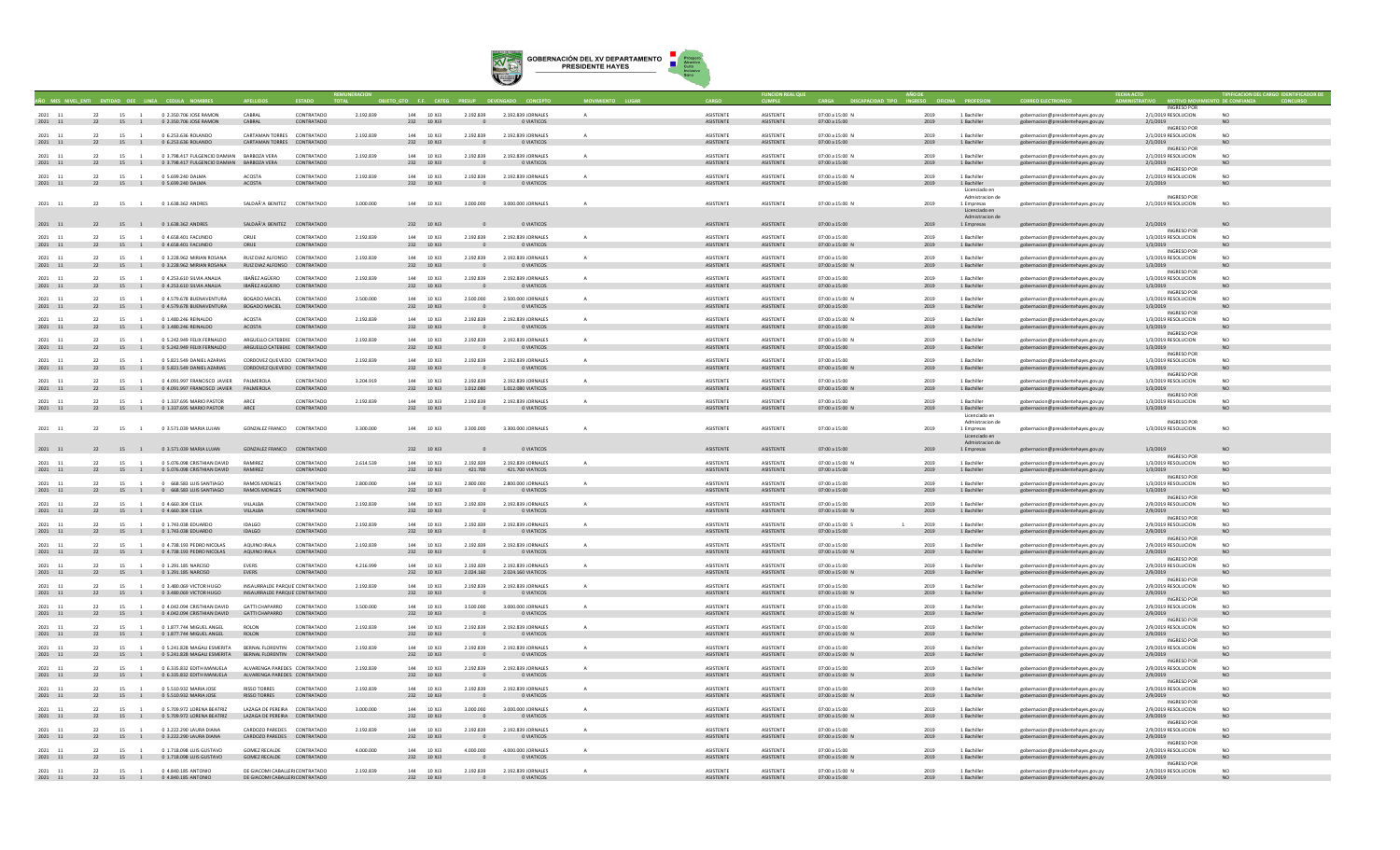

|                       |    |                      |                                                                                                                                |                                         |                          |           |     |                          |                             |                                                         | $\Delta$  |                                                          |                                |                                      |                                  |                        |                            |                                                                          | INGRESO POL                                                        |                      |
|-----------------------|----|----------------------|--------------------------------------------------------------------------------------------------------------------------------|-----------------------------------------|--------------------------|-----------|-----|--------------------------|-----------------------------|---------------------------------------------------------|-----------|----------------------------------------------------------|--------------------------------|--------------------------------------|----------------------------------|------------------------|----------------------------|--------------------------------------------------------------------------|--------------------------------------------------------------------|----------------------|
| 2021<br>11<br>2021 11 | 22 | 15 1                 | 0.2.381.193.REINALDO<br>22 15 1 0 2.381.193 REINALDO                                                                           | <b>I FGUIZAMON</b><br>LEGUIZAMON        | CONTRATADO<br>CONTRATADO | 2.192.839 |     | 144 10 X13<br>232 10 XJ3 | 2 192 839<br>$\Omega$       | 2.192.839 IORNALES<br>O VIATICOS                        |           |                                                          | <b>ASISTENTI</b><br>ASISTENTE  | <b>ASISTENTE</b><br>ASISTENTE        | 07:00 a 15:00 N<br>07:00 a 15:00 | 2019<br>2019           | 1 Rachiller<br>1 Bachiller | enhernacion@presidentehaves.gov.pv<br>gobernacion@presidentehayes.gov.py | 2/9/2019 RESOLUCION<br>2/9/2019                                    | NO                   |
| 2021 11               | 22 | 15<br>$\overline{1}$ | 0 5.863.365 GERMAN                                                                                                             | MANCUELLO                               | CONTRATADO               | 2.192.839 |     | 144 10 XJ3               | 2.192.839                   | 2.192.839 JORNALES                                      |           |                                                          | <b>ASISTENTE</b>               | ASISTENTE                            | 07:00 a 15:00 S                  | 2019<br>$\overline{1}$ | 1 Bachiller                | gobernacion@presidentehaves.gov.pv                                       | <b>INGRESO POR</b><br>2/1/2019 RESOLUCION                          | NO <sub>1</sub>      |
| 2021 11               |    |                      | 22 15 1 0 5.863.365 GERMAN                                                                                                     | MANCUELLO                               | CONTRATADO               |           |     | 232 10 XJ3               | $\Omega$                    | 0 VIATICOS                                              |           |                                                          | <b>ASISTENTE</b>               | ASISTENTE                            | 07:00 a 15:00                    | 2019                   | 1 Bachiller                | gobernacion@presidentehayes.gov.py                                       | 2/1/2019                                                           | NO                   |
| 2021 11               |    | 22 15 1              | 0 4.433.735 DIEGO JOSE                                                                                                         | CAMACHO MENDEZ CONTRATADO               |                          | 3,457,939 |     | 144 10 XJ3               | 2.192.839                   | 2.192.839 JORNALES                                      |           |                                                          | <b>ASISTENTI</b>               | ASISTENTE                            | 07:00 a 15:00 N                  | 2021                   | 1 Bachiller                | gobernacion@presidentehayes.gov.py                                       | <b>INGRESO POR</b><br>1/7/2021 RESOLUCION                          |                      |
| $2021\quad \  \  11$  |    |                      | 22 15 1 0 4.433.735 DIEGO JOSE                                                                                                 | CAMACHO MENDEZ CONTRATADO               |                          |           |     | 232 10 XJ3               | 1,265,100                   | 1,265,100 VIATICOS                                      |           |                                                          | <b>ASISTENTE</b>               | <b>ASISTENTE</b>                     | 07:00 a 15:00                    | 2021                   | 1 Bachiller                | gobernacion@presidentehayes.gov.py                                       | 1/7/2021<br><b>INGRESO POR</b>                                     | N <sub>O</sub>       |
| 2021 11               | 22 | 15 1                 | 0 744 562 OSCAR CEFERINO                                                                                                       | ARCE LOCATTI                            | CONTRATADO               | 3.289.259 |     | 144 10 X 13              | 2.192.839                   | 2.192.839 IORNALES                                      |           |                                                          | <b>ASISTENTE</b>               | <b>ASISTENTE</b>                     | 07:00 a 15:00 N                  | 2021                   | 1 Bachiller                | gobernacion@presidentehayes.gov.py                                       | 1/7/2021 RESOLUCION                                                | N <sub>0</sub>       |
| 2021 11               | 22 | 15 1                 | 0 744.562 OSCAR CEFERINO                                                                                                       | ARCE LOCATTI                            | CONTRATADO               |           |     | 232 10 XJ3               | 1.096.420                   | 1.096.420 VIATICOS                                      |           |                                                          | ASISTENTE                      | <b>ASISTENTE</b>                     | 07:00 a 15:00                    | 2021                   | 1 Bachiller                | gobernacion@presidentehayes.gov.py                                       | 1/7/2021<br><b>INGRESO POR</b>                                     |                      |
| 2021<br>11            | 22 | 15<br>$\sim$         | 0.2.822.077 JULIO AGUSTIN                                                                                                      | MILLAN CATTEREKE CONTRATADO             |                          | 3 879 639 |     | 144 10 ¥13               | 2.192.839<br>1,686,800      | 2.192.839 IOBNALES                                      |           |                                                          | <b>ASISTENTE</b>               | <b>ASISTENTE</b>                     | 07:00 a 15:00 N                  | 2021<br>2021           | 1 Rachiller                | gobernacion@presidentehayes.gov.p                                        | 1/7/2021 RESOLUCION                                                | N <sub>0</sub>       |
| $2021\quad \  \  11$  | 22 | 15 1                 | 0 2.822.077 JULIO AGUSTIN                                                                                                      | MILLAN CATTEBEKE CONTRATADO             |                          |           |     | 232 10 XJ3               |                             | 1.686.800 VIATICOS                                      |           |                                                          | ASISTENTE                      | ASISTENTE                            | 07:00 a 15:00                    |                        | 1 Bachiller                | gobernacion@presidentehayes.gov.py                                       | 1/7/2021<br><b>INGRESO POR</b>                                     | NO                   |
| 2021 11<br>2021 11    | 22 | 15                   | 0 4,498,480 EMILIO JAVIER<br>22 15 1 0 4.498.480 EMILIO JAVIER                                                                 | <b>CABALLERO RIOS</b><br>CABALLERO RIOS | CONTRATADO<br>CONTRATADO | 2,500,000 |     | 144 10 X13<br>232 10 XJ3 | 2,500,000<br>$\overline{0}$ | 2.500.000 JORNALES<br>O VIATICOS                        |           |                                                          | <b>ASISTENTI</b><br>ASISTENTE  | <b>ASISTENTE</b><br>ASISTENTE        | 07:00 a 15:00 N<br>07:00 a 15:00 | 2021<br>2021           | 1 Bachiller<br>1 Bachiller | gobernacion@presidentehaves.gov.p<br>gobernacion@presidentehayes.gov.py  | 1/7/2021 RESOLUCION<br>1/7/2021                                    | N <sub>O</sub><br>NO |
| 2021                  |    |                      |                                                                                                                                |                                         | CONTRATADO               | 3,000,000 | 144 | 10 XJ3                   |                             | 3.000.000 JORNALES                                      |           |                                                          | <b>ASISTENTI</b>               | <b>ASISTENTE</b>                     | 07:00 a 15:00 N                  |                        |                            |                                                                          | <b>INGRESO POR</b>                                                 | NO                   |
| 11<br>2021 11         | 22 | 15                   | 0 5.496.781 YESICA LORENA<br>22 15 1 0 5.496.781 YESICA LORENA                                                                 | MEDINA PRADO<br>MEDINA PRADO            | CONTRATADO               |           |     | 232 10 XJ3               | 3.000.000                   | O VIATICOS                                              |           |                                                          | ASISTENTE                      | <b>ASISTENTE</b>                     | 07:00 a 15:00                    | 2021<br>2021           | 1 Bachiller<br>1 Bachiller | gobernacion@presidentehayes.gov.py<br>gobernacion@presidentehayes.gov.py | 1/7/2021 RESOLUCION<br>1/7/2021                                    | N()                  |
| 2021 11               | 22 | 15 1                 | 0 3.397,699 OSVALDO                                                                                                            | ORTIZ CHAPARRO                          | COMISIONADO              | 2.000.000 |     | 133 10 COM               | 2.000.000                   | <b>BONIFICACIONESY</b><br>2.000.000 GRATIFICACIONES     | TT.       | JUNTA MUNICIPAL VILLAHAYES                               | JEFE DE<br>DEPARTAMENTO        | DE PROTOCOLO                         | 07:00 a 15:00 N                  | 2018                   | 1 Bachiller                | gobernacion@presidentehayes.gov.py                                       | 3/9/2018 TRASLADO TEMPORAL SI                                      |                      |
|                       |    |                      |                                                                                                                                |                                         |                          |           |     |                          |                             | OTROS GASTOS DEL                                        |           |                                                          | JEFE DE                        |                                      |                                  |                        |                            |                                                                          |                                                                    |                      |
| 2021 11               | 22 | 15 1                 | 0 3.397.699 OSVALDO                                                                                                            | ORTIZ CHAPARRO                          | COMISIONADO              |           |     | 199 10 COM               |                             | 0 PERSONAL                                              |           | JUNTA MUNICIPAL VILLAHAYES                               | DEPARTAMENTO<br>JEFE DE        | DE PROTOCOLO                         | 07:00 a 15:00                    | 2018                   | 1 Bachiller                | gobernacion@presidentehayes.gov.py                                       | 3/9/2018 TRASLADO TEMPORAL SI                                      |                      |
| 2021 11               | 22 | 15 1                 | 0 3.397.699 OSVALDO                                                                                                            | ORTIZ CHAPARRO                          | COMISIONADO              |           |     | 232 10 COM               |                             | 0 VIATICOS<br><b>BONIFICACIONES Y</b>                   | <b>TT</b> | <b>IUNTA MUNICIPAL VILLAHAYES</b><br>HONORABLE CAMARA DE | DEPARTAMENTO                   | DE PROTOCOLO<br>DE LA DIRECCION DE   | 07:00 a 15:00                    | 2018                   | 1 Bachiller                | gobernacion@presidentehayes.gov.py                                       | 3/9/2018 TRASLADO TEMPORAL SI                                      |                      |
| 2021 11               | 22 | 15 1                 | 0 3.986.258 MIRNA BEATRIZ                                                                                                      | MARTINEZ LUGO                           | COMISIONADO              | 4.627.000 |     | 133 10 COM               | 4.150.000                   | 3.486.000 GRATIFICACIONES TT                            |           | <b>DIPUTADOS</b>                                         | DIRECTORA                      | CONTBILIDAD Y                        | 07:00 a 15:00 N                  | 2018                   | 1 Contadora                | gobernacion@presidentehayes.gov.py                                       | 11/11/2019 TRASLADO TEMPORAL SI                                    |                      |
| 2021 11               | 22 | 15<br>$\sim$ 1       | 0 3.986.258 MIRNA BEATRIZ                                                                                                      | MARTINEZ LUGO                           | COMISIONADO              |           |     | 199 10 COM               | 477,000                     | OTROS GASTOS DEL<br>400.680 PERSONAL                    | <b>TT</b> | HONORABLE CAMARA DE<br><b>DIPUTADOS</b>                  | DIRECTORA                      | DE LA DIRECCION DE<br>CONTBILIDAD Y  | 07:00 a 15:00                    | 2018                   | 1 Contadora                | gobernacion@presidentehayes.gov.py                                       | 11/11/2019 TRASLADO TEMPORAL SI                                    |                      |
| 2021 11               |    |                      | 15 1 0 3.986.258 MIRNA BEATRIZ                                                                                                 | MARTINEZ LUGO                           |                          |           |     | 232 10 COM               |                             | 0 VIATICOS                                              |           | HONORABLE CAMARA DE<br>DIPUTADOS RESOLUCION              | <b>DIRECTORA</b>               | DE LA DIRECCION DE                   |                                  |                        |                            |                                                                          | 11/11/2019 TRASLADO TEMPORAL SI                                    |                      |
|                       | 22 |                      |                                                                                                                                |                                         | COMISIONADO              |           |     |                          |                             | <b>BONIFICACIONES Y</b>                                 | $\top$    |                                                          | <b>GUARDIA DE</b>              | CONTBILIDAD Y 07:00 a 15:00          |                                  | 2018                   | 1 Contadora                | gobernacion@presidentehayes.gov.py                                       |                                                                    |                      |
| 2021 11               | 22 | 15                   | 0 1.698.998 EDGAR DAMIAN                                                                                                       | PEREZ GALLARDO                          | COMISIONADO              | 4.750,000 | 133 | 10 COM                   | 4.750.000                   | 3.990.000 GRATIFICACIONES<br>OTROS GASTOS DEL           | TT.       | POLICIA NACIONAL                                         | SEGURIDAD<br><b>GUARDIA DE</b> | GUARDIA DE SEGURIDAD 07:00 a 15:00 N |                                  | 2018                   | 1 Bachiller                | gobernacion@presidentehayes.gov.py                                       | 3/9/2018 TRASLADO TEMPORAL SI                                      |                      |
| $2021\quad \  11$     | 22 |                      | 15 1 0 1.698.998 EDGAR DAMIAN                                                                                                  | PEREZ GALLARDO                          | COMISIONADO              |           |     | 199 10 COM               |                             | 0 PERSONAL                                              |           | POLICIA NACIONAL                                         | SEGURIDAD                      | GUARDIA DE SEGURIDAD 07:00 a 15:00   |                                  | 2018                   | 1 Bachiller                | gobernacion@presidentehayes.gov.py                                       | 3/9/2018 TRASLADO TEMPORAL SI                                      |                      |
| 2021 11               | 22 | 15                   | 0 1.698.998 EDGAR DAMIAN                                                                                                       | PEREZ GALLARDO                          | COMISIONADO              |           |     | 232 10 COM               |                             | 0 VIATICOS                                              | TT        | POLICIA NACIONAL                                         | <b>GUARDIA DE</b><br>SEGURIDAD | GUARDIA DE SEGURIDAD 07:00 a 15:00   |                                  | 2018                   | 1 Bachiller                | gobernacion@presidentehayes.gov.py                                       | 3/9/2018 TRASLADO TEMPORAL SI                                      |                      |
|                       |    |                      |                                                                                                                                |                                         |                          |           |     |                          |                             | <b>BONIFICACIONES Y</b>                                 |           |                                                          | <b>GUARDIA DE</b>              |                                      |                                  |                        |                            |                                                                          | TRASI ADO TEMPORAL<br>RESOLUCION 149/2018                          |                      |
| 2021 11               | 22 | 15 1                 | 0 4.291.640 MIGUEL ANGEL                                                                                                       | GONZALEZ                                | COMISIONADO              | 1.191.000 |     | 133 10 COM               | 1,191,000                   | 1.000.440 GRATIFICACIONES                               | T         | POLICIA NACIONAL                                         | SEGURIDAD                      | GUARDIA DE SEGURIDAD 07:00 a 15:00 N |                                  | 2018                   | 1 Bachiller                | gobernacion@presidentehayes.gov.py                                       | 3/9/2018 14/08/2018                                                |                      |
|                       |    |                      |                                                                                                                                |                                         |                          |           |     |                          |                             | OTROS GASTOS DEL                                        |           |                                                          | <b>GUARDIA DE</b>              |                                      |                                  |                        |                            |                                                                          | TRASLADO TEMPORAL<br>RESOLUCION 149/2018                           |                      |
| 2021 11               | 22 | 15<br>$\overline{1}$ | 0 4.291.640 MIGUEL ANGEL                                                                                                       | GONZALEZ                                | COMISIONADO              |           |     | 199 10 COM               |                             | 0 PERSONAL                                              |           | POLICIA NACIONAL                                         | SEGURIDAD                      | GUARDIA DE SEGURIDAD 07:00 a 15:00   |                                  | 2018                   | 1 Bachiller                | gobernacion@presidentehaves.gov.pv                                       | 3/9/2018 14/08/2018<br>TRASLADO TEMPORAL                           |                      |
|                       |    |                      |                                                                                                                                |                                         |                          |           |     |                          |                             |                                                         |           |                                                          | <b>GUARDIA DE</b>              |                                      |                                  |                        |                            |                                                                          | RESOLUCION 149/2018                                                |                      |
| 2021 11               |    |                      | 22 15 1 0 4.291.640 MIGUEL ANGEL                                                                                               | GONZALEZ                                | COMISIONADO              |           |     | 232 10 COM               |                             | 0 VIATICOS<br><b>BONIFICACIONES Y</b>                   | TT        | POLICIA NACIONAL                                         | SEGURIDAD<br><b>GUARDIA DE</b> | GUARDIA DE SEGURIDAD 07:00 a 15:00   |                                  | 2018                   | 1 Bachiller                | gobernacion@presidentehayes.gov.py                                       | 3/9/2018 14/08/2018                                                |                      |
| 2021<br>11            | 22 | 15                   | 0 5.009.530 ANGEL AGUSTIN                                                                                                      | MORALES GONZALEZ COMISIONADO            |                          | 1.191.000 | 133 | 10 COM                   | 1.191.000                   | 1.000.440 GRATIFICACIONES<br>OTROS GASTOS DEL           | T         | POLICIA NACIONAL                                         | SEGURIDAD<br><b>GUARDIA DE</b> | SUARDIA DE SEGURIDAD 07:00 a 15:00 N |                                  | 2018                   | 1 Bachille                 | gobernacion@presidentehayes.gov.py                                       | 3/9/2018 TRASLADO TEMPORAL SI                                      |                      |
| 2021 11               | 22 | 15 1                 | 0 5.009.530 ANGEL AGUSTIN                                                                                                      | MORALES GONZALEZ COMISIONADO            |                          |           |     | 199 10 COM               |                             | 0 PERSONAL                                              |           | POLICIA NACIONAL                                         | SEGURIDAD                      | GUARDIA DE SEGURIDAD 07:00 a 15:00   |                                  | 2018                   | 1 Bachiller                | gobernacion@presidentehayes.gov.py                                       | 3/9/2018 TRASLADO TEMPORAL SI                                      |                      |
| 2021 11               | 22 | 15 1                 | 0 5.009.530 ANGEL AGUSTIN                                                                                                      | MORALES GONZALEZ COMISIONADO            |                          |           |     | 232 10 COM               |                             | 0 VIATICOS                                              | <b>TT</b> | POLICIA NACIONAL                                         | <b>GUARDIA DE</b><br>SEGURIDAD | GUARDIA DE SEGURIDAD 07:00 a 15:00   |                                  | 2018                   | 1 Bachiller                | gobernacion@presidentehayes.gov.py                                       | 3/9/2018 TRASLADO TEMPORAL SI                                      |                      |
|                       |    |                      |                                                                                                                                |                                         |                          |           |     |                          |                             | <b>BONIFICACIONES Y</b>                                 |           |                                                          | <b>GUARDIA DE</b>              |                                      |                                  |                        |                            |                                                                          | TRASLADO TEMPORAL                                                  |                      |
| 2021 11               |    |                      | 22 15 1 0 4.533.835 JOEL                                                                                                       | GONZALEZ CABRERA COMISIONADO            |                          | 1,191,000 |     | 133 10 COM               | 1,191,000                   | 1.000.440 GRATIFICACIONES                               | TT        | POLICIA NACIONAL                                         | SEGURIDAD                      | GUARDIA DE SEGURIDAD 07:00 a 15:00 N |                                  | 2018                   | 1 Bachiller                | gobernacion@presidentehayes.gov.py                                       | RESOLUCION 149/2018<br>3/9/2018 14/08/2021                         |                      |
|                       |    |                      |                                                                                                                                |                                         |                          |           |     |                          |                             | OTROS GASTOS DEL                                        |           |                                                          | <b>GUARDIA DE</b>              |                                      |                                  |                        |                            |                                                                          | <b>TRASLADO TEMPORAL</b><br>RESOLUCION 149/2018                    |                      |
| 2021 11               | 22 | 15<br>$\overline{1}$ | 0 4.533.835 JOEL                                                                                                               | GONZALEZ CABRERA COMISIONADO            |                          |           |     | 199 10 COM               |                             | 0 PERSONAL                                              | TT        | POLICIA NACIONAL                                         | SEGURIDAD                      | GUARDIA DE SEGURIDAD 07:00 a 15:00   |                                  | 2018                   | 1 Bachiller                | gobernacion@presidentehayes.gov.py                                       | 3/9/2018 14/08/2021                                                |                      |
|                       |    |                      |                                                                                                                                |                                         |                          |           |     |                          |                             |                                                         |           |                                                          | <b>GUARDIA DE</b>              |                                      |                                  |                        |                            |                                                                          | TRASLADO TEMPORAL<br>RESOLUCION 149/2018                           |                      |
| 2021 11               |    |                      | 22 15 1 0 4.533.835 JOEL                                                                                                       | GONZALEZ CABRERA COMISIONADO            |                          |           |     | 232 10 COM               |                             | 0 VIATICOS<br><b>BONIFICACIONES Y</b>                   | TT        | POLICIA NACIONAL                                         | SEGURIDAD<br><b>GUARDIA DE</b> | GUARDIA DE SEGURIDAD 07:00 a 15:00   |                                  | 2018                   | 1 Bachiller                | gobernacion@presidentehayes.gov.py                                       | 3/9/2018 14/08/2021                                                |                      |
| 2021<br>11            | 22 | 15                   | 0 4.842.229 VICTOR ARIEL                                                                                                       | <b>FRETES AYALA</b>                     | COMISIONADO              | 1.191.000 | 133 | 10 COM                   | 1.191.000                   | 1.000.440 GRATIFICACIONES                               | T         | POLICIA NACIONAL                                         | SEGURIDAD                      | GUARDIA DE SEGURIDAD 07:00 a 15:00 M |                                  | 2018                   | 1 Bachiller                | gobernacion@presidentehayes.gov.py                                       | 3/9/2018 TRASLADO TEMPORAL SI                                      |                      |
| 2021 11               | 22 | 15 1                 | 0 4.842.229 VICTOR ARIEL                                                                                                       | FRETES AYALA                            | COMISIONADO              |           |     | 199 10 COM               |                             | OTROS GASTOS DEL<br>0 PERSONAL                          |           | POLICIA NACIONAL                                         | <b>GUARDIA DE</b><br>SEGURIDAD | GUARDIA DE SEGURIDAD 07:00 a 15:00   |                                  | 2018                   | 1 Bachiller                | gobernacion@presidentehayes.gov.py                                       | 3/9/2018 TRASLADO TEMPORAL SI                                      |                      |
| 2021 11               | 22 | 15<br>$\overline{1}$ | 0.4 842 229 VICTOR ARIEL                                                                                                       | <b>FRETES AYALA</b>                     | COMISIONADO              |           |     | 232 10 COM               |                             | 0 VIATICOS                                              | <b>TT</b> | POLICIA NACIONAL                                         | <b>GUARDIA DE</b><br>SEGURIDAD | GUARDIA DE SEGURIDAD 07:00 a 15:00   |                                  | 2018                   | 1 Bachiller                |                                                                          | 3/9/2018 TRASLADO TEMPORAL SL                                      |                      |
|                       |    |                      |                                                                                                                                |                                         |                          |           |     |                          |                             | <b>BONIFICACIONES Y</b>                                 |           |                                                          |                                |                                      |                                  |                        |                            | gobernacion@presidentehayes.gov.py                                       |                                                                    |                      |
| 2021 11               |    |                      | 22 15 1 0 4.132.867 NILSA CONCEPCION CASTILLO PAREDES COMISIONADO                                                              |                                         |                          | 1,191,000 |     | 133 10 COM               |                             | 1.191.000 1.000.440 GRATIFICACIONES<br>OTROS GASTOS DEL | TT        | ANNP                                                     | ASISTENTE                      | ASISTENTE                            | 07:00 a 15:00 N                  | 2018                   | 1 Abogado                  | gobernacion@presidentehayes.gov.py                                       | 13/12/2019 TRASLADO TEMPORAL SI                                    |                      |
| 2021 11<br>2021 11    | 22 | 15                   | 0 4.132.867 NILSA CONCEPCION CASTILLO PAREDES COMISIONADO<br>22 15 1 0 4.132.867 NILSA CONCEPCION CASTILLO PAREDES COMISIONADO |                                         |                          |           |     | 199 10 COM<br>232 10 COM |                             | 0 PERSONAL<br>0 VIATICOS                                |           | ANNP                                                     | <b>ASISTENTI</b><br>ASISTENTE  | <b>ASISTENTE</b><br>ASISTENTE        | 07:00 a 15:00                    | 2018                   | 1 Abogado                  | gobernacion@presidentehaves.gov.p                                        | 13/12/2019 TRASLADO TEMPORAL SI<br>13/12/2019 TRASLADO TEMPORAL SI |                      |
|                       |    |                      |                                                                                                                                |                                         |                          |           |     |                          |                             | <b>BONIFICACIONES Y</b>                                 | TT        | ANNP                                                     |                                |                                      | 07:00 a 15:00                    | 2018                   | 1 Abogado                  | gobernacion@presidentehayes.gov.py                                       |                                                                    |                      |
| 2021 11               |    | 15                   | 0 4.308.357 PABLINA BEATRIZ                                                                                                    | ESTIGARRIBIA MINEUR COMISIONADO         |                          | 1.785.000 | 133 | 10 COM                   | 1,785,000                   | 1.500.000 GRATIFICACIONES<br>OTROS GASTOS DEL           | <b>TT</b> | SEN                                                      | ASISTENTE                      | ASISTENTE                            | 07:00 a 15:00 N                  | 2018                   | 1 Abogado                  | gobernacion@presidentehayes.gov.py                                       | 2/1/2020 TRASLADO TEMPORAL SI                                      |                      |
| 2021 11               | 22 | 15                   | 0 4.308.357 PABLINA BEATRIZ                                                                                                    | ESTIGARRIBIA MINEUR COMISIONADO         |                          |           |     | 199 10 COM               |                             | D PERSONAL                                              |           | <b>SEN</b>                                               | ASISTENTE                      | ASISTENTE                            | 07:00 a 15:00                    | 2018                   | 1 Abogado                  | gobernacion@presidentehayes.gov.py                                       | 2/1/2020 TRASLADO TEMPORAL SI                                      |                      |
| 2021<br>11            | 22 | 15                   | 0 4.308.357 PABLINA BEATRIZ                                                                                                    | ESTIGARRIBIA MINEUR COMISIONADO         |                          |           | 232 | 10 COM                   |                             | 0 VIATICOS<br><b>BONIFICACIONESY</b>                    |           | SEN                                                      | ASISTENTE<br>JEFE DE           | ASISTENTE<br><b>DESARROLLO Y</b>     | 07:00 a 15:00                    | 2018                   | 1 Abogado                  | gobernacion@presidentehayes.gov.py                                       | 2/1/2020 TRASLADO TEMPORAL SI                                      |                      |
| 2021 11               | 22 | 15 1                 | 0 5.256.999 LIZBELL ROCIO                                                                                                      | AYLALA MAIDANA COMISIONADO              |                          | 2,000,000 |     | 133 10 COM               | 2.000.000                   | 2.000.000 GRATIFICACIONES<br>OTROS GASTOS DEL           | TT        | ERSSAN                                                   | DEPARTAMENTO<br>JEFE DE        | CAPACITACION<br><b>DESARROLLO</b>    | 07:00 a 15:00 N                  | 2018                   | 1 Bachiller                | gobernacion@presidentehayes.gov.py                                       | 28/11/2019 TRASLADO TEMPORAL SI                                    |                      |
| 2021 11               | 22 | 15 1                 | 0.5.256.999.117RELLROCIO                                                                                                       | AYI ALA MAIDANA                         | COMISIONADO              |           |     | 199 10 COM               |                             | 0 PERSONAL                                              | <b>TT</b> | <b>FRSSAN</b>                                            | DEPARTAMENTO                   | CAPACITACION                         | $07:00 \times 15:00$             | 2018                   | 1 Bachiller                | gobernacion@presidentehayes.gov.py                                       | 28/11/2019 TRASLADO TEMPORAL SL                                    |                      |
| 2021 11               | 22 |                      | 15 1 0 5.256.999 LIZBELL ROCIO                                                                                                 | AYLALA MAIDANA COMISIONADO              |                          |           |     | 232 10 COM               |                             | O VIATICOS                                              | <b>TT</b> | ERSSAN                                                   | IFFF DE<br>DEPARTAMENTO        | <b>DESARROLLO Y</b><br>CAPACITACION  | 07:00 a 15:00                    | 2018                   | 1 Bachiller                | gobernacion@presidentehayes.gov.py                                       | 28/11/2019 TRASLADO TEMPORAL SI                                    |                      |
| 2021 11               | 22 | 15 1                 | 0 3.732.833 PABLINA                                                                                                            | CASTRO CHAPARRO COMISIONADO             |                          |           |     | 133 10 COM               |                             | <b>BONIFICACIONES Y</b><br>0 GRATIFICACIONES            | TT        | ADMINISTRACION NACIONAL DE<br>NAVEGACION Y PUERTOS       | ASISTENTE                      | <b>ASISTENTE</b>                     | 07:00 a 15:00 N                  | 2019                   | 1 Bachiller                | gobernacion@presidentehayes.gov.py                                       | 13/12/2019 TRASLADO TEMPORAL SI                                    |                      |
|                       |    |                      |                                                                                                                                |                                         |                          |           |     |                          |                             | OTROS GASTOS DEL                                        |           | ADMINISTRACION NACIONAL DE                               |                                |                                      |                                  |                        |                            |                                                                          |                                                                    |                      |
| 2021 11               | 22 |                      | 15 1 0 3.732.833 PABLINA                                                                                                       | CASTRO CHAPARRO COMISIONADO             |                          |           |     | 199 10 COM               |                             | 0 PERSONAL                                              |           | NAVEGACION Y PUERTOS<br>ADMINISTRACION NACIONAL DE       | ASISTENTE                      | ASISTENTE                            | 07:00 a 15:00                    | 2019                   | 1 Bachiller                | gobernacion@presidentehayes.gov.py                                       | 13/12/2019 TRASLADO TEMPORAL SI                                    |                      |
| 2021 11               | 22 | 15                   | 0 3.732.833 PABLINA                                                                                                            | CASTRO CHAPARRO COMISIONADO             |                          |           | 232 | 10 COM                   |                             | 0 VIATICOS<br><b>BONIFICACIONES Y</b>                   |           | NAVEGACION Y PUERTOS<br>ADMINISTRACION NACIONAL DE       | <b>ASISTENTI</b>               | ASISTENTE                            | 07:00 a 15:00                    | 2019                   | 1 Bachiller                | gobernacion@presidentehayes.gov.py                                       | 13/12/2019 TRASLADO TEMPORAL SI                                    |                      |
| 2021 11               | 22 |                      | 15 1 0 415.228 LEONARDO                                                                                                        | CABRERA ORTIZ                           | COMISIONADO              | 1.191.000 |     | 133 10 COM               | 1.191.000                   | 1.000.440 GRATIFICACIONES                               | TT        | NAVEGACION Y PUERTOS                                     | ASISTENTE                      | ASISTENTE                            | 07:00 a 15:00 N                  | 2019                   | 1 Bachiller                | gobernacion@presidentehayes.gov.py                                       | 13/12/2019 TRASLADO TEMPORAL SI                                    |                      |
| 2021 11               | 22 | 15                   | 0 415,228 LEONARDO                                                                                                             | CARRERA ORTIZ                           | COMISIONADO              |           |     | 199 10 COM               |                             | OTROS GASTOS DEL<br>0 PERSONAL                          |           | ADMINISTRACION NACIONAL DE<br>NAVEGACION Y PUERTOS       | <b>ASISTENTE</b>               | <b>ASISTENTE</b>                     | 07:00 a 15:00                    | 2019                   | 1 Bachiller                | gobernacion@presidentehayes.gov.p                                        | 13/12/2019 TRASLADO TEMPORAL SI                                    |                      |
| 2021 11               |    |                      | 22 15 1 0 415.228 LEONARDO                                                                                                     | <b>CABRERA ORTIZ</b>                    | COMISIONADO              |           |     | 232 10 COM               |                             | 0 VIATICOS                                              | TT        | ADMINISTRACION NACIONAL DE<br>NAVEGACION Y PUERTOS       | ASISTENTE                      | ASISTENTE                            | 07:00 a 15:00                    | 2019                   | 1 Bachiller                | gobernacion@presidentehayes.gov.py                                       | 13/12/2019 TRASLADO TEMPORAL SI                                    |                      |
|                       |    |                      |                                                                                                                                |                                         |                          |           |     |                          |                             | <b>BONIFICACIONES Y</b>                                 |           |                                                          |                                |                                      |                                  |                        |                            |                                                                          |                                                                    |                      |
| 2021 11               | 22 | 15<br>$\overline{1}$ | 0 5.460.249 PABLO RAMON                                                                                                        | MERELES DUARTE                          | COMISIONADO              | 590,380   |     | 133 10 COM               |                             | 0 GRATIFICACIONES                                       | T         | <b>DINATRAN</b>                                          | <b>ASISTENTE</b>               | <b>ASISTENTE</b>                     | 07:00 a 15:00 N                  | 2018                   | 1 Bachiller                | gobernacion@presidentehayes.gov.py                                       | 12/12/2019 TRASLADO TEMPORAL SI                                    |                      |